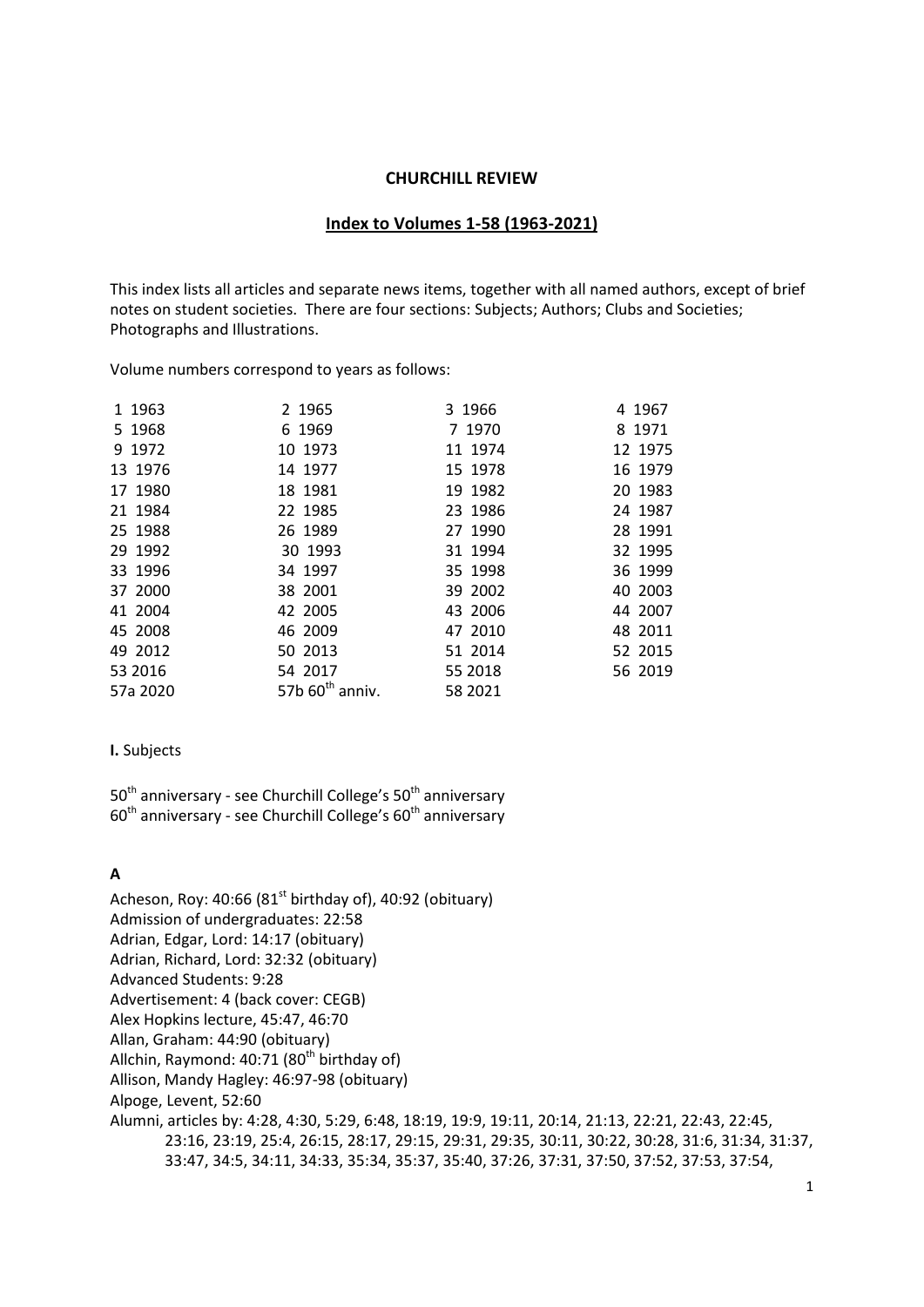37:56, 37:57, 37:59, 37:60, 38:64, 38:66, 38:68, 38:71, 40:50, 40:52, 40:55, 40:58, 40:60, 40:61, 41:39, 41:47, 41:49, 41:56, 42:26, 42:32, 42:34, 42:44, 43:36, 44:23, 44:59, 47: 44-51, 45: 23-34; 47:120-122, 49:40-42; 56:146-150, 56:151-152; 56:179-181; 56:181-184, 58:9, 58:213-214; 58:219-221; 58:222-225

- Alumni, articles concerning: 28:28, 29:35, 30:2, 31:2, 31:36, 32:45, 32:49, 33:26, 33:61, 33:62, 36:12, 36:14, 36:15,36:17, 41:32, 42:42; 45:21-23; 47: 30-31, 48:61-62,72-79; 57a:159-162
- Alumni, new initiatives: 56:166-167
- Alumni Relations Officer's Report, 51:36-39, 52:43-45
- Alumni reminiscences: 57b:69-83
- Alumni, request for information from: 1:25, 2:35. See also Association; Members
- Amalgamated Clubs: see Clubs and Societies
- Annan, Lord: 37:73 (obituary)
- Appeal, College: 23:31, 24:29. See also Development
- Appeal, Library Bookplate: 32:82
- Appeal,  $50<sup>th</sup>$  anniversary launch, 47: 21-26
- Appointments, Academic: 1:22, 2:28, 4:inset. See also Members, news of; Fellows, news of.
- Architecture of the College: 4:13, 8:13, 18:11, 29:6; 45:32-35, 54:79-88; 57b:32-37. See also Building Programme
- Archives, College: 26:21
- Archives Centre: 9:22, 9:26, 10:4, 10:9, 11:22, 14:22, 16:40, 18:15, 21:10, 22:50, 28:11, 29:55, 30:34, 31:24, 32:9, 33:28, 33:29, 33:50, 33:59, 34:40, 35:29, 35:30, 36:25, 37:8, 37:10, 38:13, 39:23, 40:25, 40:26, 40:28, 40:29, 40:38, 41:17, 41:24, 42:19, 42:27, 42:41, 43:26, 43:35, 44:36, 44:51, 45:24-5; 47: 41-3, 48:21-3, 49:23-26, 50:23-24, 51:23-24, 52:22-29, 53:28-29, 54:28- 31, 55:31-32; 55:97-100, 56:30-32, 57a:31-32; 57b:59-61, 58:30-31
- Archives Fellow Commoners: see Fellow Commoners
- Arkivoc (Archive for Organic Chemistry): 40:46
- Armstrong, Denys: 7:10 (departure), 44:93 (obituary)
- Arrow, Kenneth: 54:262-265 (obituary)
- Art: 4:10, 5:14, 28:20, 29:14, 30:57, 31:89, 32:51, 35:49, 37:83, 38:78, 43:30, 44:44, 48:55-56 (exhibitions). See also Maisonneuve; Sculpture
- Artist Fellow Commoner, reflections of a: 28:20. See also Fellow Commoners

Ashburner, Michael: 31:10 (reflections on life and career), 39:42 (60<sup>th</sup> birthday symposium) Ashcroft, Neil: 58:278-279 (obituary)

- Ashmore, Philip George (Sandy): 40:50 (M.C.R. gift to), 39:87 (obituary)
- Assemble Collective, projects at Churchill: 53:129-131
- Association, Churchill: 1:23, 2:33, 3:20, 4:18, 5:16, 6:63,7:52, 8:52, 9:51, 10:55, 10:59,

11:frontispiece, 12:4, 13:5, 14:6, 15:11, 16:11, 17:17, 18:21, 19:13, 20:17, 21:24, 22:63, 23:33, 24:30, 25:12, 26:19, 27:8, 28:62, 29:67, 30:73, 31:90, 32:84, 33:88, 34:83, 35:6, 35:104, 36:8, 36:10, 36:103, 37:8, 37:112, 38:12, 38:16, 38:71, 38:125, 39:22, 39:64, 39:126, 40:23, 40:117, 41:16, 41:98, 42:18, 42:102, 43:17, 43:73, 45:23-24; 45:105, 46:119-120, 47:125-6, 48:119, 49:155, 50:163, 51:177, 52:153, 55:177-188, 56:177-184; 57:169-171

- Atkinson, Sir Anthony Barnes: 54:258-259 (obituary)
- Atomic weapons tests: 42:27
- Aubert, Xavier: 36:65 (obituary)

Audit Feast, speech at: 40:4

Awards (Scholarships, Exhibitions, Studentships, Prizes), list of: 1:14, 2:25, 3:34, 4:34, 5:38, 6:49, 7:37, 8:39, 9:40, 10:51, 11:66, 12:17, 13:18, 14:23, 15:23, 16:17, 17:28, 18:27, 19:20, 20:23, 21:32, 22:70, 23:39, 24:36, 25:17, 26:27, 27:12, 28:52, 29:60, 30:63, 30:79, 31:77, 31:82, 32:59, 32:64, 33:74, 34:67, 34:71, 35:94, 36:59, 36:90, 37:98, 38:92, 40:89, 41:69, 42:66, 43:51, 44:85, 45:73-, 46:92-96, 47:94-9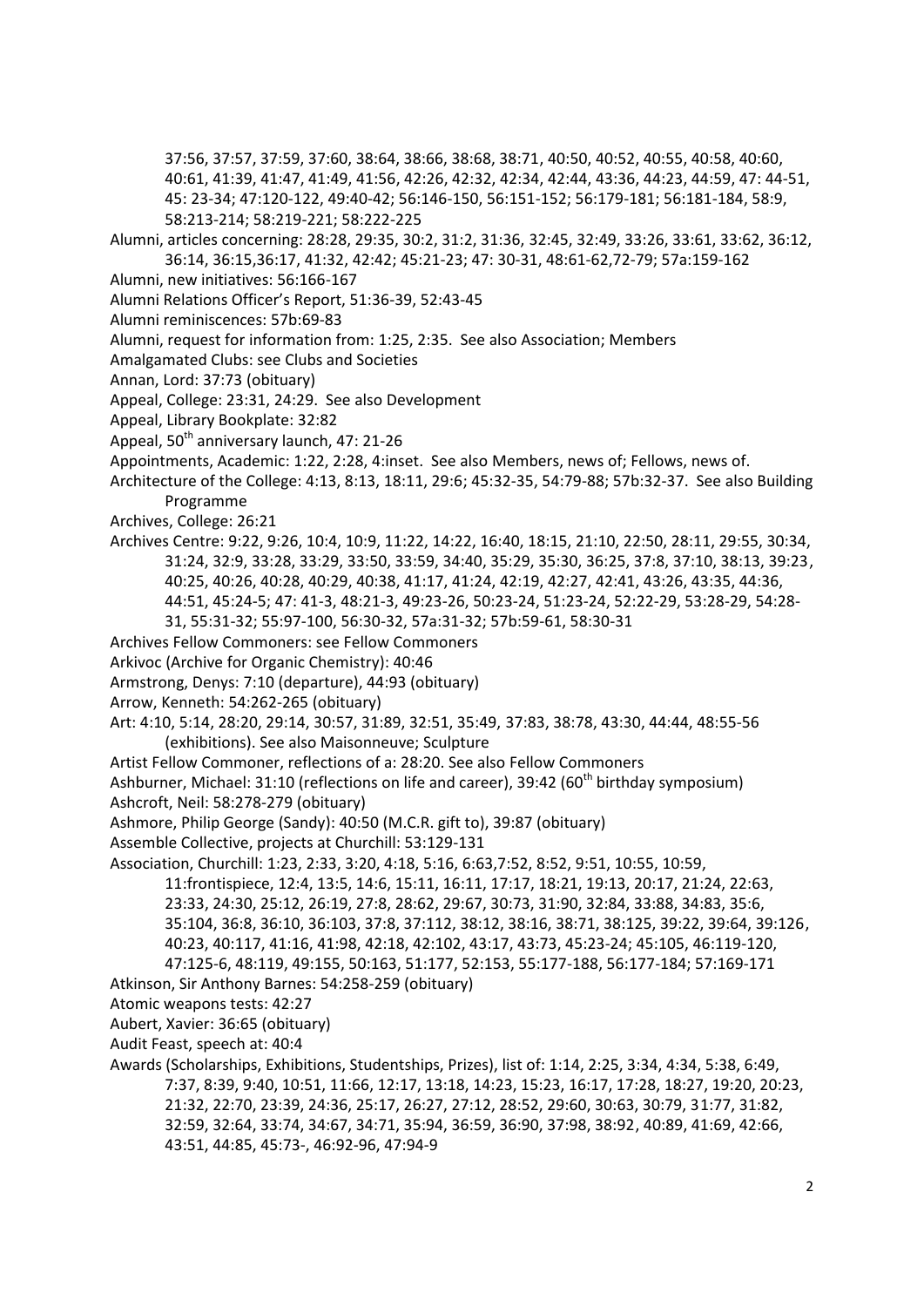## **B**

- Balfour, Arthur: 33:45 (connection with Whittingehame Lodge)
- Barker, Captain Nick: 34:47 (obituary)
- Barnes, John: 36:62 ( $80<sup>th</sup>$  birthday celebrations)
- Barnett, Correlli (Bill): 44:51 (celebration of 80<sup>th</sup> birthday), 55:92-96 (celebration of 90<sup>th</sup> birthday)
- Basinski, Bas: 37:77 (obituary)
- Batchelor, Andrew: 29:36 (obituary)
- Beaumont of Whitley, Lord: 45:49, 45:78 (obituary)
- Bell Burnell, Jocelyn: 56:78-83 (interview)
- Bell Burnell, Susan: 33:15 (orator's citation for)
- Benefactions: 1:11, 2:22, 3:35, 5:37, 6:38, 7:47, 8:45, 9:43,10:55, 11:72, 12:16, 13:17, 14:23, 15:22, 16:15, 17:23, 17:25, 18:25, 19:18, 20:21, 21:30, 22:69, 23:37, 24:34, 25:14, 28:50, 29:60, 30:62, 33:49, 33:87, 34:83, 35:103, 36:102, 37:111, 38:9, 39:11, 40:17, 41:12, 41:101, 42:9, 43:11, 44:12
- Berry, Simon: 32:33 (obituary)
- Bibliography of Fellows' publications: 15:22, 16:16, 17:25
- Biggs, Mr: 9:8 (interview with)
- Bill Brown Creative Workshops: 56:170-171, 58:37 (re-launch), 58:206 (fundraising)
- Blackburn, Kari: 44:94 (obituary)
- Black Monday, 51:52-54
- Boathouse: 53:89-90
- Bondi, Sir Hermann: 20:6 (biography), 42:69 (obituary), 57a:96-98,
- Bousquet, Robert: 57a:218 (obituary)
- Boyd, Sir John: 33:11 (vita, Her Majesty's letters patent, speech of welcome to, interview with), 46:67 (portrait of), 57a:99-102 (tribute to), 57a:129-134 (remembering)
- Boyd, Lady Julia: 33:39, 55:89-91 (review of book)
- Boyd, Sir John and Lady Julia, farewell to: 43:6
- Bracken, Brendan: 38:25 (memorial lecture)
- Brendon, Piers: 32:13 (interview with)
- Brexit: 55:15
- Broers, Alec: 28:3 (speech by), 33:6 (interview with), 33:8 (valedictory for)
- Broers, Alec and Mary, 'Alec and Mary at 80', 56:69-77
- Brook, Jennifer: 54:151-157
- Building Programme: 1:9, 2:21, 3:36, 6:24, 10:21, 29:12, 39:14, 40:26, 54:198
- Bullard, Sir Edward: 17:5 (obituary)
- Bullock, Peter: 36:57 (retirement)
- Burns Supper: 44:35, 46:36-38
- Bursar: see Hamilton, John; George, Hywel; Allen, Michael; Rigby, Jennifer; Brook, Jennifer; James, Tamsin, and Finances
- Bursar's Report: 37:6, 38:7, 39:7, 40:11, 41:7, 42:6, 43:9, 44:9, 48:18-20, 49:19-22, 50:18-22, 51:19- 22, 52:17-21, 53:22-24, 54:23-25, 55:26-28, 56:25-27; 57:27-28, 58:25-26

Business Club: 43:29

- Business Expansion Scheme: 30:55
- By-Fellows: see Fellow Commoners. See also 30:57 for note on change of title to By-Fellows, 1.10.93.

## **C**

CAFOD (Catholic Fund for Overseas Development): 28:17 Cain, Richard: 32:35 (obituary) Callear, Tony: 39:89 (obituary)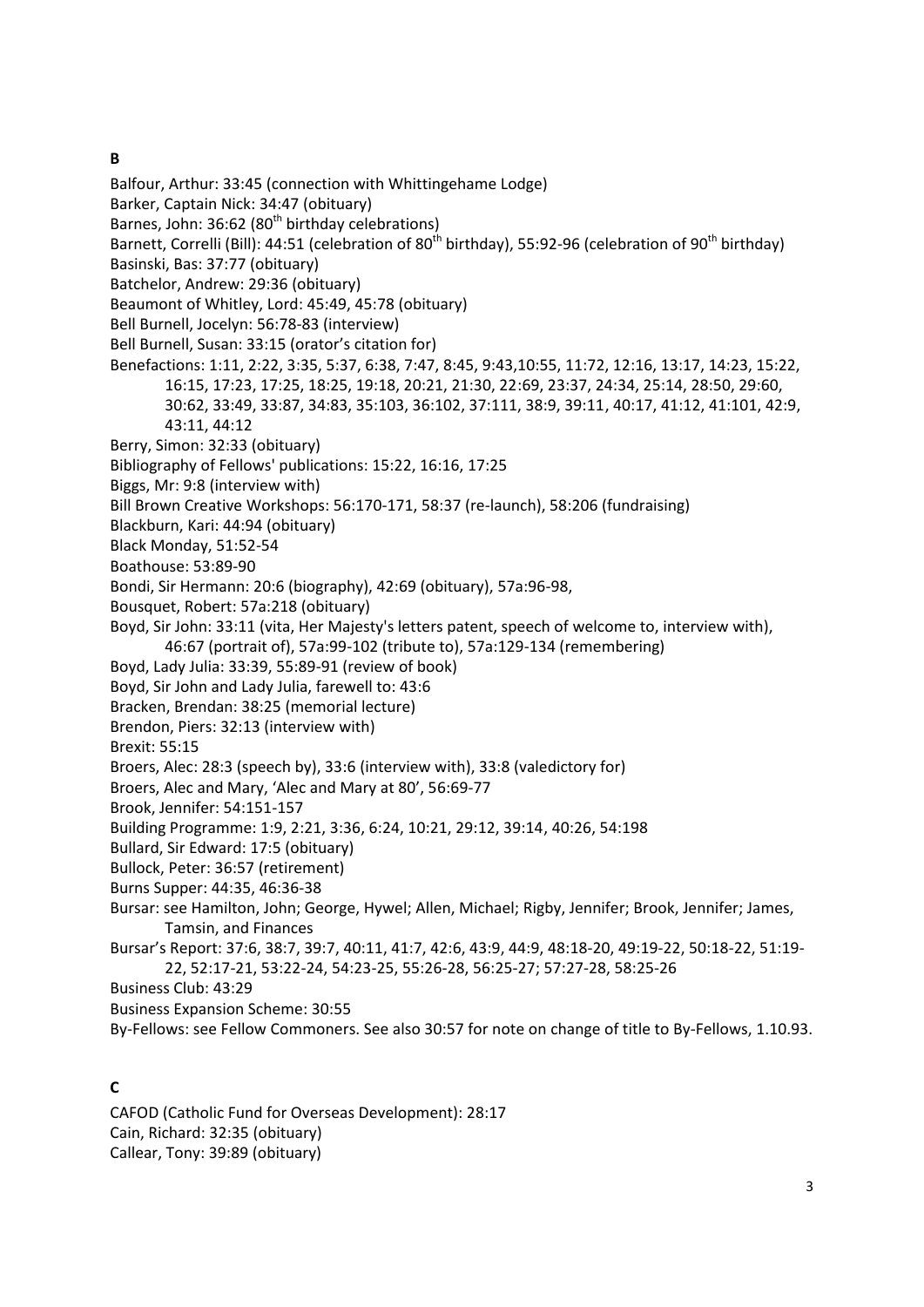Cambridge Churchillians: 50:36 Cambridge Display Technology Ltd: 31:19 Cambridge MIT Institute: 37:10 Cambridge Society, Calcutta Branch, notice of: 22:75 Campbell, Colin, 44:48 (celebration of  $80<sup>th</sup>$  birthday of), 51:117-121 (obituary) Campbell, Gordon: 42:34 (reminiscences) Cameron, Prof. Donald W., 52:69-71 (including corrections and additions to the list of names of individuals in the inaugural dinner photograph) Cameron, Jim: 57a:219-220 (obituary) Canon, from the: see Chapel; Duckworth, Noel Careers entered by graduates: see Members, news of Careers, articles on, entered by students: 4:28 (social work), 4:30 (academic), 6:47 (teaching), 18:19 (charity), 19:11 (stockbroking), 20:14 (oil), 22:43 (computing), 23:16 (computing), 23:19 (law), 25:4 (archaeology), 26:15 (police), 31:6 (television), Career since Churchill, My: 49:86-87, 50:88-92 Castle, Peter, 46:98 (obituary) Catering: 31:30 Cellar, College: 4:9 Centre for Intercultural Musicology at Churchill College (CIMACC), 48:58-59 Chadwick, Lynn, 51:61-63 Champion, Justin: 57a:220-221 (obituary) Chapel: 3:12, 4:6, 5:12, 6:9, 7:36, 8:18, 9:30, 10:47, 11:52,21:48, 22:85, 23:55, 24:49, 26:18, 29:55, 36:61, 39:27, 39:35, 39:38, 40:10, 41:19; 45:28-32 (40<sup>th</sup> anniversary), 48:79-82, 54:187-191, 55:168-171 Charitable gifts: 45:20-21; 46:25-26, 47:40 Chen, Kuan-Chun: 58:8 Chitre, Kumar: 58:9, 58:137-140 (obituary) Choral Competition Prize: 11:39, 12:27 Churchill Association: see Association Churchill College's 50<sup>th</sup> anniversary: 46:124-127 Churchill College's  $60<sup>th</sup>$  anniversary: 57b Churchill, Empire and Race: 58:7, 58:68-69, 58:72-76 Churchill: The Evidence (exhibition): 36:31 Churchill Enterprise 'Pitch to Win': 57a:107 Churchill Foundation of the United States: 1:18, 2:31, 4:35,5:40, 6:51, 36:21, Churchill Group: 23:22 Churchill, HMS: 12:13 Churchill, Randolph: 5:11 (obituary) Churchill, Sir Winston: 2:3 (tribute on his death), 7:31, 23:6 (reflections of historians on), 8:11 (speech at Cambridge, 1959), 11:5 (centenary), 11:13 (connection with College), 23:6 (as Wartime leader), 30:9 (views on admission of women), 31:24 (international colloquium), 39:44 (WSC in Australia), 41:22 (and painting), 41:24 (Library of Congress exhibition on), 50:94-95 (New Perspectives: Booking Winston), 50:95-102 (New Perspectives: Men of a Martial Nature), 56:84-85 (How Churchill Waged War); 56:88-89 (Churchill and the Movie Mogul) Churchill, Lady: 15:6 (obituary) Churchill Lecture in Economics: 33:62 Churchill Papers: 32:9 Churchill Rose, 48:26 Churchill Scholars: 37:52, 37:57 Churchill's Boatmen: 50:72-76

CHUTalks: 53:117-118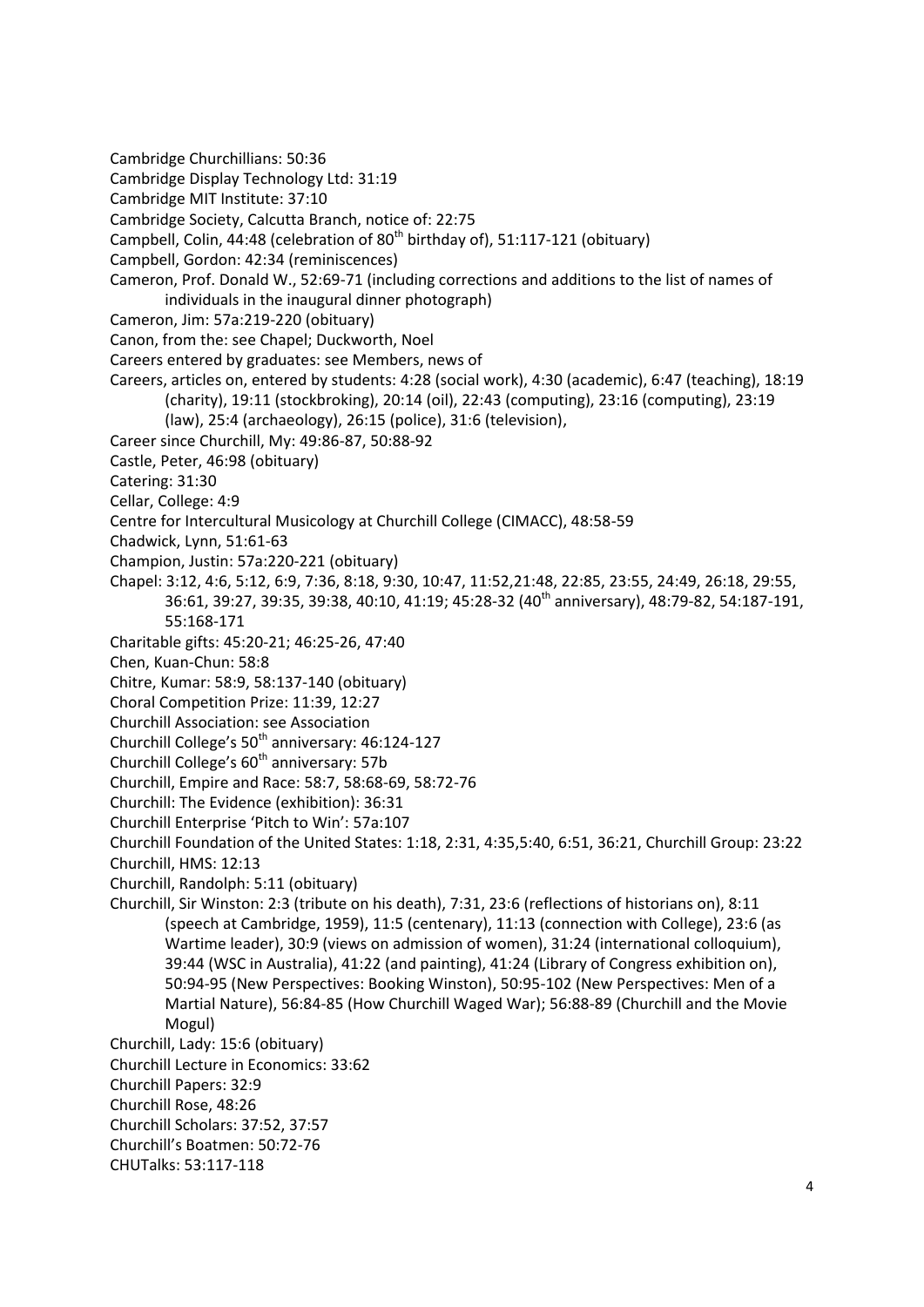Clubs and Societies, news of: 1:20; 2:31, 3:28, 4:23, 6:29, 7:20, 8:29, 9:34, 10:32, 11:38, 12:22, 13:23, 14:29, 15:29, 16:23, 17:32, 18:32, 19:24, 20:27, 21:38, 22:76, 23:43, 24:43, 25:23, 26:34, 27:17, 28:37, 29:39, 30:39, 31:64, 32:51, 37:85, 38:78, 39:73, 40:77, 45:52, 46:70-, 48:40-45, 49:51-60, 51:45-51, 55:130-142; 57a:121-125 Cockburn, Sir Robert: 31:53 (obituary) Cockcroft, Lady Elizabeth: 26:5 (obituary) Cockcroft, Sir John: 3:16 (speech by, 1965), 4:3 (death of), 5:5 (obituary), 6:6 (address by Sir Mark Oliphant), 34:17 (centenary celebrations) Co-education: 51:97-101 Collegiate churches: 41:50 College Visitor: 58:286 Colville, Sir John: 24:7 (obituary) Combination Rooms: see Junior and Middle Common Rooms Commemorative Booklet, first ten years, announcement of: 7:51 Committees, list of members: 6:62. See also Senior Common Room Committee Condolences, 46:96-97, 50:109-110, 53:162-63, 55:226-228, 56:224-225, 58:266-277 Conferences: 5:36 (College sponsored), 6:43 (International student); 39:44 (graduate conference), 40:47 (graduate conference), 41:31 (graduate conference), 42:40 (graduate conference), 43:42 (graduate conference), 44:32 (Archives Centre and CRASSH on Freedom of Information), 44:50 (graduate conference), 56:137-139 Congratulations to students: 6:52, 10:52, 11:68, 13:19, 14:24, 15:25, 16:18, 17:20, 18:24, 19:16, 20:20, 21:28, 22:67, 23:35, 24:33, 25:14, 26:25, 27:9, 28:48, 29:56, 30:58, 31:77, 32:59, 33:70, 34:67, 35:91, 36:86, 37:94, 38:88, 40:86, 41:67, 42:64, 43:50, 44:82, 45:70-, 46:88-92, 50:136-140, 56:187-190 See also Fellows, news of; Awards Continuing Education Centre: see Moller Centre Cooney, Sean: 32:37 (obituary) Courtice, Dame Polly: 57a:103 Corbin, Steve: 43:54 (obituary) Coronavirus: see COVID-19 Counsellor, College: 21:16 COVID-19: 57a:7, 57a:19, 57a:65-89; 57a:172-176; 57b:5, 58:13, 58:22-23, 58:28, 58:35; 58:125-127, 58:130-133, 58:185-188, 58:189-192 Cowan Court: 53:9-10, 102-106 Coyle, Professor Diane: 57a:7, 58:8, 58:108-110 Craft, Anna: 51:141-142 (obituary) Cribb, Tim: 43:41 (symposium on retirement), 56:106-114 (80<sup>th</sup> birthday) Crick, Francis: 41:71 (obituary) Cricket: 30:15 Czerski, Helen, 55:112-114

## **D**

Dalitz, Richard: 43:54 (obituary)

Davidson Lecture in Statistics: 33:62

Day in the Life of a medical student athlete: 52:59-60

Day in the life of, 55:143-149

Day, Robin and Lucienne: 38:47

Dean, reflections of a: 6:21, 9:20

Deaths, announcement of (and condolences): 6:38, 7:46, 9:44, 10:54, 11:71, 12:16, 14:17, 17:24, 18:26, 19:19, 20:22, 21:30, 23:37, 24:35, 25:14, 26:26, 27:11, 28:32, 29:36, 30:35, 31:53,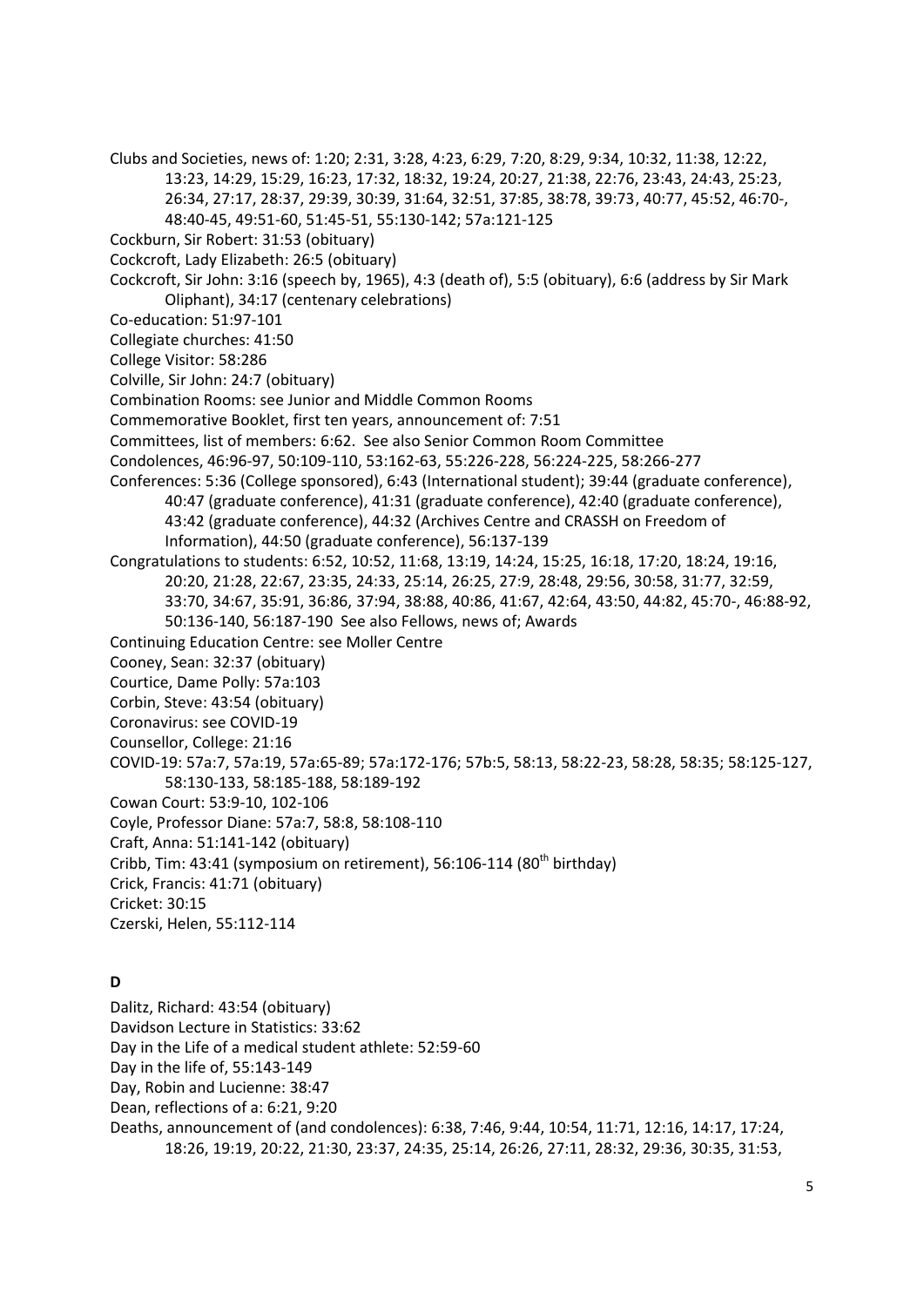32:31, 33:51, 34:47, 35:68, 36:65, 37:72, 38:94, 39:87, 40:91, 41:71, 42:68, 42:54, 44:89, 46:96-7; 47:99-116, 48:85-86, 49:107-108, 50:109-110, 51:113-116, 52:101-10, 54:258-272; 57a:206-217, 58:266-294.

Debreu, Gerard: 42:74 (obituary)

Development, future: 2:21, 22:48, 24:29, 35:7, 36:10, 39:17. See also Appeal

Development Director's Report: 39:20, 40:15, 41:9, 42:8, 44:10, 48:22-26, 49:27-30, 50:25-28, 51:25-28, 52:30-31, 53:33-35, 54:34-39, 55:36-38; 56:36-42, 57a:37-40, 58:35-41

- Development Report [by the Bursar]: 43:9
- Diagram of an Object (Second State) [sculpture]: 33:49
- Dining Privileges: 26:20, 28:68, 29:72, 30:80, 31:96, 32:92, 33:94, 34:89, 35:112, 36:111, 40:118,
- 41:99, 42:103, 43:74, 44:126 Directors of Studies: see Officers
- Domestic Bursar's Report: 53:25-27, 54:26-27, 55:29-30, 56:28-29, 57a:29-30
- Donations and benefactions: 45: 14-20; 46:18-24, 47: 34-39, 48:28-34, 49:30-38, 50:29-34, 51:29-34, 52:35-41, 53:37-47, 54:43-57, 55:45-59, 56:45-60, 57a:45-61, 58:45-63
- Donations, importance of: 53:121-125
- Douglas, Hon. Lewis: 11:10 (appreciation of)
- Downton College, 49:95-98

Drama: 28:26, 29:53, 29:54, 30:32, 35:54. See also GODS (under Clubs and Societies)

- Drury, Byron 45:52
- Dryhurst, Sarah: 57a:7
- Duckworth, Noel: 7:7 (as Japanese prisoner), 10:46 (appreciation of), 17:10 (obituaries of), 19:16 (memorial to), 21:15 (bursary), 47: 44-51, 48:79-80

#### **E**

- Edinburgh, Duke of: 58:286 (obituary)
- Edinburgh Festival, Master's reception, 45:48
- Editorials: 3:2, 5:3, 6:3, 7:3, 8:5, 9:3, 10:2, 11:2, 12:2, 13:2, 14:2, 15:2, 16:2, 18:2, 21:2, 22:2, 23:2, 24:2, 28:2, 29:2, 31:2, 32:2, 33:2, 34:2, 35:4, 36:4, 38:4, 39:4, 40:4, 41:4, 42:4, 43:4, 44:5, 46:8, 48:5, 49:5, 50:5, 51:5, 52:5, 58:7-10
- Educational policy, reflection on: 10:27
- Edwards, Robert: 33:59 (pioneer of 'test-tube babies'), 42:50 (80<sup>th</sup> birthday), 48:53-55 (Nobel prize)
- Election observing: 42:32
- Engineering, reflections on: 7:29, 37:54
- Engineering, role of in British Society: 34:41
- Entente Cordiale (celebration of French Fellowship): 41:43
- Enterprise Competition (Churchill College), 52:58-60, 53:83-86, 56:97-100
- Enterprise, conference: 54:110-112
- Environmental sustainability: 58:195-197
- Epstein, Harold: 43:19 (appreciation on retirement)
- Equality, Diversity and Inclusion: 58:7, 58:67-71, 58:77-79; 58:96
- Evans, Piers: 25:10 (obituary)
- Events, notes on: 1:23, 2:33
- Events, special: 2:3 (death of Sir Winston), 2:12 (opening of the College), 3:16 (opening of library and assembly hall), 10:9 (opening of Archives Centre), 17:14, 17:25 (opening of music rooms), 28:9 (laying of foundation stone of Moller Centre), 29:3 (opening of Moller Centre), 35:62 (80th birthday of Richard Hey), 35:63 (80th birthday of David Kendall), 35:66 (80th birthday of Gordon Lilley), 40:26 (opening of New Wing of Archives Centre), 40:63 (90<sup>th</sup> birthday of Sir William Hawthorne), 40:66 (81<sup>st</sup> birthday of Roy Acheson), 40:68 (80<sup>th</sup> birthday of Charles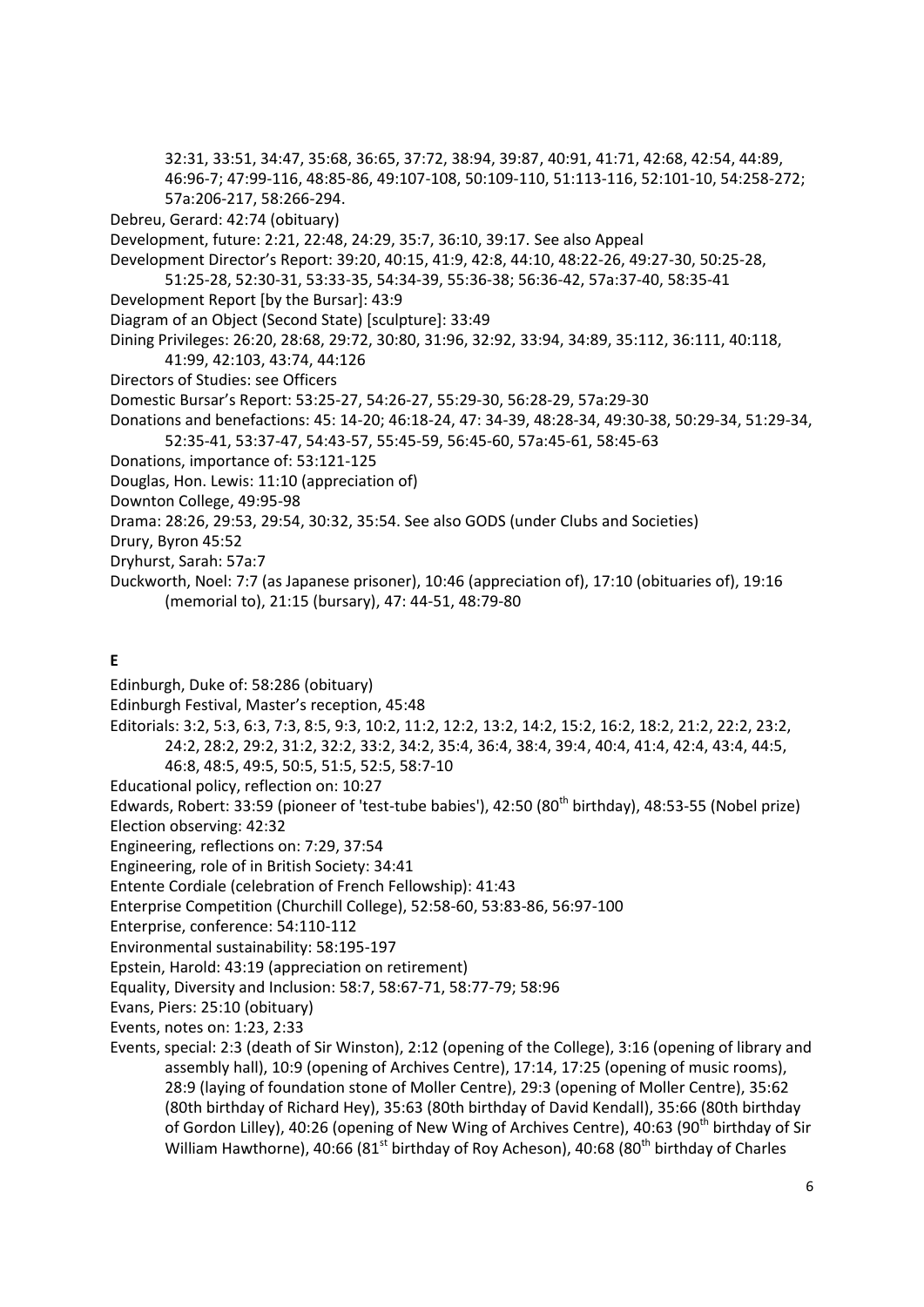Levene), 40:71 (80<sup>th</sup> birthday of Raymond Allchin), 41:27 (80<sup>th</sup> birthday of Antony Hewish), 42:45 (80<sup>th</sup> birthday of Frank Hahn), 42:48 (80<sup>th</sup> birthday of Keith Williams), 42:50 (80<sup>th</sup> birthday of Bob Edwards), 43:22 (celebration of lives of Sir Hermann Bondi and Dick Tizard), 43:32 (80<sup>th</sup> birthday of Ken Livesley), 44:41 (80<sup>th</sup> birthday of Peter Whittle), 44:46 (90<sup>th</sup> birthday of Richard Hey), 44:48 (80<sup>th</sup> birthday of Colin Campbell), 44:51 (80<sup>th</sup> birthday of Bill Barnett), 44:61 (retirement of Alan Findlay), 47:10-13 (50<sup>th</sup> anniversary of Churchill College, tree planting ceremony); 47:13-21 (50<sup>th,</sup> 48:49 anniversary of the First Governing Body meeting);  $51:61$  ( $50<sup>th</sup>$  Anniversary exhibition);  $51:66-69$  (The First Dinner in Hall),  $52:66$ (Symposium in Memory of Tony Kelly), 53:63-65 (Founder and Foundation), 53:66-71 (Our 'Millennial Master': John Boyd at 80), 53:72-73 (Moving Mountains 2016: 'The day I brought a Sex Blogger into College...'), 53:74-82 (Alec Boksenberg at 80), 53:87-88 (90<sup>th</sup> birthday of Ken Livesley), 53:96-97 (85<sup>th</sup> birthday of Natasha Squire), 56:69-77 (Alec and Mary Broers at 80), 56:106-114 (Tim Cribb at 80); 57a:93-95 (Master in Conversation with Professor Dame Nancy Rothwell), 57a:96-98 (Remembering Sir Hermann Bondi)

Examinations: see Tripos Results

Exhibitions: 36:31 (Churchill: The Evidence), 36:71, 48:50-52

Exhibitions: see also Awards

Expeditions, news of: 5:32, 6:10, 7:16, 8:37, 19:9, 29:22

Extra-Mural Studies, Department of: 24:17

#### **F**

Fairtrade: 43:20

Farmelo, Graham: 46:68 (post-prandial talk)

Fellows, reflections by: 11:33, 15:8, 24:10, 30:19, 32:23, 33:17, 33:21, 34:38, 36:50, 37:32, 37:37, 37:49, 38:49, 41:19, 41:33, 41:41, 41:49; 56:90-93; 56:143-145

Fellow Commoners (from 1.10.93. By-Fellows), list of: 1:4, 2:8, 3:39, 4:40, 5:43, 6:61, 7:51, 8:48, 9:47, 10:63, 11:75, 12:34, 13:35, 14:35, 15:37, 16:39, 17:49, 18:48, 19:42, 20:45, 21:70, 22:100, 23:70, 24:61, 25:50, 28:67, 29:71, 30:77, 31:94, 36:107, 36:110, 37:117

Fellow Commoners, news of: 29:34

Fellows, Honorary: see Honorary Fellows

Fellows, list of: 1:1, 2:4, 3:37, 4:37, 5:41, 6:59, 7:48, 8:47, 9:45, 10:61, 11:73, 12:33, 13:33, 14:33, 15:36, 16:38, 17:49, 18:47, 19:41, 20:45, 21:67, 22:97, 23:67, 24:58, 25:47, 26:53, 28:64, 29:68, 30:74, 31:91, 32:85, 33:89, 34:84, 35:105, 36:104, 37:113, 38:116, 40:108, 41:89, 42:97, 43:68, 44:119, 45:100-104, 46:116-119, 47:122-5, 48:109-116, 49:146-152, 51:167- 174, 52:143-150, 53:148-55, 54:246-254, 55:216-223, 56:214-222, 58:257-264

Fellows, news of (awards, new fellows, changes in fellowships, personal etc.): 4:inset, 5:inset, 6:57, 7:46, 8:44, 9:42, 10:53, 11:69, 12:31, 13:31, 14:31, 15:35, 16:30, 17:20, 18:24, 19:16, 20:19, 21:27, 22:66, 23:34, 24:31, 25:14, 26:25, 27:9, 28:48, 28:56, 29:56, 29:58, 29:62, 30:58, 30:61, 30:64, 31:77, 31:80, 31:84, 32:44, 32:59, 32:66, 33:58, 33:70, 33:76, 34:67, 34:73, 35:91, 35:96, 35:109, 36:62, 36:86, 36:92, 36:94, 36:108, 37:61, 37:65, 37:69, 37:94, 37:100, 38:75, 38:88, 38:98, 38:104, 38:122, 39:106, 40:86, 40:94, 40:113, 41:67, 41:77, 41:95, 42:64, 42:87, 42:90, 43:50, 43:60, 44:82, 44:109, 45:91-; 46:109-113, 47:89-94, 116-120, 48:103-108, 49:137-142, 50:143-159, 51:157-166, 52:135-142, 53:139-47, 54:236-245, 55:200-215; 56:187-213; 57a:187-203, 58:247-264.

Fellows' Research: see Research

Fellowship, French, celebration of: 41:43

Finances, College: 4:7, 36:7

Finch, Professor Alison: 42:5 (appointment as Vice-Master), 54:89-91 (retirement), 56:90-93 (interview with)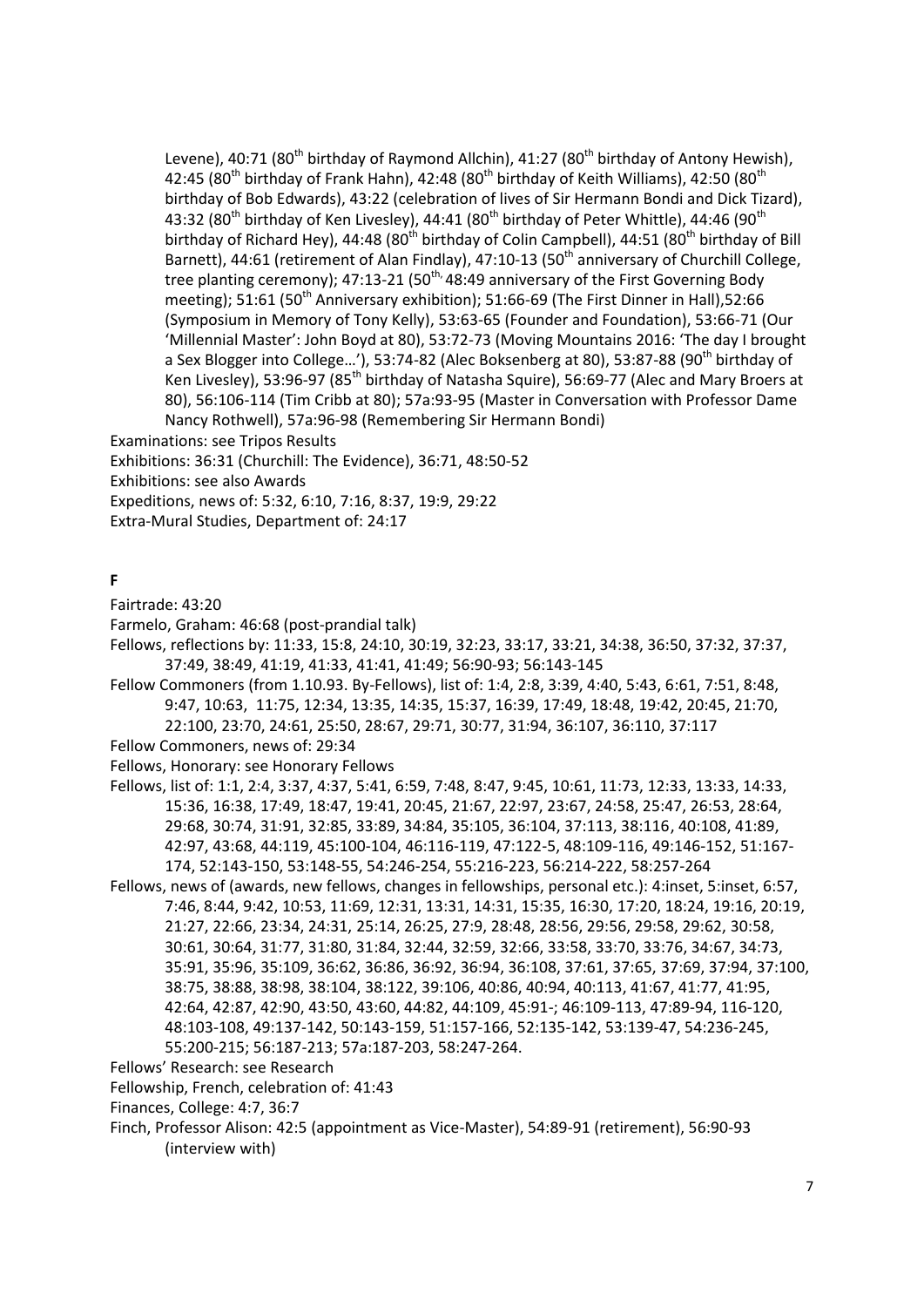Findlay, Alan: 44:61 (retirement) Fleck, Alexander, Lord: 6:38 (obituary) Fleet, John: 56:88-89 (interview) French Government Fellows, Annual Meeting: 53:132-34; 55:165-167, 56:115-118 Flowers ('Why aren't all flowers the same colour?'), 48:67-69 Flying Roast Ducks, 49:93-95 Ford, Rupert: 38:98 (obituary) Forewords by the Master: see Master Foundation of the College: 1:7, 8:7 Founder's Dinner, speech at: 28:3, 32:3, 33:3, 34:3, 36:4, 40:5, 41:4, 42:24, 43:4, 44:5 Founding Fellows: 37:14, 37:16 Fowler, Chris: 44:97 (obituary) Fox, Martha Lane, 55:116-117 Freedom of Information conference: 44:32 French Ambassador to UK visit [M. Jean-Pierre Jouyet), 56:104-105 French Government Fellowship Scheme: 54:120-121, 55:165-167 Frost, David: 21:23 (obituary) Fulton Anniversary Lecture: 33:28 Furniture designed by the Days: 38:47

#### **G**

Gagne, Christophe: 57a:7 Gamow, George: 5:44 (obituary) Gangadharan, Nishanthi: 58:8 Gap Year: see Pre-University Experience; Industrial Liaison Gardens, see Grounds & Gardens Gbadamosi, Gabriel, re Richard Imison award for radio drama: 31:36 George, Hywel, appointment of: 8:43 Gifts: see Benefactions Godber, Lord: 13:16 (obituary) Goffin, Win: 39:92 (obituary) Going Forward: 54:195-197, 58:9, 58:201 Goldstein, Ray 45:50- Gorse, Beatrice Mary: 6:22 (appreciation of), 32:40 (obituary) Graduates, fundraising for: 54:203-204 Graduates, posts taken by: see Members, news of Gray, Len: 40:93 (obituary) Green, Lucie: 58:8, 58:111-113 Grillo, Thomas: 36:66 (obituary) Grounds & Gardens: 56:153-155; 57b:49-52, 58:171-174, 58:193-194 Gulbenkian-Yuval Studentship, 52:32-34 Gupta, Brij Lal: 31:57 (obituary) Gurdon, Professor Sir John 45: 49

#### **H**

Hahn, Frank: 42:45 (80<sup>th</sup> birthday of), 51:143-147 (Memorial Celebration) Hamilton, Major-General Jack: 9:41 (appreciation), 22:9 (obituary) Hanging Committee: 46:34-36, 50:59-61, 51:61-63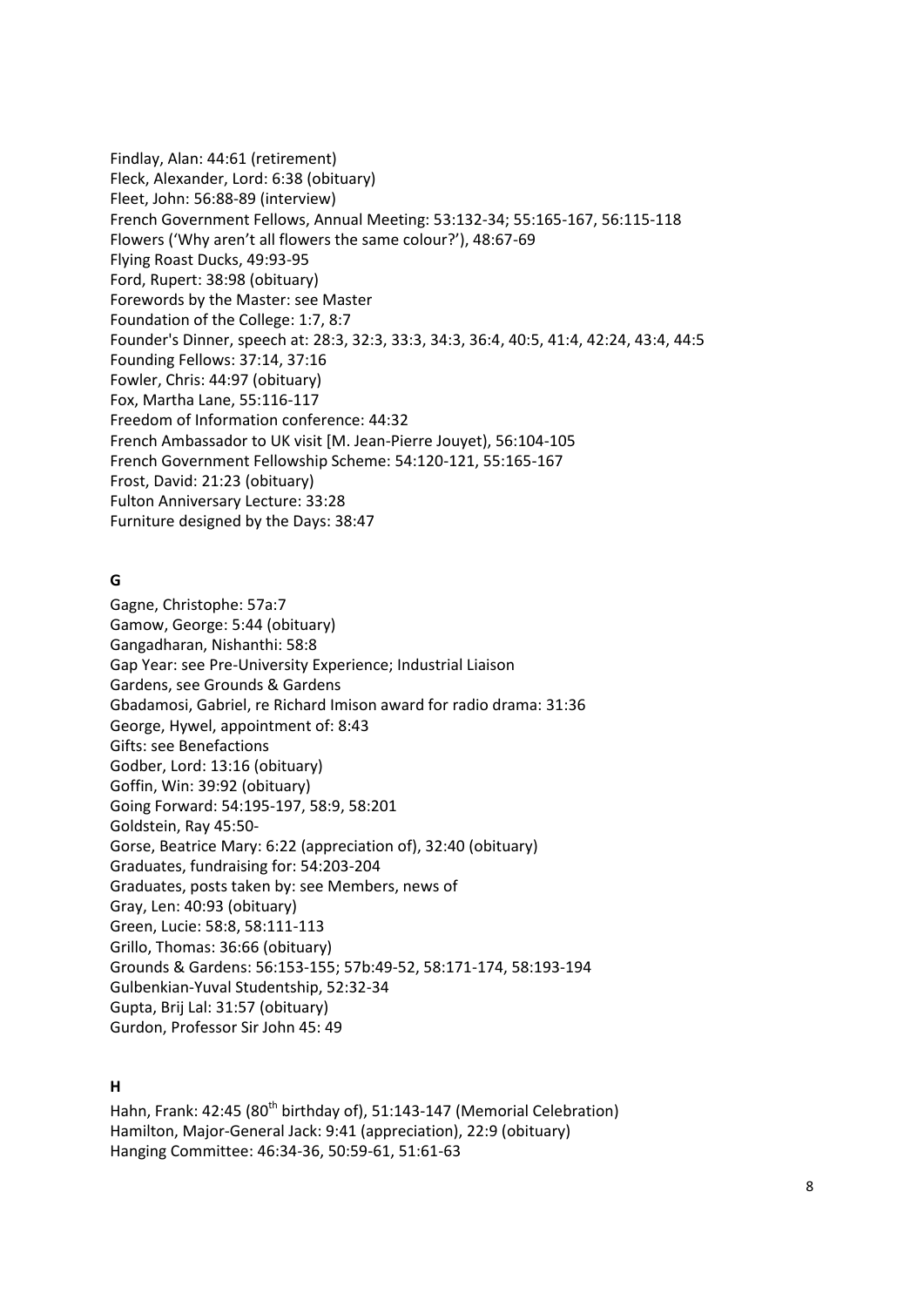Harary, Frank: 42:75 (obituary)

Harpsichord: 34:9

Harriman, Pamela: 34:49 (obituary)

Hawks Club, announcement by: 24:52

Hawthorne, Barbara Runkle: 30:36 (obituary)

Hawthorne, Sir William: 5:9 (biography), 20:8 (appreciation), 30:7 (appreciation), 31:95 (appreciation), 40:51 (poem in honour of on 90<sup>th</sup> birthday), 40:63 (celebration of 90<sup>th</sup> birthday of), 45:43 (celebration of  $95<sup>th</sup>$  birthday)

Heating system: 32:46

Hesketh, Barrie: 58:280-282 (obituary)

Hesketh, Marianne: 21:22 (obituary)

Hewish, Anthony: 33:15 (Orator's citation for, appreciations of), 41:27 (celebration of 80<sup>th</sup> birthday), 58:283-284 (obituary)

Hey, Richard: 35:62 (celebration of 80th birthday of), 44:46 (celebration of 90<sup>th</sup> birthday of), 51:143 (Memories of from Garry Lindberg)

Heyes, Michael: 33:51 (obituary)

Hines, Deborah: 58:285-286 (obituary)

Hines, Melissa: 46:67-68 (post-prandial talk)

Hipernet [language learning]: 33:35

History of the College: 18:8, 20:11, 22:14, 26:21, 38:17; 57b:18-68

HMS Churchill, voyage on board: 38:45

Holmes, Richard: 28:28 (review of books by)

Holocaust Denial and the Ethics of Librarianship: 54;176-178

Honorary Fellows, list of: 2:8, 3:39, 4:39, 5:43, 6:59, 7:50, 8:48, 9:45, 10:63, 11:75, 12:34, 13:34,

14:35, 15:38, 16:40, 17:51, 18:49, 19:43, 20:47, 21:70, 22:101, 23:71, 24:62, 25:51, 26:56,

28:66, 29:70, 30:77, 31:93, 33:92; 45:49-

Hopkins, Alex: 43:55 (obituary)

Hosmer, Carol: 46:66 (retirement)

Humanities and Social Sciences, Role of in Engineering Education: 50:84-88

**I**

Industrial Advisers: 6:62 (members of committee), 11:19 (reflections by), 33:40 (history of), 35:75 (notes of meeting), 37:13 (report), 38:16 (report), 39:25 (report), 43:24 (seminar with re future of the college) Industrial Fellow Commoners: see Fellow Commoners Industrial Liaison, the Gap Year: 27:6, 38:53

International Relations (11<sup>th</sup> Roskill Lecture): 42:36

Isaac-Churchill Physics Widening Participation Boot Camps, 55:105-111

**J**

Jafar Professorship, appointment to: 33:60 James, Tamsin: 54:227-228 Jennison, Brenda: 54:266-272 (obituary) Johnson, Brian: 46:70 (lecture by) Johnson, Helen: 55:199 Joint Common Rooms Dining Nights: 11:19, 12:30 Joint Common Rooms Finance Committee: 20:32; see also Clubs and Societies Jones, Aubrey: 40:93 (obituary)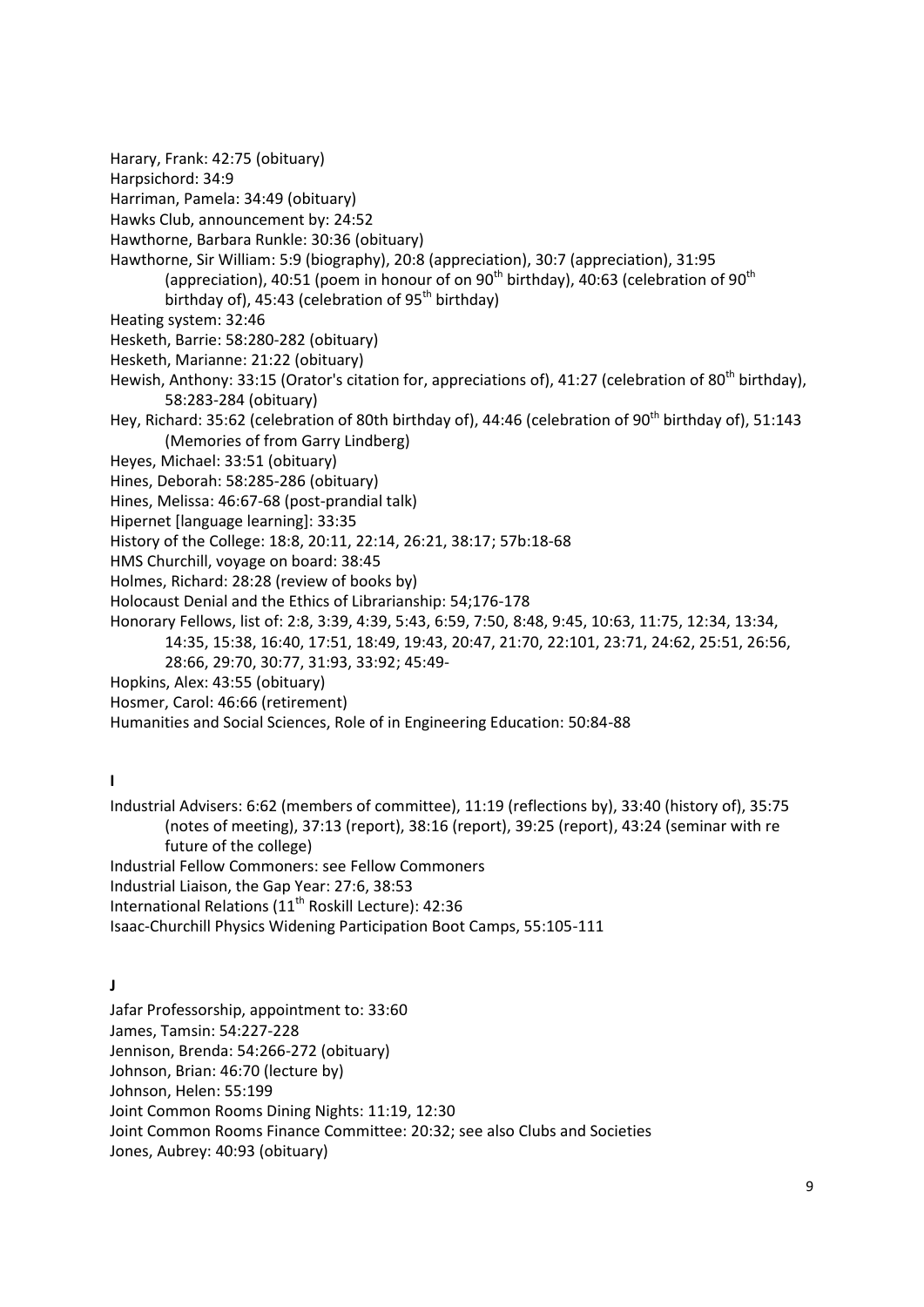Junior Common Room, list of officers: 2:9, 3:40, 4:40, 5:44, 14:31, 15:34, 28:46, 29:50, 30:52, 31:76, 32:58, 34:65, 35:88, 36:83, 37:92, 38:86, 39:80, 40:84, 41:65, 42:62, 44:80, 45:68, 46:85-6, 48:39

Junior Common Room, news of: 4:20, 5:19, 6:25, 7:16, 8:26, 9:32, 10:31, 11:21, 13:31, 16:30, 17:40, 18:38, 19:32, 20:38, 21:51, 22:88, 23:52, 24:51, 25:33, 26:33, 27:16, 28:47, 29:50, 30:51, 31:76, 32:57, 33:68, 35:87, 36:81, 37:91, 38:85, 39:79, 40:83, 41:64, 42:61, 44:78, 45:66-, 46:83-85, 47:85-7, 48:37-9, 49:47-49, 50:39-40, 51:43-44, 52:51-52, 53:109-111; 54:129- 131, 54:134-135, 55:125-126; 56:121-122; 57a:117-118, 58:121-122

Junior Common Room, life in: 3:24, 6:24

#### **K**

Kapil, Bhanu: 58:9 Kapitza, Pyotr, 21:22 (obituary), 29:25 (review of edited letters) Kapitza Fund for Russian researchers: 29:55 Keeper of the Archives, interview with: 32:13 Kelly, Tony:  $46:51-55$  (80<sup>th</sup> birthday celebration), 48:5 (thanks for work as editor), 51:124-131 (obituary), 52:66 (Symposium in memory of) Kendall, Bridget: 55:101-104 Kendall, David: 35:63 (80th birthday), 45:80 (obituary and memorial service) Kendall, Norman: 37:78 (obituary) Keynes, Richard: 46:38-43 (90<sup>th</sup> birthday celebration) Kinsella, John: 55:115 (book review) Kinsella, John and Ryan, Tracy Prizes: 49:74-75, 50:62-71, 51:75-76; 52:67-68 Kinsella Prize: 36:59, 37:13, 40:52, 41:51, 42:43, 45:35-6; 46:55-7, 48:59-60, 47: 73-5 Knott, John: 33:59 (appointment as Dean of Fac. of Engineering, Uni. of B'ham) Knowles, Kevin, appearance on Mastermind: 43:38 Kramer vs God: 46:46-50 Kress, Dr Berthold: 45:50 Krzeczkowski, Henryk: 24:28 (obituary) **L** Langer, Ebbe: 46:98 (obituary) Language learning: 33:35, 39:49 Larsen, Henning: 29:11 (biographical note) Leadership Programmes: 53:98-101 Le Cornu, Martin: 28:32 (obituary) Lectors, list of: 1:4, 2:8, 3:40, 4:40, 5:43, 6:59, 7:50, 12:35, 14:35, 15:38, 18:49, 19:43, 20:47, 21:70, 25:51 Lei, Sylvia: 58:8 Letters to the Editor: 30:78, 32:89, 33:93 LeSafre, Pierre: 46:68 (post-prandial recital) Levene, Charles:  $40:68$  ( $80<sup>th</sup>$  birthday of),  $41:76$  (obituary)

Library: 11:22, 23:28, 32:82, 3:50, 35:27. See also Archives Centre

Lilley, Gordon:  $35:66$  ( $80<sup>th</sup>$  birthday)

Lim, Dr Susan: 158-161

Linklater, Peter: 33:51 (obituary)

Liptak, Tamas: 35:68 (obituary)

Livesley, Ken: 31:22 (an account of his achievements made on his retirement), 41:33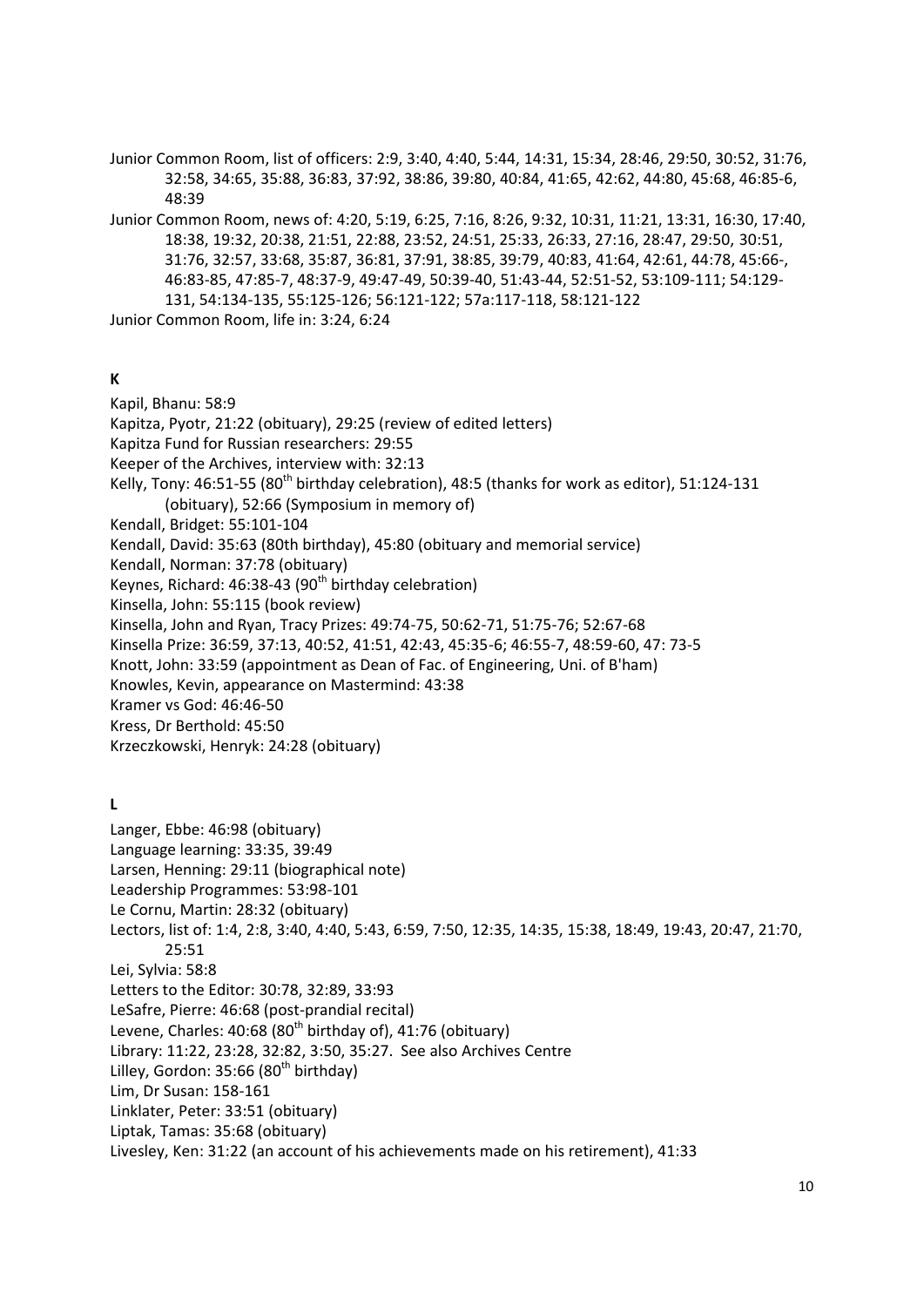(reminiscences), 43:32 ( $80<sup>th</sup>$  birthday), 58:141-147 (obituary) Livingstone, Ken: 47:63-4 (13<sup>th</sup> Roskill Lecture) Loeb, John L., Snr: 34:51 (obituary) Lorenz, Christopher: 33:53 (obituary) Lord Mayor of the City of London: 44:23 Lubbock, Hugh: 18:6 (obituary) Luff, Harry "Jim": 48:93 (obituary) Lwoga, Christopher: 36:66 (obituary) Lyon, Peter: 39:93 (obituary)

#### **M**

McClintock, Derick: 31:61 (obituary)

McKendrick, Tom: 57a:221-222 (obituary)

McQuillen, Kenneth: 42:76 (obituary)

Macrae, Kenneth: 29:37, 30:78 (obituary)

Maisonneuve Bequest: 24:35, 39:26, 54:118-119

Manufacturing Engineering: 36:37

- Master, notes or forewords by (see also under authors): 3:5, 4:5, 6:4, 7:4, 8:6, 8:25, 9:5, 10:3, 11:3, 12:3, 13:2, 14:4, 15:4, 16:3, 17:2, 18:3, 19:2, 20:2, 21:8, 22:4, 23:3, 24:4, 25:2, 26:2, 27:2, 29:2, 30:3, 31:3, 35:5, 37:4, 48:9-12, 49:9-11, 50:9-12, 51:9-13, 52:9-11, 53:9-12, 54:11-13: 56:11-14; 57a:13-15; 57b:9
- Master, speeches by: 3:16, 10:10, 10:14, 16:6, 28:3, 32:3, 33:3, 34:3, 35:17, 36:4, 36:62, 37:5, 38:4, 39:4, 40:4, 40:5, 40:26, 40:27, 41:4, 43:4, 44:5
- Mastermind (appearance by Kevin Knowles): 43:38

Matthews, John: 14:18 (obituary)

Mature Student, reflections of a: 6:16, 7:11

May Balls: 3:19

ME, graduate life with: 53:126-28

Meitner, Lise: 30:34 (biographical note)

Members, news of: 3:inset, 4:inset, 5:inset, 6:52, 7:40, 8:49, 9:47, 10:47, 11:55, 12:7, 12:18, 13:7, 13:19, 14:9, 14:25, 15:17, 15:25, 16:19, 16:32, 17:29, 17:42, 18:29, 18:40, 19:21, 19:34, 20:24, 20:40, 21:34, 21:53, 22:72, 22:90, 23:40, 23:56, 24:38, 24:53, 25:19, 25:36, 26:29, 26:42, 27:25, 28:55, 28:58, 29:64, 30:22, 30:28, 30:67, 30:78, 30:79, 31:87, 32:70, 33:79, 34:80, 35:100, 36:96, 37:106, 38:109, 39:112, 40:102, 41:84, 42:93, 43:66, 44:116, 45: 96-, 46:114-5, 48:97-100, 49:127-134, 50:131-135, 51:151-154, 52:121, 53: 159-60 , 54:217-224, 55:191-195, 56:187-196; 57a:177-184, 58:235-242. See also Congratulations; Fellows, news of

Menter, James: 43:56 (obituary)

Menuhin, Yehudi: 36:33 (visit): 36:34 (eulogy for at Westminster Abbey memorial service) Michalitsianos, Andy: 35:70 (obituary)

Middle Common Room Conference on Everything, 45:42, 46:50-1, 53:116; 56:137-139

Middle Common Room, life in the: 3:23

Middle Common Room, list of officers: 2:9, 3:40, 4:40, 5:44, 14:31, 15:34, 16:30, 28:46, 29:49, 30:51, 31:75, 32:59, 34:67, 35:90, 36:85, 37:94, 38:88, 39:80, 40:85, 41:66, 42:63, 44:81, 45:70, 46:88, 47:87-9, 52:52-53

Middle Common Room, MCR Photo Competition: 49:61-62, 50:55-56, 51:55-57, 53:114-115

Middle Common Room, news of: 4:21, 5:18, 6:15, 8:28, 7:15, 9:32, 10:30, 11:20, 13:31, 17:40, 18:38, 19:32, 20:38, 21:50, 22:87, 24:50, 25:33, 26:32, 27:15, 29:48, 30:50, 31:74, 32:58, 33:69,

34:65, 35:88, 36:83, 37:92, 38:86, 39:80, 40:84, 41:65, 42:62, 44:80, 45:69-, 46:86-87, 49:50-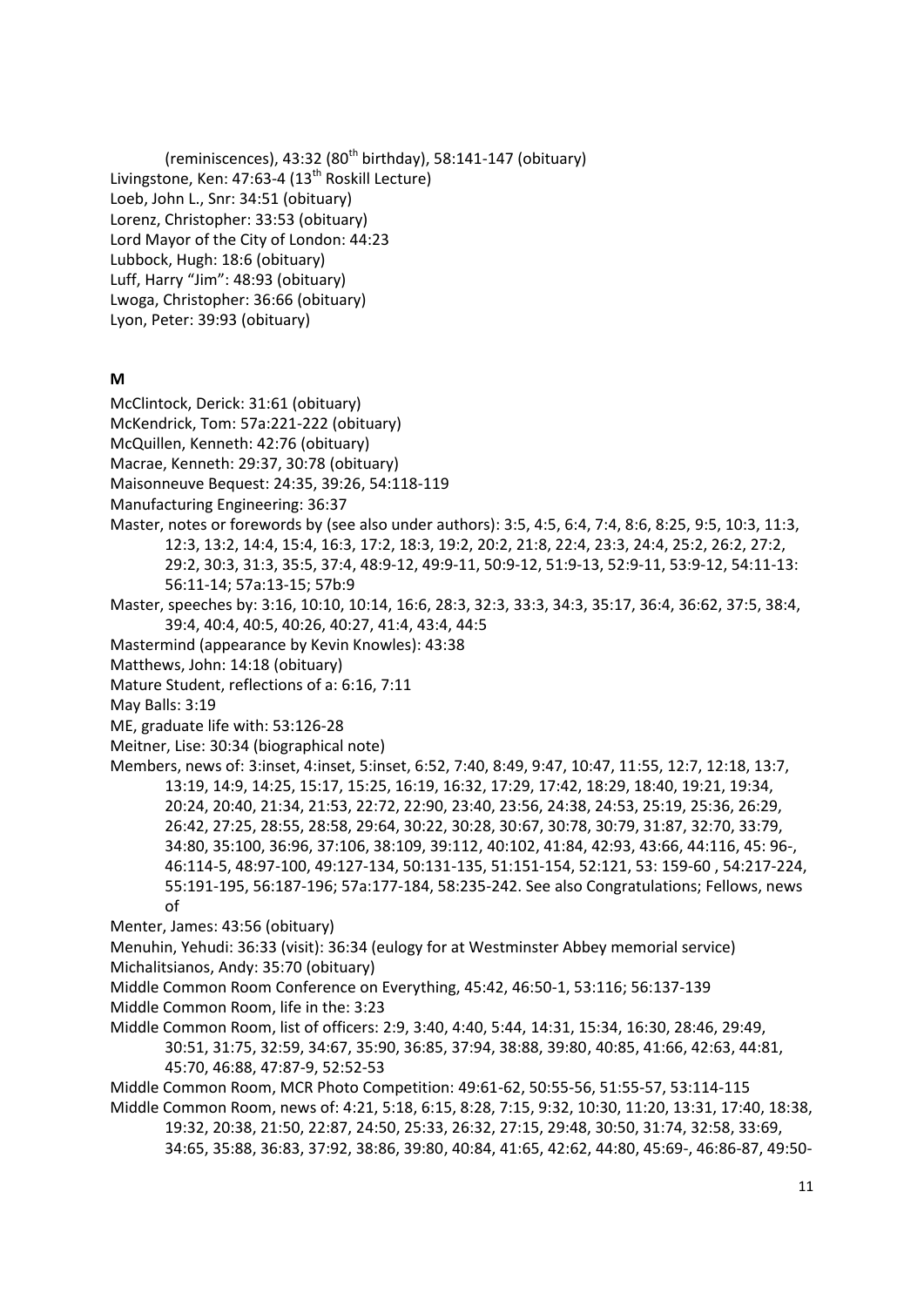51, 50:41-42, 51:44, 53:112-113, 54:132-133, 54:136-138, 55:127-129; 56:123-124; 57a:119- 120, 58:123-124 Millennium: 36:61 Miller, Jack: 44:98 (obituary) Mills, Ivor: 43:57 (obituary) Minshall, Tim: 57a:7 Mischenko, Alex: 44:103 (obituary) Mistry, Dhruva (sculptor): 33:49 Model Car Racing: 29:28 Møller Centre: 28:6 (origins), 28:9 (laying of foundation stone), 29:3 (opening and first months of operation), 29:6 (architecture), 29:11 (note on architect), 30:6 (the Study Centre), 33:30 (update), 36:30 (report), 37:12 (report), 38:15 (report), 39:24 (report), 40:24 (report), 41:18 (report), 42:18 (report), 43:27 (report); 45:36- (development), 52:46-47 (report), 53:30-32 (report), 54:32-33 (report), 54:179-180, 55:33-35 (report), 55:85-88, 56:33-35 (report), 57a:33-36 (report), 58:32-34 (report) Møller Institute Programmes: 55:162-164 (The Explorer Mindset), 56:156-158 (Deppon McKinsey) Monson, Rita: 58:245 (appointment as Senior Tutor) Moore, Henry (sculpture): 3:33 Moorthy, Kunal: 48:94 (obituary) Morrison, Betty: 40:93 (obituary) Morrison, John Sinclair: 2:30 (departure of), 38:95 (obituary) Music: 28:23, 28:24, 29:33, 37:32; 57b:45-48 Music Rooms, opening of: 17:14, 17:25, 45:47 Music Sizarship: 18:18, 40:49

#### **N**

Nabarro, Frank: 43:57 (obituary) Name a chair at Churchill, 49:42-44 Ndebele, Prof Njabulo 45:50 News, College: 12:15, 13:14, 14:14, 15:20, 16:15, 18:24, 28:51, 29:51, 30:52, 32:44, 33:58, 35:75, 36:71, 37:81, 38:75, 39:68, 40:72, 41:52, 42:52, 43:43, 44:66 Notes, College: 1:6, 2:10 Nuclear weapons, Churchill and: 54:99-101

## **O**

O'Connell, Alex, 45:48 Obituaries: 5:5 (Sir John Cockcroft), 5:11 (John Oriel), 5:11 (Lord Randolph Churchill), 5:44 (George Gamow), 6:38 (Lord Fleck), 13:16 (Lord Godber), 14:17 (Lord Adrian), 14:18 (John Matthews), 14:18 (Andrew Phillipson), 15:6 (Lady Churchill), 17:5 (Sir Edward Bullard), 17:10 (Noel Duckworth), 18:6 (Hugh Lubbock), 19:5 (Stephen Roskill), 21:20 (Pyotr Kapitza), 21:22 (Marianne Hesketh), 21:23 (David Frost), 22:9 (Jack Hamilton), 24:7 (John Colville), 24:28 (Henry Krzeczkowski), 25:10 (Piers Evans), 26:5 (Elizabeth Cockcroft), 28:32 (Martin le Cornu), 28:33 (Peter Wroth), 29:36 (Andrew Batchelor), 29:37 (Kenneth Macrae), 29:39 (Geoffrey Ridsdill-Smith), 30:36 (Barbara Hawthorne), 31:53 (Sir Robert Cockburn), 31:57 (Brij Gupta), 31:61 (Derick McClintock), 31:63 (Andrus Park), 32:32 (Richard, Lord Adrian), 32:33 (Simon Berry), 32:35 (Richard Cain), 32:37 (Sean Cooney), 32:40 (Beatrice Mary Gorse), 32:40 (Nicholas Scott), 32:42 (Ernest Walton), 33:51 (Michael Heyes), 33:51 (Peter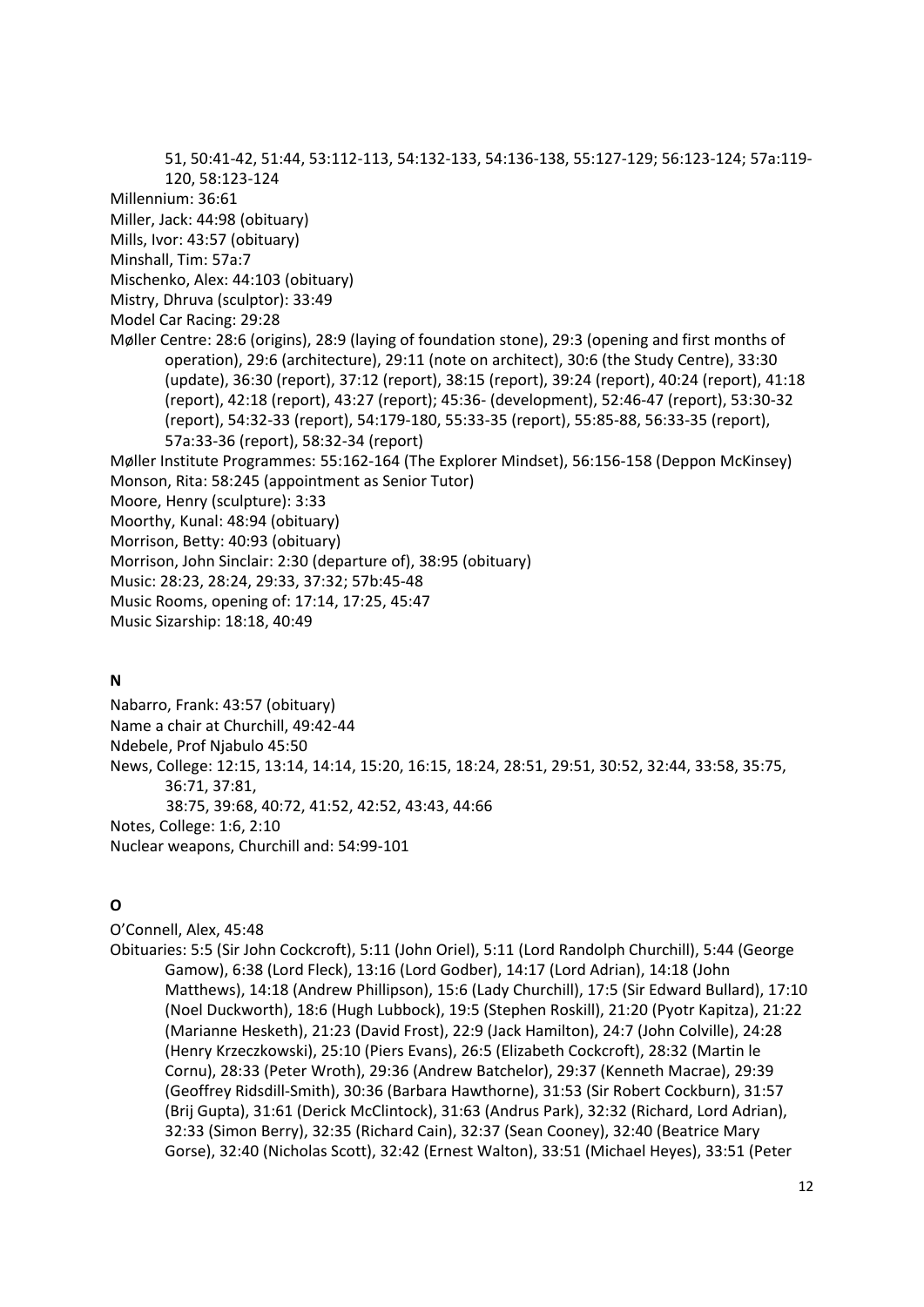Linklater), 33:53 (Christopher Lorenz), 33:54 (Michael Stobbs), 33:56 (Sir Frank Whittle), 34:47 (Captain Nick Barker), 34:48 (Pamela Harriman), 34:51 (John L. Loeb, Snr), 34:52 (Harold Pettitt), 34:53 (Lord Todd), 35:68 (Tamas Liptak), 35:70 (Andy Michalitsianos), 35:71 (Telford Taylor), 36:34 (Yehudi Menuhin), 36:65 (Xavier Aubert), 36:66 (Thomas Grillo), 36:66 (Christopher Lwoga), 36:67 (Bert Turner), 37:73 (Lord Annan), 37:77 (Bas Basinski), 37:78 (Norman Kendall), 37:79 (Sam Bard Treiman), 38:95 (John Sinclair Morrison), 38:98 (Rupert Ford), 39:87 (Philip George Ashmore), 39:89 (Tony Callear), 39:92 (Win Goffin), 39:93 (Peter Lyon), 39:94 (Roy Porter), 39:98 (Dennis Ryder), 39:99 (George Symonds), 39:99 (Garfield Harry Weston), 39:102 (Michael Young), 40:92 (Roy Acheson), 40:93 (Len Gray), 40:93 (Aubrey Jones), 40:93 (Betty Morrison), 40:94 (Harry Woolf), 41:71 (Francis Crick), 41:76 (Charles Levene), 42:69 (Hermann Bondi), 42:74 (Gerard Debreu), 42:75 (Frank Harary), 42:76 (Kenneth McQuillen), 42:78 (Donald Hume Steven), 42:81 (David Stokes), 42:83 (Dick Tizard), 42:86 (Paul Weaver), 43:54 (Steve Corbin), 43:54 (Richard Dalitz), 43:55 (Alex Hopkins), 43:56 (James Menter), 43:57 (Frank Nabarro), 43:57 (Ivor Mills), 43:57 (Joe Quartey), 43:58 (Daphne Osborne), 43:59 (Bruce Saunders), 44:90 (Graham Allan), 44:93 (Denys Armstrong), 44:94 (Kari Blackburn), 44:95 (James Eells), 44:97 (Chris Fowler), 44:98 (Jack Miller), 44:103 (Alex Mischenko), 44:104 (Keith Williams), 44:108 (Sandy Wilson), 45:78- (Lord Beaumont of Whitby), 45:80- (David George Kendall), 45:88- Donald Lee Pilling, 45:90 (Harold Schedl), 45: 90- (David Tranter), 46:97-98 (Mandy Hagley Allison), 46:98 (Peter Castle), 46:98 (Ebbe Langer), 46:98-99 (Aidan Southall), 46:100-103 (Peter Squire), 46:104- 106 (Martin Wells), 46:106-108 (Charles Richard "Dick" Whittaker); 47:100-104 (Frank Raymond Allchin); 47:104-106 (John Arundel Barnes), 47:107-108 (Winston Spencer Churchill, d 2010), 47:109-111(Richard Darwin Keynes); 47:112-114 (Jack Richon Pole); 47:114-5 (Gillian Mary Powell, nee Croft); 47: 115-116 (James Robert Stuart Whittle), 48:86- 92 (Dudley Williams), 48:93 (Luff, Harry "Jim"), 48:94 (Kunal Moorthy), 49:109-111 (Sir William Hawthorne), 49:111-116 (Maersk Mc-Kinney Moller), 49:116-121 (Dr. Richard Hey), 49:121-123 (Dr. Helen Patterson), 50:111-112 (Professor Sir Robert Edwards), 50:113-123 (Professor Frank Hahn), 50:124-128 (Professor David Olive)51:117-123 (Dr Colin Campbell, 51:124-131(Professor Anthony Kelly, 51:132-141 (Lady Soames), 51:141-142 (Professor Anna Craft), 52:104-109 (Professor David Stoddart), 52:110-112(Professor Simon Dentith), 52:113- 118 (Sir Martin Gilbert), 54:258-259 (Sir Anthony Barnes Atkinson), 54:260-261 (Jeffrey Rubinoff), 54:262-263 (Kenneth Arrow), 54:266-267 (Brenda Jennison); 57a:218 (Robert Bousquet); 57a:219-220 (Jim Cameron); 57a:220-221 (Justin Champion); 57a:221-222 (Tom McKendrick); 57a:222 (Andrew Palmer); 57a:223 (David Rose); 57a:224-226 (Ronald Ryall); 57a:226-227 (Stuart Warren), 58:278-279 (Professor Neil Ashcroft), 58:280-282 (Barrie Hesketh), 58:283-284 (Professor Anthony Hewish), 58:285-286 (Deborah Hines), 58:286 (HRH Prince Philip, The Duke of Edinburgh), 58:287-291 (Georgia Sorenson), 58:291-292 (Liz Stenson), 58:292-293 (Professor Peter Whittle), 58:293 (Hugh Wood). See also Deaths. Officers (external Directors of Studies), list of: 6:61, 7:50, 8:48, 9:47, 10:63, 11:76 Officers (lecturers and Directors of Studies): 1:5, 2:9, 5:44 Officers (senior and Tutors), list of: 1:5, 2:8, 3:40, 4:40, 5:43 Old Members: see Alumni Onwurah, Chi: 58:8, 58:114-117 Open University: 31:44 Opening of the College: 2:12 Oral History: 53:134-36 Oriel, John: 5:11 (obituary) Osborne, Daphne: 43:58 (obituary) Overseas Fellows, lectures, announcement of, list of, news of: 4:inset, 5:inset, 6:62, 9:44, 13:16, 14:22; 45:93-, 49:142-145, 50:80-83, 51:80-84, 51:162-166, 52:75-78, 52:140-142

Overseas Fellow, reflections by: 4:31, 11:28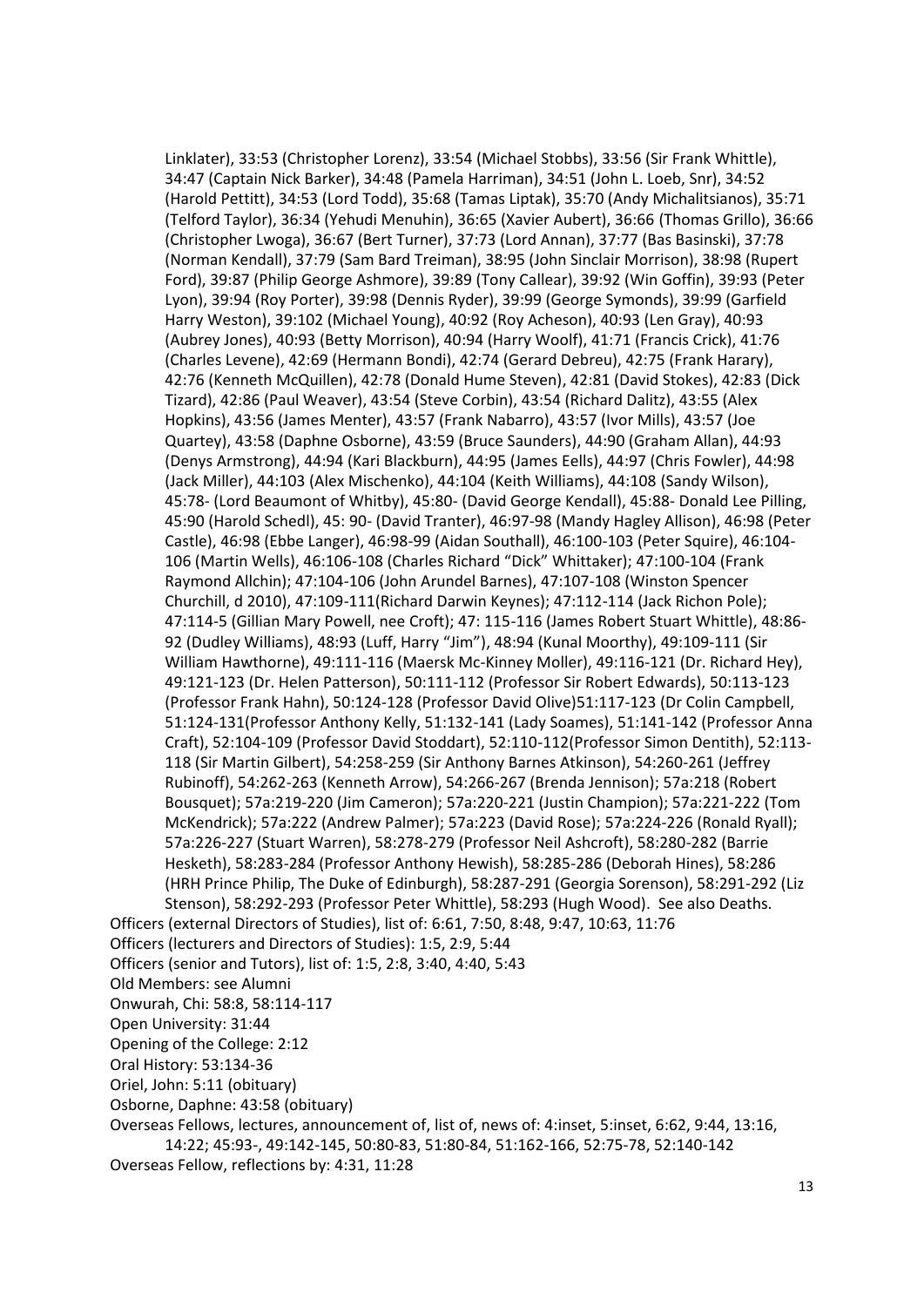Overseas Fellow, reflections by wife of a: 10:56 Overseas Fellows, list of: 1:3, 2:6, 3:39, 4:39, 5:42. See also Fellows, list of Oxford and Cambridge Society of New England: 22:75

## **P**

Packwood, Allen, book review: 56:84-85 Palmer, Andrew: 57a:222-223 (obituary) Pankhurst, Helen: 56:86-87 Park, Andrus: 31:63 (obituary) Partington, Richard: 44:22 (appointment as Senior Tutor), 58:14, 58:148-158 (departure of) Pearson, Bill 45:51 Pegasus Project: 23:26 Penn, Bobbie [1st Churchill President of the Union]: 32:30 Pettitt, Harold: 34:53 (obituary) Philips, Tom: 46:67 (portrait of Sir John Boyd) Phoenix Society [resurrection of Socratic Society]: 41:29, 43:30 Phillipson, Andrew: 14:18 (obituary) Pilling, Donald Lee: 45:88- (obituary) Pinchin-Riley House: 53:10, 91-95 Poems: 7:35, 11:36, 34:29, 40:51, 40:52, 42:43, 43:32, 44:35, 44:45, 45:35-6; 47: 73-5 Poetry at Churchill: 36:59, 37:13, 39:42, 43:32 Porter, Roy: 39:94 (obituary), 45:48 (memorial plaque) Postdoctoral By-Fellows: 54:171-175 Postgraduates, reflections by: 3:11, 5:29, 8:18, 10:20 Posts taken by students graduating: see Members, news of Powell, Enoch (archives of): 40:29 Power, Mark photographic exhibition 45:51 Power of the Word, The / La Puissance du Verbe [international colloquium]: 38:51 Price, Rachael: 58:246 Pre-University Experience: 20:10, 27:6, 32:6 Prime Ministers, recordings of: 40:52 Prizes: see Awards; Fellows, news of

# **Q**

Quartey, Joe, obituary: 43:57 Quiz: 36:36

# **R**

Racial diversity: 58:80-82

Rawlinson, Dr John, chaplain [biographical notes]: 35:75; 45:28-32 (40<sup>th</sup> anniversary of Chapel) Recital Room: see Music Rooms

Research, articles on Fellows': 3:15 (Operational Research), 22:23 (Radio Astronomy), 22:26 (Social Anthropology), 22:29 (Community Medicine), 22:32 (Sea Ice), 22:36 (History of Childhood), 22:40 (Oil Field Research), 23:9 (Cephalopods), 23:12 (Development Economics), 24:21 (Biological Anthropology), 24:25 (History of Science), 26:10 (Cell Biology), 28:14 (Social Anthropology), 28:23 (Musical Composition), 29:16 (Cancer Research and Developmental Biology), 29:19 (Archaeology/Classical History), 29:22 (Earth Sciences), 31:10 (Genetics),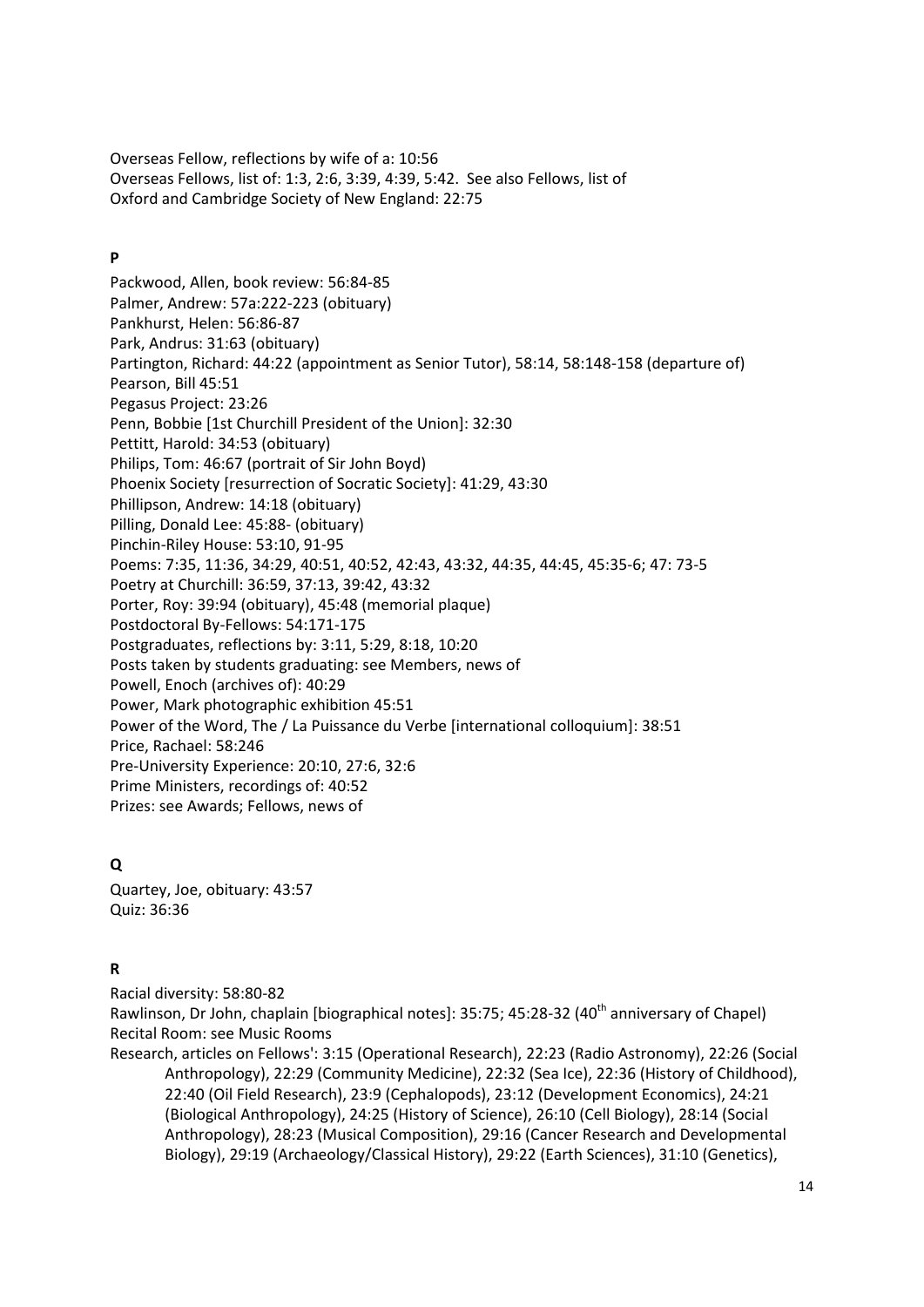31:19 (Solid State Physics), 31:22 (Engineering), 31:27 (Philosophy), 31:40 (Comparative Literature), 34:35 (Prehistoric Astronomy), 35:39 (Encyclopedia of Philosophy), 35:42 (Geophysics), 35:50 (Biology), 35:59 (History of Medicine), 36:40 (Social Anthropology), 36:41 (Economics), 36:47 (Legal Philosophy), 36:49 (Electron Microscopy), 37:41 (Genetic Modification), 37:47 (genetics), 38:39 (History/the two cultures debate), 38:50 (Music), 38:54 (History), 38:59 (Architecture), 40:56 (Egyptology), 41:37 (animal behaviour), 42:30 (Mathematics). See also Bibliography Research Fellows Elect, list of: 1:3, 2:6, 3:39, 4:38, 5:43 Research student, reflections by: 4:32 Reunions: 49:155, 50:163, 51:177, 52:153 Reynolds, David, 'Booking Winston': 50:94-95 Richens, Paul: 42:5 (appreciation of) Ridsdill-Smith, Geoffrey: 29:39 (obituary) Robinson, Professor Carol: A Career in Chemistry (interview with): 49:69-72 Roosevelt Institute: 40:45 Rose, David: 57a:223-224 (obituary) Roskill, Stephen: 7:33 (reflections by), 19:5 (obituary), 42:37 (observer of atomic weapons tests) Roskill Memorial Lecture: 32:16, 34:13, 36:26, 36:29, 38:30, 40:30, 42:36, 44:25, 57a:110, 58:70 Rothwell, Professor Dame Nancy: 57a:93-95 Royal Aeronautical Society: 45: 39- Rubinoff, Jeffrey: 54:260-261 (obituary) Russia: 40:31, 40:36, 40:37 Ryall, Ronald: 57a:224-226 (obituary) Ryder, Dennis: 39:98 (obituary)

## **S**

Saini, Angela: 57a:112-114 Sanders, Jeremy, 45:38 Saunders, Bruce: 31:30 (interview with), 43:59 (obituary) Schedl, Harold: 45:90 (obituary) Schneider, Claudia: 57a:7 Scholarships: see Awards School Visit to the Archives Centre: 33:29 Schools: 6:48 (reflections of a schoolteacher), 36:39 (recruiting to physics). See also Fellow Commoners, Schoolteacher; Sixth-Form Visitors Schoolteacher Fellow Commoners, reflections of: 3:6, 11:31, 36:39, 36:55, 38:69, 38:73, 38:74. See also Fellow Commoners Schulz, Wolfram: 46:68 (post-prandial talk) Science and Technology at Churchill College: exhibition, 48:50-52 Science Park: 22:43 Scott, Nicholas Scott: 32:40 (obituary) Scourse, Peter, 'More Words on Engineering Education': 35:37 Scrapbook, College: see News, College; Congratulations; Fellows, news of Sculpture; 2:24, 3:33; 33:49, 51:61-63; 57b:41-44. See also Art Secrett, Gillian: 57a:143-150 (a portrait) Senior Common Room, news of: 21:49, 22:86 Senior Common Room Committee, list of members: 15:34, 16:30, 17:40 Senior Postgraduate Tutor's Report: 57a:25, 58:22-24

Senior Tutor, reflections of a: 22:61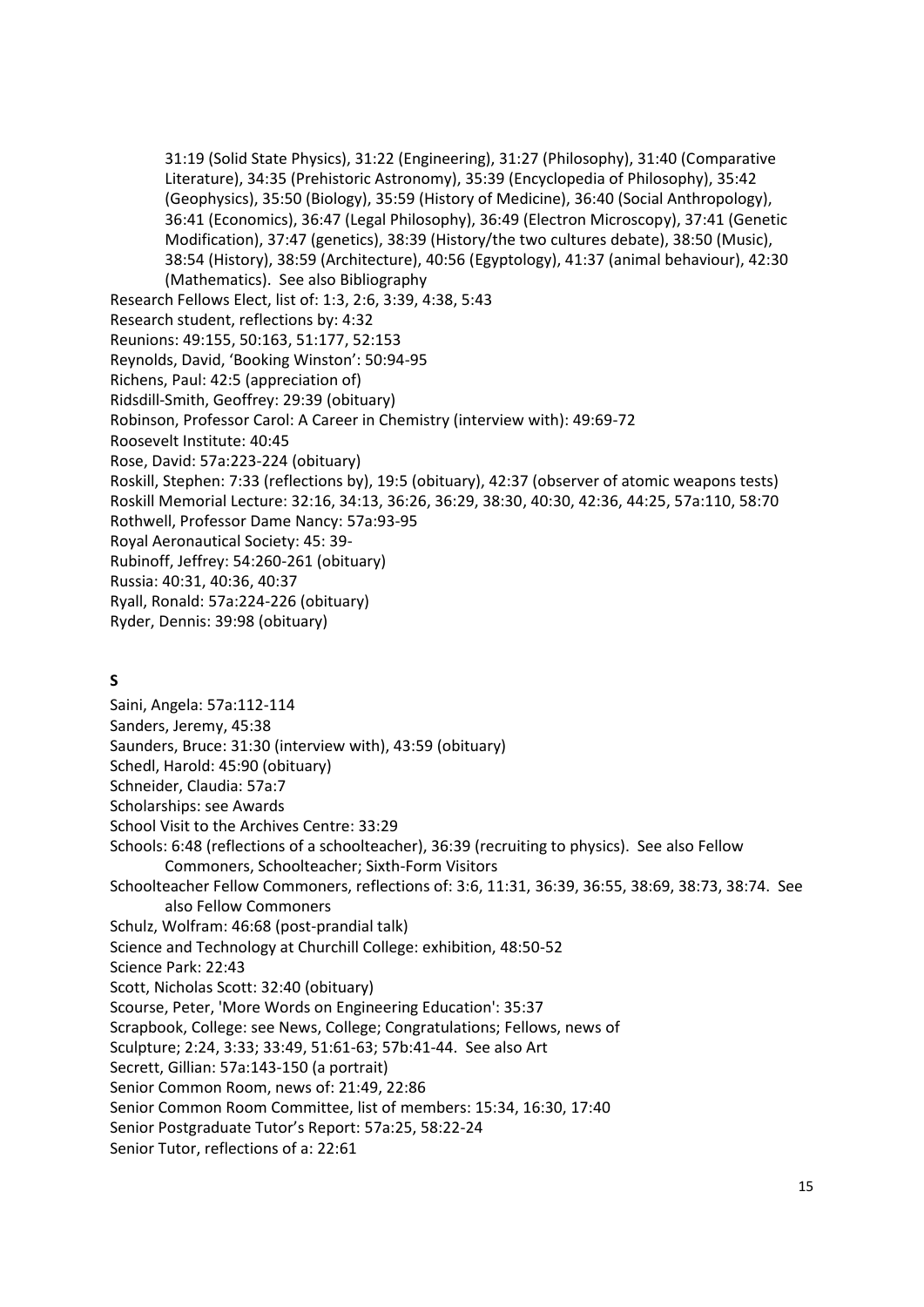- Senior Tutor's Report: 30:4, 31:5, 38:10, 39:18, 42:20, 44:21; 45:26; 47: 28-30, 48:15-17, 50:15-17,
	- 51:17-18, 52:15-16, 53:15-18, 54;17-19, 56:17-20: 57a:19, 58:19-21
- Shakespeare at Churchill, 48:70-72
- Siddle, Ken: 56:143-145 (reminiscences)
- Sir Winston S Churchill 1958 Society: 43:18, 44:21, 49:39, 56:60
- Sizarships: 40:49
- Sixth-Form Visitors: 6:39, 32:22
- Snell, Elizabeth Churchill, 55:153-157
- Soames, Lady: 40:8 (interview with), 51:132-141(obituary)
- Society, Churchill College: see Association
- Societies: see Clubs
- Socratic Society, reminiscences of talk by US Ambassador during Vietnam War: 33:47 See also United States Ambassador to the UK, visit
- Socratic Society, resurrection of: 41:29
- Sorenson, Georgia: 58:287-291 (obituary)
- Southall, Aidan: 46:98-99 (obituary)
- Southern African Bursary: 11:24, 43:40
- Soyinka, Wole: 28:26 (production of play)
- Spencer, Tim: 32:29
- Sport: 30:15. See also Clubs and Societies
- Spring Balls: 31:42, 32:49
- Squire, Len, 55:118-122
- Squire, Peter Stansfield: 46:100-103 (obituary)
- St John Wilson, Colin, architecture: 54:181-186
- Staff: 31:30, 31:49, 31:77, 32:45, 35:45, 36:56, 36:57, 40:48, 56:159-162
- Staff changes: 17:24, 18:26, 19:19, 20:22, 21:30, 28:50, 29:58, 30:62, 31:81, 32:63, 33:74, 34:70, 35:93, 36:89, 37:97, 38:94
- Steiner, George: 31:40 (appointment to a chair at Oxford), 33:37 (critique of Edinburgh Festival lecture), 33:61 (on Desert Island Discs), 46:58-65 (80<sup>th</sup> birthday), 57a:135-142 (obituary)
- Stenson, Liz: 58:291-292 (obituary)
- Steven, Donald Hume: 42:78 (obituary)
- Stobbs, Michael: 33:54 (obituary)
- Stokes, His Honour David: 42:81 (obituary)
- Stokes Bursary Award Scheme, first award: 44:38
- Storey's End (76 Storey's Way), history of: 33:46
- Storey's Way properties: 33:45; 57a:25
- Student vote: 34:7
- Students, articles by: 30:32, 32:29, 32:30
- Students, former, reflections of: 10:24, 10:29, 16:9, 55:67-81, 56:146-150, 56:151-152
- Students, graduate, role and numbers of: 31:3
- Studentships: see Awards
- Study Centre: 30:6
- Surtees, Shelley: 58:160-167 (departure)
- Sushi, 45:52
- Symonds, George: 39:99 (obituary)

## **T**

Taylor, Dr Andrew, 'A day in the life': 54:162-165 Taylor, Telford: 35:71 (obituary)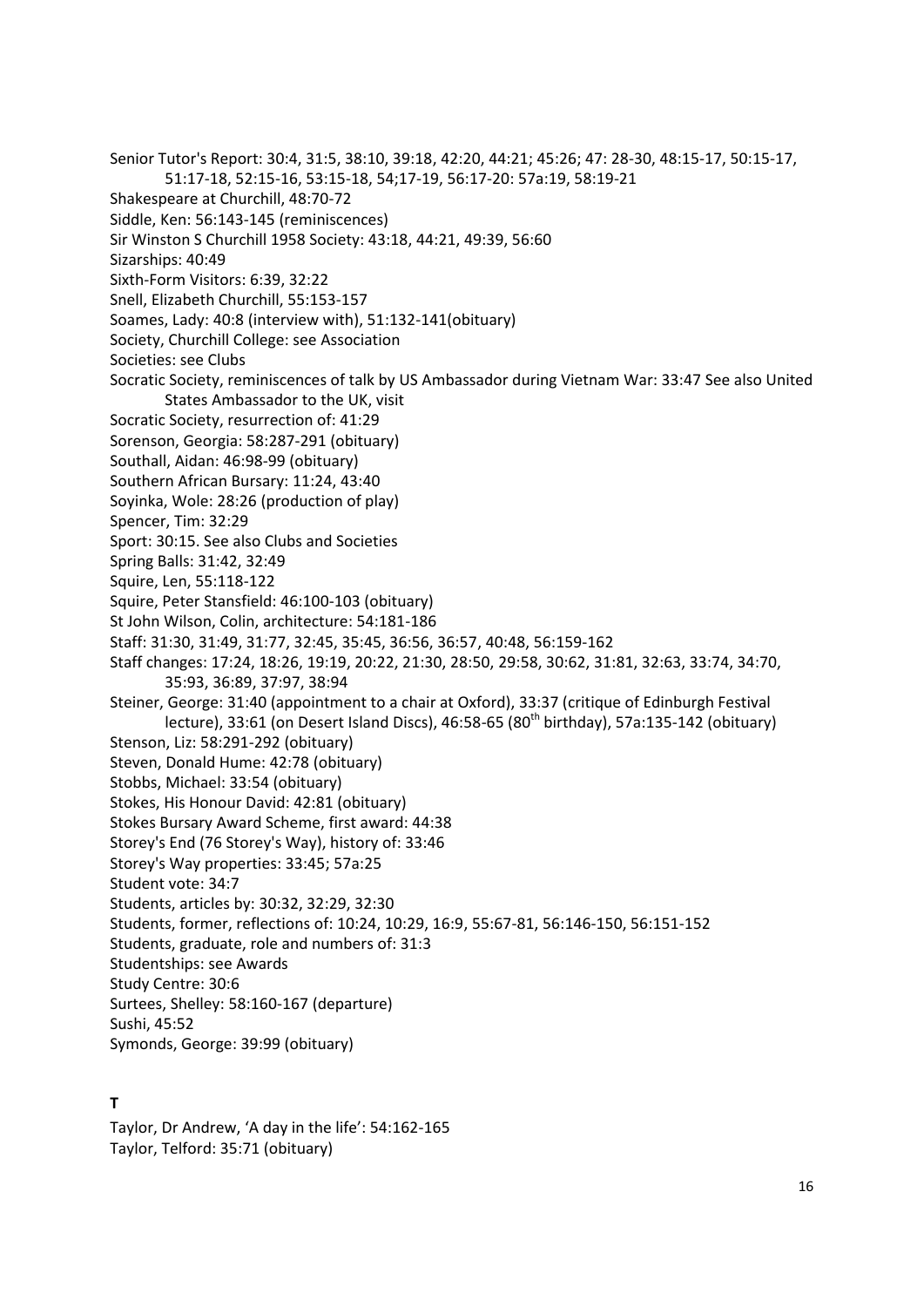Technion Haifa Israel: 39:38 Teddynauts, The, 46:32-34 Thatcher, Margaret: 34:40 (deposit of archives), 40:27 (speech by) Think Forward: 58:35-37, 58:201-208 Thompson, John Griggs, award of Abel Prize 45:28 Tizard, Dick: 30:22 (a letter to), 42:83 (obituary), 45:45 (tribute to) Tizard Creative Hub: 54:200-202 Todd, Alexander, Lord: 34:53 (obituary) Tranter, David, 45:90- Travel abroad, articles on: 5:30, 6:41, 10:24, 16:9, 22:21, 25:7, 28:14, 29:31, 34:11, 36:52. See also Expeditions Treiman, Sam B: 37:79 (obituary) Trinity College, Oxford, reciprocal arrangement with: 33:58 Tripos Results: 3:13, 6:7, 8:41, 11:68 Trustees, list of: 1:1, 2:4, 3:37, 4:37, 5:41, 6:59, 7:48, 8:46, 9:45, 10:61, 11:73, 12:33, 13:33, 14:33 Trustees, meeting of: 6:39 Turing, Alan, 41:33 Turner, Bert: 36:67 (obituary) Tutor for Advanced Students, report: 53:19-21, 54:20-22, 56:21-24 (from 57a, see Senior Postgraduate Tutor's Report). Tutor, reminiscences of: 11:16 Tutorial problems: 11:26

## **U**

United States: see Churchill Foundation United States Ambassador to the UK, visit, 55:158-161 University Challenge teams: 7:5, 13:30 USS Winston S Churchill, commissioning of: 38:46

## **V**

Vice-Master, Foreword by: 21:5

## **W**

Wallace, Sir David: 42:4 (appointment as Master), 43:7 (Her Majesty's Letters Patent and speech of welcome to) Walton, Ernest: 32:42 (obituary) Wang, Fengqiu 46:69 War, symposium 'What is war today?': 54:102-109 Warden, Richard, screen debut: 29:53 Warren, Stuart: 57a:226-227 (obituary) Waterhouse, Graham: 45:51 Weaver, Paul: 42:86 (obituary) Welham, Melanie: 56:94-96 (interview) Wellcome CRC Institute [Cancer Research]: 29:16 Wells, Martin: 33:21 (reminiscences of), 46:43-46 (90<sup>th</sup> birthday celebrations), 46:104-105 (obituary) Weston, Garfield Harry: 39:99 (obituary) Whittaker, Charles Richard, 46:106-108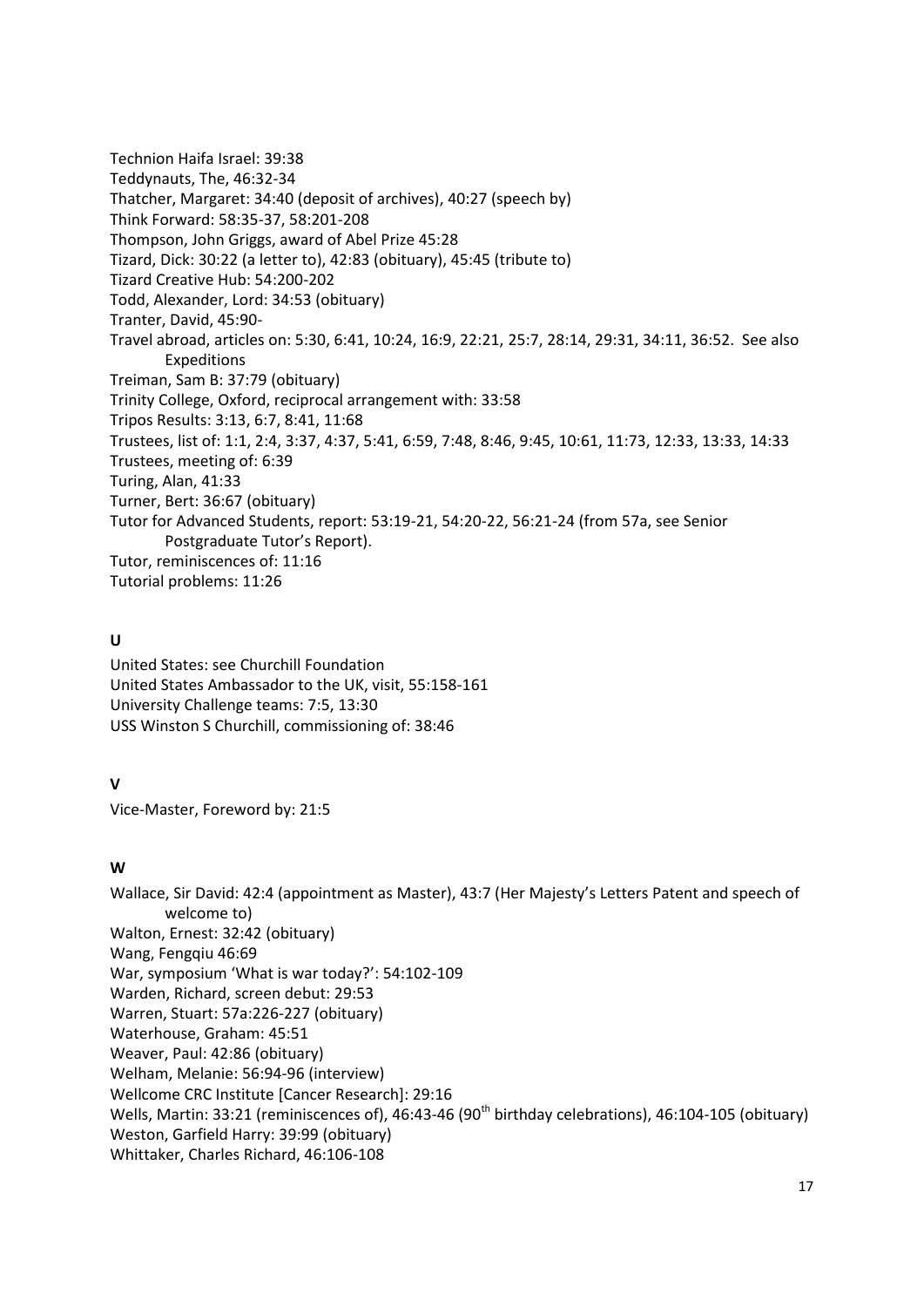- Whittingehame Lodge: 33:45 (history of)
- Whittle, Sir Frank: 33:56 (obituary), 39:40 (memoir)
- Whittle, Peter: 42:44 (reminiscences and novel written by), 44:41 (80<sup>th</sup> birthday of), 54:115-117 (90<sup>th</sup>) birthday of), 58:292-293 (obituary)
- Widening Participation: 54:166-170
- Williams, Dudley: 45:38, 48:86-92 (obituary)
- Williams, Keith: 42:46 (80<sup>th</sup> birthday of), 44:104 (obituary)
- Wilson, Sandy: 44:106 (obituary)
- Wine tasting: 30:11
- Wing Yip Scholarship academic success, 46:69
- Wing Yip Reception, 49:76
- Wittgenstein in Storey's Way, 49:99-102
- Winston College Fellow: 58:39
- Winston Churchill Foundation of the United States: see Churchill Foundation of the United States
- Winston S Churchill 1958 Society 45:28; 46:32, 47:41, 48:34, 50:35, 51:35, 52:42
- Wolfson Flats, life in the: 3:7
- Women, Admission of: 6:18, 10:18, 30:9, 34:43, 35:10, 54:95-98, 56:63-66
- Women, recruitment of: 55:63-66
- Women, in STEM: 29:16, 53:54-58
- Women, Rights of: Helen Pankhurst, 56:86-87
- Women, Professor Dame Athene Donald in Conversation with…: 53:51-53, 54:122-125; 56:78-83, 56:90-93; 56:94-96
- Wood, Hugh: 28:23 (premiere of piano concerto), 28:24 (interview), 29:33 (appreciation of his Opus 33), 58:293-294 (obituary)
- Woodward, Sir Clive: 54:92-94
- Woolf, Harry: 40:94 (obituary)
- Wroth, Peter: 28:33 (obituary)

## **X**

Xiaotian Fu, biographical note: 53:20 Xiaotian Fu Garden: 53:10; 56:101-103

## **Y**

Yeeles, Edward: 20:10 (appreciation of) Young, Michael (Lord Young of Dartington): 31:44 (origins of Open University), 33:32 (profile of), 39:102 (obituary), 41:26 (tribute to) Yuval, Gideon, 52:32-34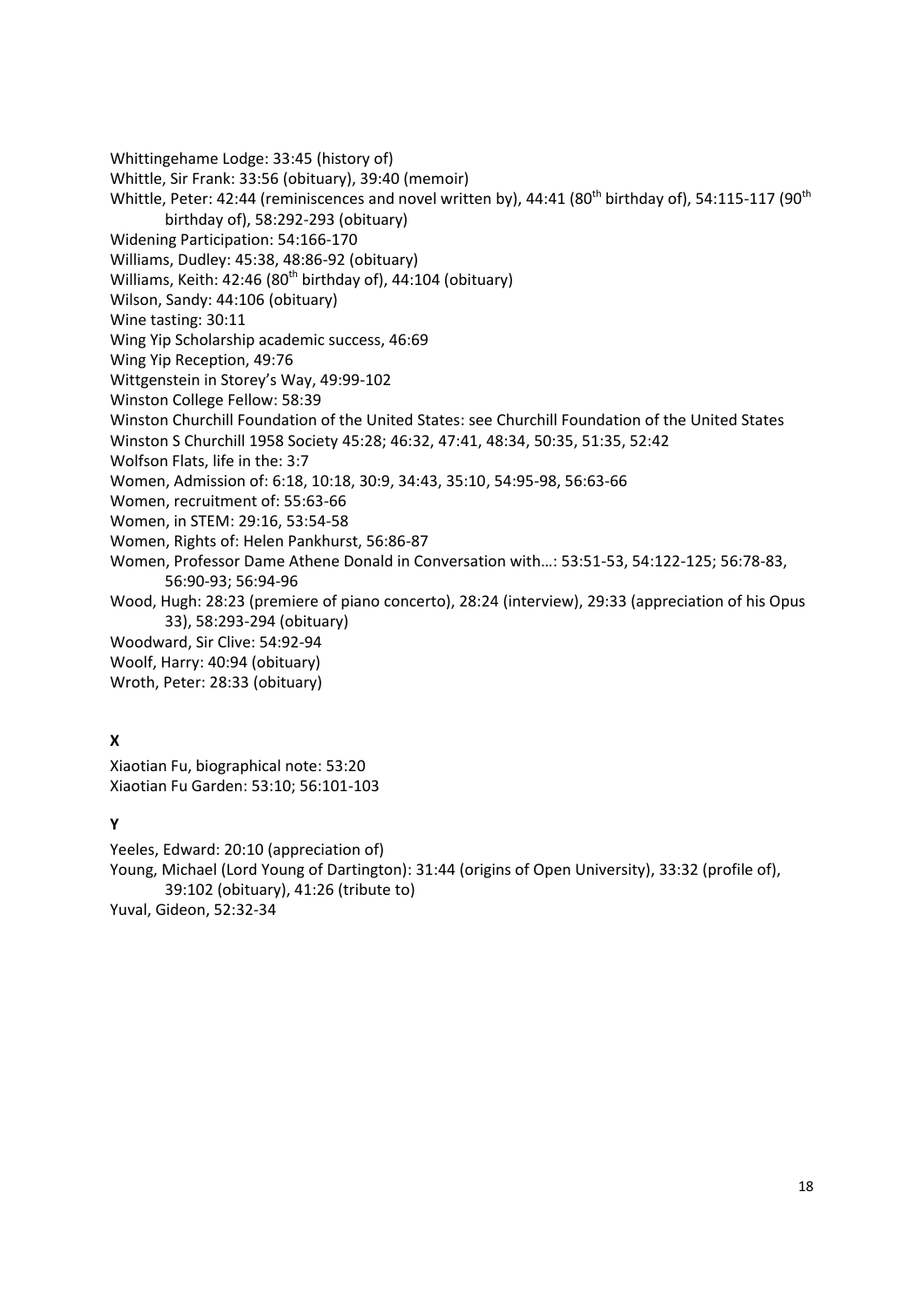#### <span id="page-18-0"></span>**II. Authors**

#### **Anonymous**

[Anon: 'J. K. A.'], 'Canon John Noel Duckworth': 17:10

[Anon], 'Cops and Colleges': 5:26

[Anon], 'Going Co-Ed: Fifty Years On', 56:64

[Anon], 'Keeping Ahead' [jokey suggestions for reform]: 8:23

[Anon], 'The British Honduras Expedition': 8:37

[Anon], 'The Cambridge Lichen Expedition to Ecuador, 1967': 5:32

[Anon], 'The Foundation of Churchill College': 1:7

[Anon], 'The Foundation of the College': 8:7

[Anon], 'The Gorse Tiger' [Miss B. M. Gorse]: 6:22

[Anon], 'The Moller Centre: Henning Larsen - a Biographical Note': 29:11

[Anon], 'Remembering Sir Hermann Bondi: Mathematician, Humanist, Raconteur': 57a:96-98

[Anon, but see MacCulloch], 'Quiz for Freshmen': 7:19

## **A**

Abrahams, Ray, 'Back to the Future? Rural Estonia in 1991': 28:14

Abrahams, Ray, 'Christopher Lwoga' (obituary): 36:66

Abrahams, Ray, 'Messages from Outer Finland': 36:40

Abrahams, Ray, 'Professor Andrus Park': 31:63

Abrahams, Ray, 'Tanzanian Villages and the State': 22:26

Abrahams, Ray, speech at 80<sup>th</sup> birthday of John Barnes: 36:63

Acheson, Roy, 'Community Medicine': 22:29

Acheson, Roy, letter to the editor: 32:91

Achi, Chioma, 'Churchill Graduate Conference on Everything', 56:137-139

Adams, Mark, JCR news: 19:32

Adamcheski-Halson, James 'Alumni relations report', 45: 21-22; 46:17-18, 47: 30-31, 49:40-42

Ahmed, Beenish, poem '1,2...,...3' 47: 73-5

Allan, Graham, 'The Reasonableness of Religion': 36:43

Allen, Michael, 'The Board of Extra-Mural Studies and University Extension': 24:17

Amaratunga, Gehan, 'A Pioneering Engineer, a Leader and a Sailor': Alec and Mary [Broers] at 80', 56: 73-76

Amick, Joanna Hawthorne, 'Barbara Runkle Hawthorne, 1912-1992': 30:37

Amos, W. B., 'Hugh Roger Lubbock': 18:6

Amson, John, 'Sandy Ashmore Script': 40:50

Anele, Tony, 'Churchill Football', 56:127-128

Angel, Sally, 'My Career Since Churchill': 49:86-87

Annenberg, Walter H., 'Speech at the Opening of the Churchill Archives Centre': 10:11

Archer, Mrs A. B. (Nikki), 'As Others See Us': 11:31

Ashburner, Michael, 'Life of Flies': 31:10

Ashburner, Michael, MCR news: 4:21

Ashby, Abel, 'Ensuring Everyone is at Home at Churchill': 57a:117-118

Ashman, Doug, 'Doug Ashman's Tale' (remarks at retirement party): 36:56

Atkinson, Sir Tony, remarks at Frank Hahn's 80<sup>th</sup> birthday: 42:46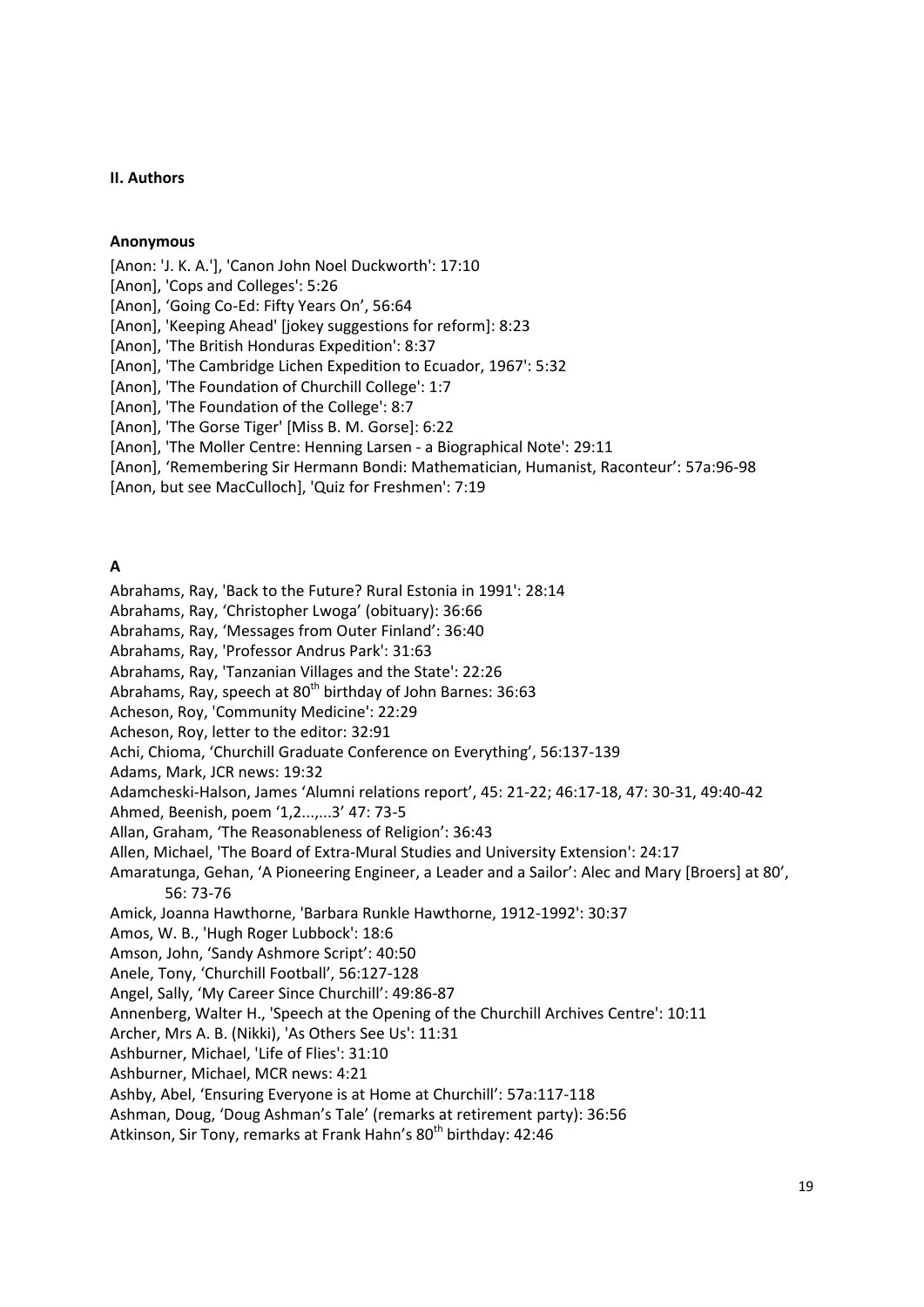## **B**

Bainbridge, Anthony, 'An Optimistic Look Forward', 55:186-188 Bainbridge, Anthony, 'Canon John Noel Duckworth': 17:11 Bainbridge, Anthony, 'Poets and Engineers': 38:64 Bainbridge, Anthony, 'Socsoc Remembered' [Socratic Society]: 33:47 Baker, Stephen, MCR news: 24:50 Baldwin, Thomas, 'The Churchill College Southern African Bursary': 11:24 Bales, Chris, 'One Year with the British Antarctic Survey':19:9 Ball, Tina, 'My Career since Churchill: Making a Difference': 50:88-89 Banks, David, 'An Exceptional Period in my Life': 57a:163-164 Banks, David, JCR news: 10:31 Bannard-Smith, Tony, 'Building on the Development Foundation':39:17 Bannard-Smith, Tony, 'Development Director's Report': 39:20, 40:15, 41:9, 42:8 Bannard-Smith, Tony, 'The Sir Winston S Churchill 1958 College Society': 43:18 Barber, Nick, 'Adapting to Change in Lockdown: a Postgraduate Journey through COVID': 57a:86-87 Barlow, Roger W., 'From College Cloister to Blackboard Jungle': 6:47 Barnes, John, 'Frank Harary' [obituary]: 42:75 Barnett, Correlli, 'Captain Nick Barker CBE' [obituary]: 34:47 Barnett, Correlli, 'Development Programme': 35:7 Barnett, Correlli, 'Development Programme and the Churchill Association': 36:10 Barnett, Bill [Correlli]: 'Keynesian Nerves': 37:64 Barnett, Correlli, 'Stephen Roskill 1903-1982': 19:5 Barnett, Correlli, 'The Archives Centre': 18:15 Barnett, Correlli, 'The Churchill Archives Centre': 21:10 Barnett, Correlli, 'The Churchill Archives Centre': 28:11 Barnett, Correlli, 'The Development of the Churchill Archives Centre, 1977-1995: 40:40 Barnett, Correlli, 'The Role of Engineers in British Society': 34:41 Barnett, Correlli, 'The Work of the Archives Centre': 22:50 Barnett, Correlli, 'Winston Churchill and Australia': 39:44 Barry, John, MCR news: 18:38 Bartlett, Bob, 'A Constabulary Duty to be Done': 26:15 Bartlett, Wayne, 'Confidence Building': 39:61 Bateman, Laura, 'A Day in the life of a medical student athlete': 53:59-60 Bayliss, Alastair, JCR President's Report 2018-2019, 56:121-122 Beard, Daniel, 'General Election 1997': 34:5 Beard, Daniel, 'JCR Report 1991-2': 29:50 Beard, Nigel, 'A View from Parliament on the Credibility of Science': 37:43 Bell, Robert, 'A Well-Rounded Young Man': 58:219-221 Bell, Robert, JCR news: 5:19 Bell, Robert, 'The Great Man Remembered Twelve Thousand Kilometres Away': 22:21 Bennett, Elizabeth, 'Churchill College History and Archives - Can You Help?': 26:21 Bennett, Jim, 'The Tercentenary of Newton's Principia': 24:25 Bennett, Jim, 'Senior Tutor's Report': 30:4 Bennett, Jim, 'The Senior Tutor's Valedictory': 31:5 Benson, Ian (UG67) 'A little known initiative - another tribute to Dick Tizard' 45:45 Bestall, Trevor, JCR news: 20:38 Beveridge, Mary, editorials: 21:2, 22:2, 23:2, 24:2 Beveridge, Mary, 'A Far Better Antidote to Aging', 55:118-120 Bingham, Nick, 'Postgraduate Memories, 1966-69': 39:55 Binmore, Professor Ken, 'Professor Frank Hahn': 50:114-116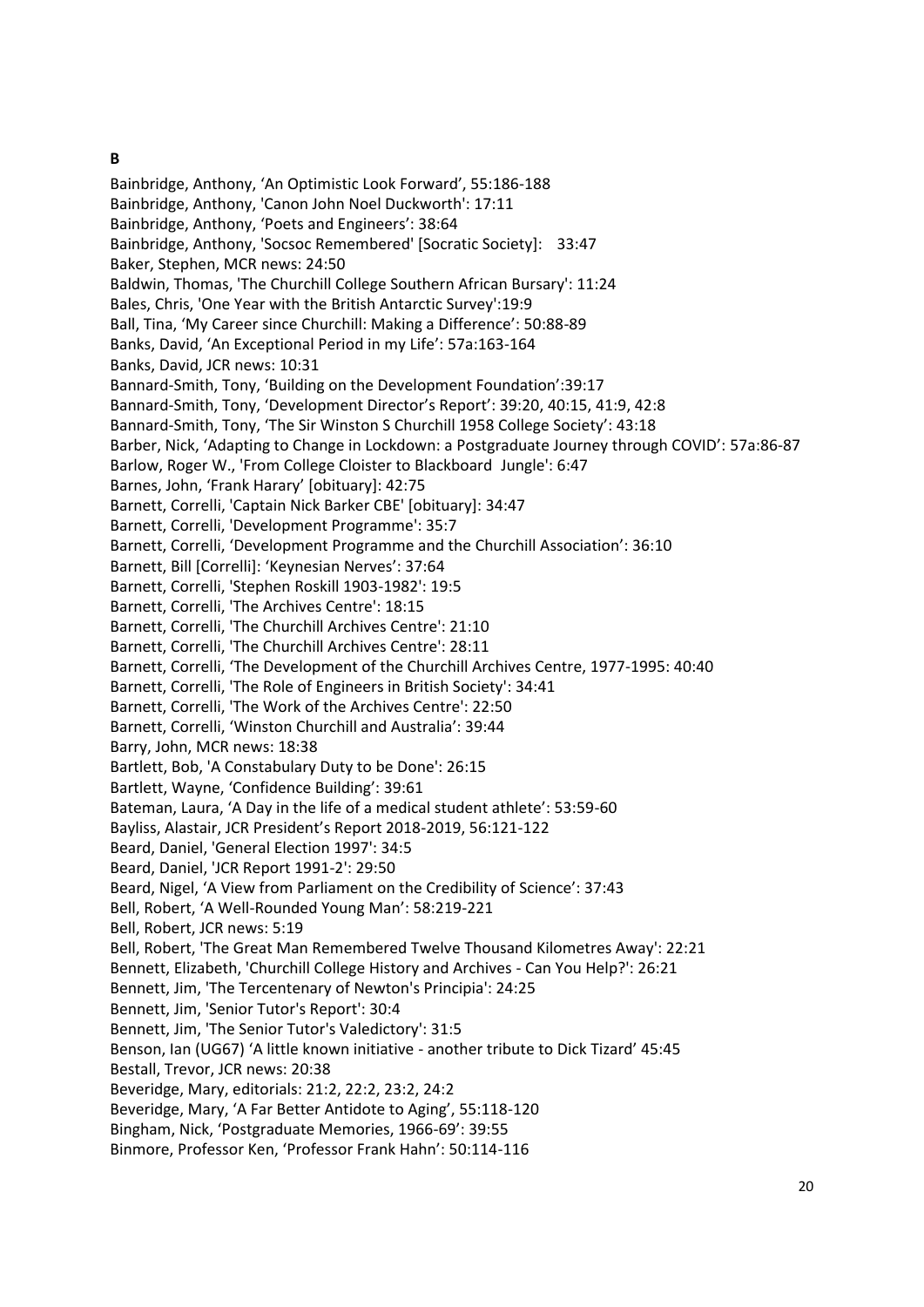Birch, Bryan, 'Messages from Founding Fellows': 37:16

- Binnie, Michael, 'Richard Hey:Cambridge Climber]: 49:120-121
- Blewitt, Don, 'The Music Rooms': 17:14
- Bleyberg, Alethea, 'MCR Report 2002-2003': 40:84
- Bloomstein, Rex, 'Understanding the Holocaust': 37:39
- Blott, Beatrix, MCR news: 17:40
- Bochner, Stephen, 'The Churchill College Chapel Affair: Some Comments from an Innocent Bystander': 41:19
- Boden, Tom, 'Challenges and Opportunities': 58:195-197
- Boksenberg, Alec, 'Dame Jocelyn Bell Burnell: 56:78-83
- Bolton, Malcolm, 'A life of Service': 58:141-144
- Bolton, Malcolm, 'He Enjoyed it and Did it Well', 55:121-122
- Bolton, Malcolm, 'Ken Livesley and the Behaviour of Structures': 31:22
- Bolton, Michael, 'Professor Andrew Palmer' [obituary] : 57a:222-223
- Bondi, Alice, 'Hermann Bondi' [obituary]: 42:73
- Bondi, Sir Hermann, Forewords by: 21:8, 22:4, 23:3, 24:4, 25:2, 26:2
- Bondi, Sir Hermann, 'Harry Woolf' [obituary]: 40:94
- Bondi, Sir Hermann, 'Thoughts on the Mastership': 21:8
- Booth, Philip, 'The Architecture: A Critical Assessment': 8:13
- Boothroyd, Betty, 'Parliament Takes Note' [part of 'Celebrating 25 Years of Women at Churchill College']: 35:21
- Boss, Sally, Senior Tutor's Report: 53:15-18
- Bottoms, Anthony, 'Derick McClintock' [obituary]: 31:61
- Boussahba-Bravard, Myriam, 'Visit of the French Ambassador to Churchill, 56:104-105
- Boyd, Sir John, 'Harold Epstein': 43:19
- Boyd, Sir John 'Magistri Tres or Three Jacks at Play' 47: 62-3
- Boyd, Sir John, 'Paul Richens': 42:5
- Boyd, Sir John, remarks at the opening of the New Wing of the Archives Centre: 40:26
- Boyd, Sir John, speech at 80<sup>th</sup> birthday of John Barnes: 36:62
- Boyd, Sir John, speech at Audit Feast: 40:4
- Boyd, Sir John, 'The Master's Message': 37:4
- Boyd, Sir John, 'The Master's Speech at the Founder's Dinner': 34:3, 36:4, 37:5, 38:4, 40:5, 41:4, 43:4
- Boyd, Julia, 'A Dance with the Dragon: the Foreign Legation Quarter in Peking, 1900-1949': 49:89-93 Brabbs, Steve, 'A Journey of Discovery', 56:151-152
- Braddon, Russell, 'Noel Duckworth Prisoner of the Japanese': 6:7
- Brader, Brian, 'May Ball '67': 3:19
- Bray, Margaret, 'Kari Blackburn' [obituary]: 44:95
- Bray, Margaret, 'Still a long way to go': 55:67-71
- Brendon, Piers, 'Churchill: The Evidence': 36:31
- Brendon, Piers, 'From Piers Brendon' [obituary for Lady Soames], 51:138-141
- Brendon, Piers, 'The Archives Centre': 36:25
- Brendon, Piers, 'The Archives Centre: Catalogue of Success':37:10
- Brendon, Piers, 'The Development of the Churchill Archives Centre: A Summary of my Keepership': 40:42
- Brendon, Piers, 'Understanding the Holocaust': 37:38
- Brewster, Eric 'First and lasting impressions' 47:54-6
- Brice, Ashley, 'Best Year yet for the JCR', 55:125-126
- Brinded, Malcolm, 'What? A Career in Industry?': 36:10
- Brody, Dorje, 'Snow, if you get the Drift': 36:53
- Broers, Alec, 'Churchill Cambridge and MIT': 37:10
- Broers, Alec, Notes or Forewords by: 27:2, 29:2, 30:3, 31:3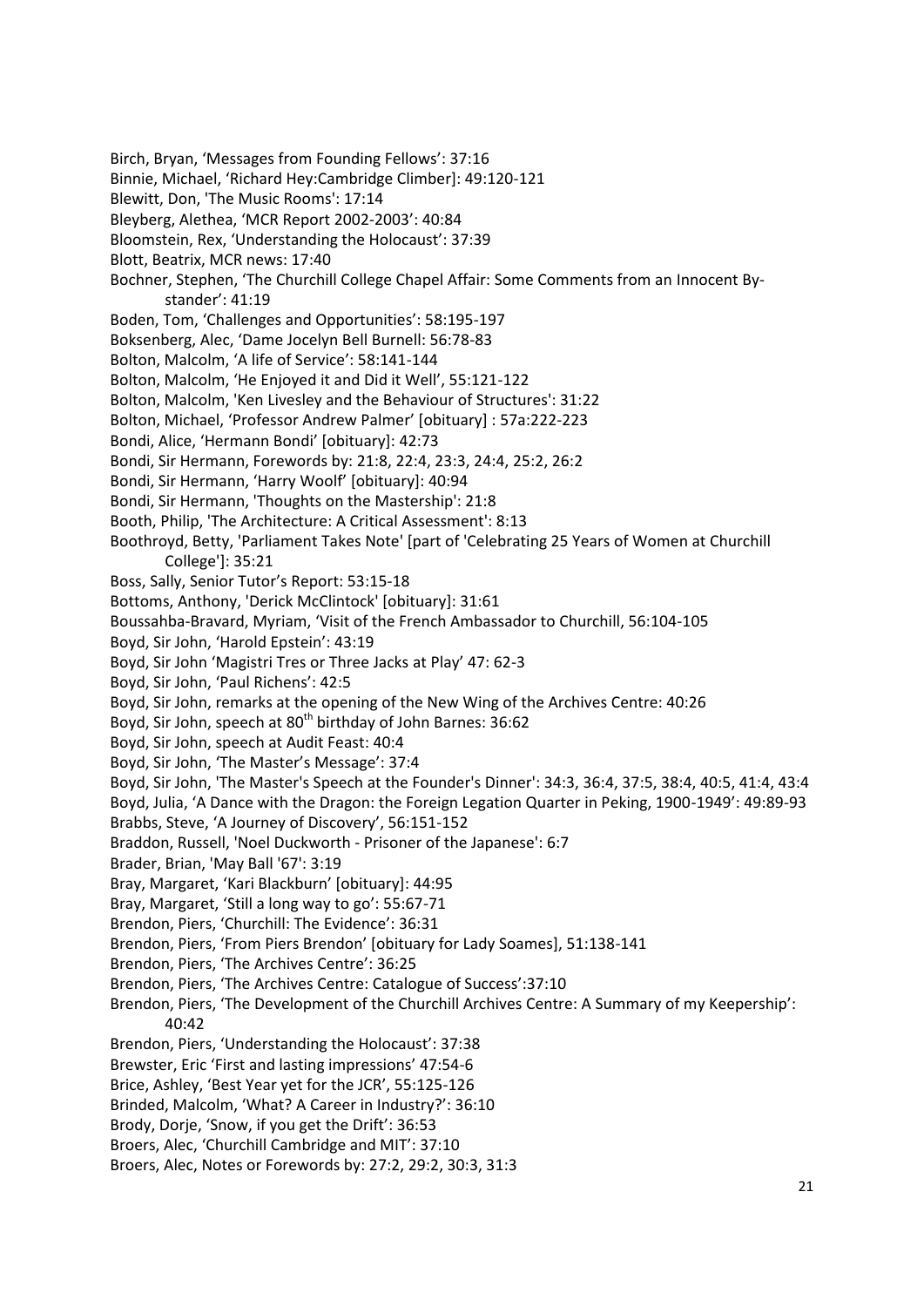Broers, Alec (Lord) speech at House of Lords reception, 47: 51-3 Broers, Mary, 'The College Art Collection': 29:14 Broers, Alec, 'The Master's Speech at the Founder's Dinner': 28:3, 32:3, 33:3 Bromley, R. J., 'Llanganati': 7:16 Brons, Hans, 'A Scandinavian View': 4:31 Brook, Jennifer, 'A Very Understated Man': 58:144-147 Brook, Jennifer, Bursar's Report: 53:22-24 Brook, Jennifer see also Rigby, Jennifer; Bursar Brooks-Gordon, Belinda, 'Kids in the Archives': 33:29, 'My career since Churchill', 48:72-74 Brown, Susan, 'Not the Full Story but a Starter': 58:215-218 Bryant, Nick, 'Washington Never Lies': 36:15 Budd, Alan, 'Downhill all the Way': 36:14 Budd, Alan, 'Scenes from Provincial Life': 4:30 Bullock-Anderson, Joan, 'Churchill Students Make an Electoral Mark': 34:7 Bullock-Anderson, Joan, 'How Much do You Know about Churchill College?': 36:36 Bullock-Anderson, Joan, 'The Events of Thirteen December' [part of 'Celebrating 25 Years of Women at Churchill College'], 35:10 Butler, Orr, 'Downton College': 49:95-98 Bunting, Dan, 'A Lapsed Natural Scientist in the City': 42:26 Burcham, William, 'Cockcroft recalled': 34:22 Burrell, John, 'School Teachers and Academe': 38:74 Busher, Annabel, 'Churchill College Enterprise Competition', 56:97-100, 57a:107-109 Butler, Lady, 'Barbara Runkle Hawthorne, 1912-1992': 30:36 Butler, Lise, 'Transfer State: A History of Guaranteed Income and the Politics of Redistribution in Modern Britain: A Review': 57a:105 Byrne, Helen, JCR news: 26:33

# **C**

- Cain, Richard, 'From the Chaplain': 11:52
- Caine, Francesca, 'Churchill College Association Report on Activities 2000/2001': 38:12
- Caine, Francesca, 'Churchill College Association Report on Activities': 39:22, 40:23
- Caine, Francesca, 'College Ties': 38:16
- Campbell, Colin, 'Marianne Hesketh': 21:22
- Campbell, Colin, 'Peter Linklater' [obituary]: 33:53
- Campbell, Colin, 'Retrospect on Senior Tutoring': 22:61
- Campbell, Colin, 'Richard Cain' [obituary]: 32:35
- Campbell, Colin, 'The Churchill Group': 23:22
- Campbell, Ewan, 'Music is Present in Everyday Life at Churchill: Celebrating Music at Churchill': 57b:45-48
- Campbell, Gordon, 'Nuclear Fusion': 42:34
- Carolin, Peter, 'The Moller Centre: An Architectural Appraisal': 29:6
- Carpenter, Peter, 'Churchill and his Technological College':22:14
- Carpenter, Peter, 'To Be or Not to Be That Was the Question' [debate on the proposed College, 1958]: 20:11
- Castell, Martin, 'MCR Report 1992-93': 30:50
- Cathcart, Brian, 'Ernest Walton' [obituary]: 32:42
- Caulfield, Colm-cille, MCR news: 26:32
- Cave, Trevor, 'Churchill's Boatmen': 50:72-76
- Cervero, Robert, 'From our overseas Fellows: Urban Regeneration and Sustainable Cities': 52:75-78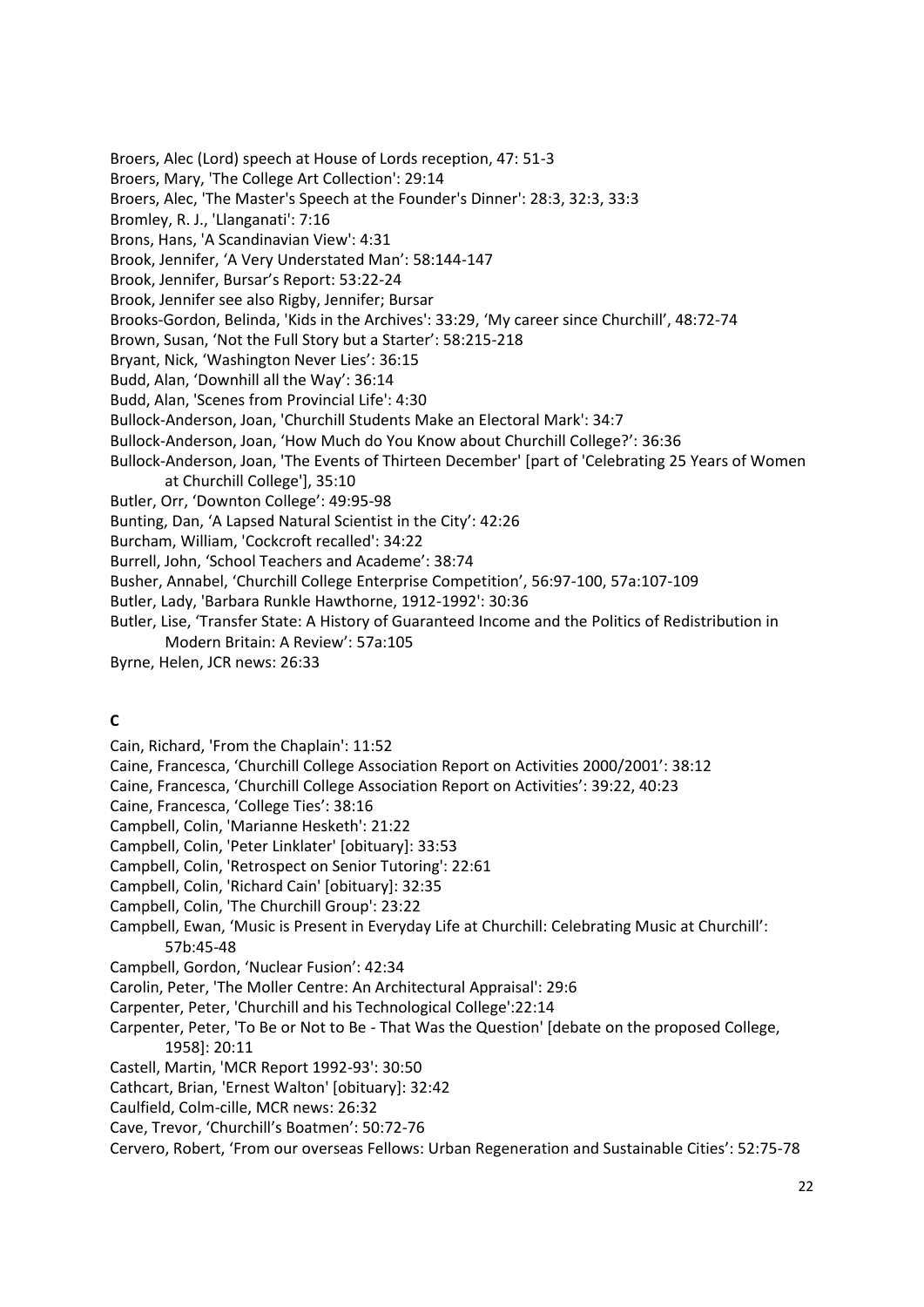Chadwick, George, 'UK Engineers and the Future': 37:54 Chapman, Robin, 'The Grove of Accademia' [poem]: 34:32 Charmantier, Anne, 'Evolutionary ecology and wild populations': 50:80-83 Chen, Kuan-Chun, 'Practising Resilience': 58:125-127 Chhowala, Manish, 'Committed to Equality, Diversity, Inclusion and Sustainability': 58:8, 58:88-90 Chung, David, 'The Rubio Harpsichord in Churchill College': 34:9 Churchill, Sir Winston, 'Speech at the Tree Planting Ceremony at Cambridge, 17th October, 1959': 8:11 Churchill, Winston, 'Speech at the Opening of the Churchill Archives Centre': 10:16 Churchill, Winston, 'Sir Winston and the College': 11:13 Clarke, Michael, 'The Music Sizarship': 18:18 Clarke, Peter, 'Enjoyable Time Academically and Socially: Reminiscences of an Undergraduate from the 1960s': 57b:71-72 Clegg, Aidan, JCR news: 24:51 Coad, Malcolm, JCR news: 8:26 Cockburn, Sir Robert, 'The Engineer': 7:29 Cockcroft, Sir John, Notes or Forewords by: 3:5, 4:5 Cockcroft, Sir John, 'Speech at the Opening of the Libraries and Assembly Hall, 12 November 1965': 3:16 Colville, Sir John, 'Lady Churchill': 15:6 Colville, Sir John, 'The Origins of the College': 18:8 Comber, Philippa, 'The College Counsellor': 21:16 Comber, Philippa and Hesketh, Barrie, 'A Tribute to Colin Campbell', 51:121-123 Cook, A. H., 'Address at the Memorial Service in Memory of Sir Edward Bullard': 17:5 Copley, Peter, 'Nelson and the Eight Degrees': 35:45 Corrigan, Sam, 'Indian Powwow': 5:30 Costello, Hilary, 'MCR Report 2011-2012': 49:50-51 Coumbe, Ben, 'Gym', 51:49 Cowan, Michael, 'The Importance of Giving': 53:121-25 Cox, Moira [with Mark Miller], 'Music': 50:50-53 Coyle, Diane, 'Busier than Ever: the Lockdown of an Economist': 57a:69-72 Craig, Edward, 'A 2.2 for the Dean': 9:20 Craig, Edward, 'Made in Churchill - the Routledge Encylopedia of Philosophy': 35:39 Craig, Edward, 'The Encyclopedia of Philosophy': 31:27 Cresswell, Rebecca, 'There is no such thing as a typical day', 56:159-162 Cribb, Tim, 'A Suite of Three Poems, Set in Venice': 11:36 Cribb, Tim, 'Bert Turner's Last Fireworks': 37:37 Cribb, Tim, 'Churchill, The Arts and The Marlowe': 35:54 Cribb, Tim, 'Memory Theatre: Sixty Years of Cultural Life at Churchill': 58:38-40 Cribb, Tim, 'The Inspiration of the International (Alison Finch), 56:90-93 Cribb, Tim, 'Words of Power and an Apologia for the College system' [re The Power of the Word / La Puissance du Verbe – international colloquium]: 38:51 Crick, Francis, 'Messages from Founding Fellows': 37:17 Crick, Francis, 'The Chapel Business': 39:35 Crisp, Adrian, speech at Charles Levene's 80<sup>th</sup> birthday: 40:68 Critchley, Emily, 'Incident' [poem]: 41:52 Crouch, John, MCR news: 20:38 Cunningham, John, 'The Art of Ageing with Attitude' [re Lord Young of Dartington]: 33:32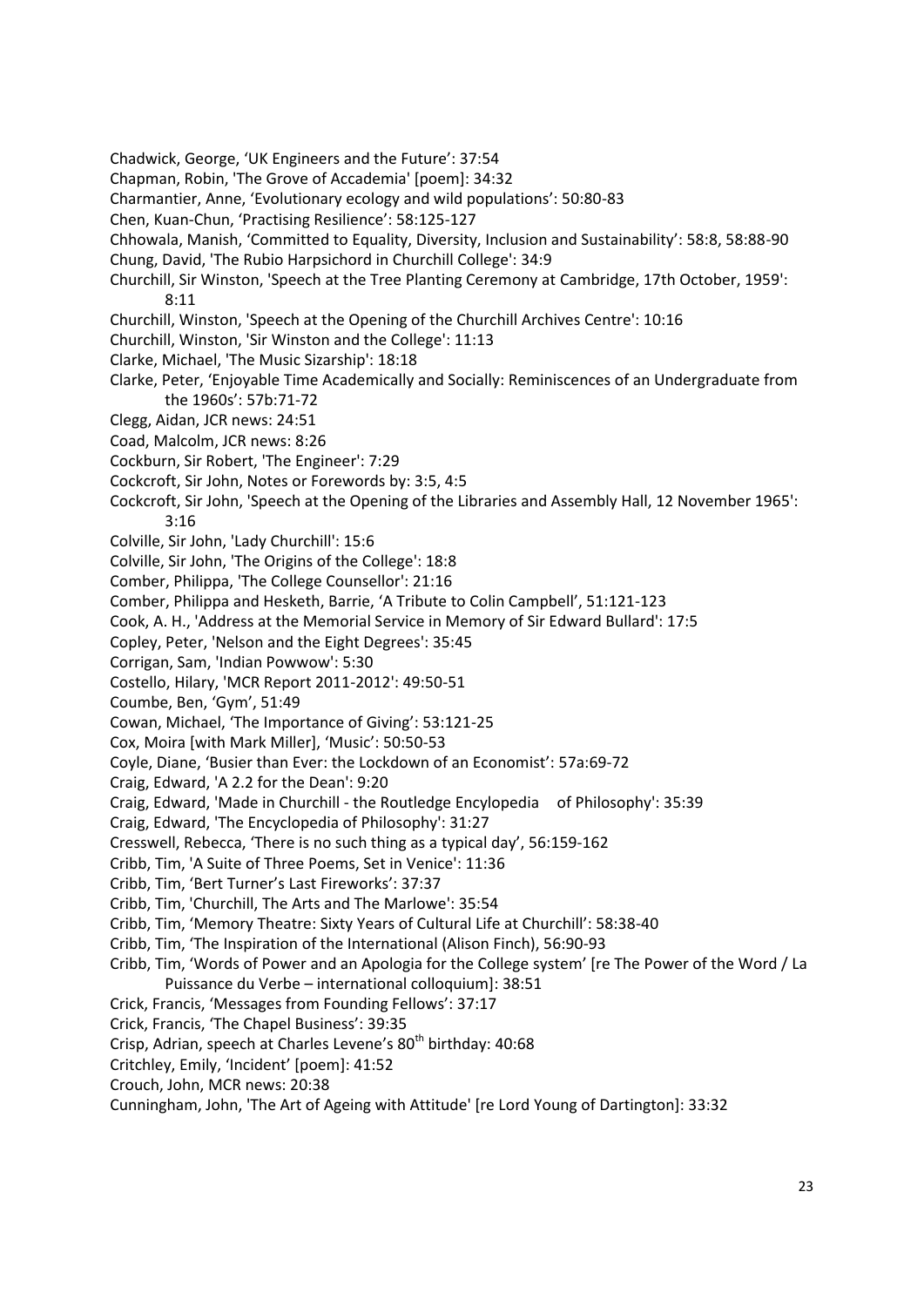# **D**

Dales, Garth, 'Graham Robert Allan' [obituary]: 44:91

Dalitz, Richard, 'Messages from Founding Fellows': 37:17

D'Ancona, Matthew, 'Oxford's Prodigal Returns' [re George Steiner]: 31:40

Daunton, Martin, 'Ancient and Modern: Culture and Capitalism

in Victorian Britain': 38:39

Davies, Andrew Rhys, 'Don't Talk to Strangers' [travel to Australia and the far east]: 34:11

Davies, R. L., MCR news: 13:31

Day, David, 'Archival Retrieval': 41:49

Dean, Nathan, 'A Scientist Has Two Homes': 44:59

DeMarrais, Elizabeth, Senior Postgraduate Tutor's Report: 25, 58:22-24

Dentith, Simon, JCR news: 9:32

Dew-Hughes, David, letter to the Editor: 30:78

Dickens, Adrian, 'Adder: Forming your own Company at Graduation': 23:16

Dilger, Paul, JCR news: 21:51

Dixon, Graham, 'Churchill College - The Next Decade': 22:48

Dobson, Frank, 'Twenty Years On': 21:13

Dockter, Warren, 'Men of a Martial Nature: Winston Churchill and British Indian Muslims': 50:95-102 Donald, Athene, '…Equality, Diversity & Inclusion @ Churchill College': 58:67-71

Donald, Athene, 'From Athene Donald, Master of Churchill College 2014-, 51:12-13, 53:9-12, 56:11- 14, 57a:13; 57b:9

Donald, Athene, 'Gillian Secrett: A portrait': 57a:143-150

Douglas, Lewis W., 'Speech at the Opening of the Churchill Archives Centre': 10:15

Dowdeswell, Colin, 'Robert Bousquet' [obituary]: 57a:218-219

Downing, Freddie, 'JCR Report 2014-15', 52:51-52

Drake, J. A., JCR news: 13:31

Drake, Susan [with Roy Mills], 'Christopher David Hoolis Fowler' [obituary]: 44:97

Driver, J., 'Reflections of a Schoolmaster Fellow Commoner': 3:6

Drysdale, Rachel, 'Michael Ashburner 60<sup>th</sup> Birthday Symposium': 39:42

[Duckworth, Noel], 'From the Canon': 3:12, 4:6, 5:12, 6:9, 7:36, 8:18, 9:30, 10:47

[Duckworth, Noel], 'What the Coach Meant to Say': 10:42

[Duckworth, Noel], editorial: 10:2

Dryhurst, Sarah, 'Context is Everything: Risk and Evidence Communication to Help Tackle a Global Pandemic': 57a:77-79

Dyu, Lily, 'A Trip to China': 29:31

# **E**

Eaton, Andrew 'Talk about a revolution', 48: 75-76 Echenique, Marcial, 'Building in Harmony – The Evolution, Adaption and Change of Churchill College: Sixty Years of Architecture at Churchill': 58:32-37 Echenique, Marcial, 'Talking Back' [re his life and work]: 38:59 Elner, Wendy, 'From the Alumni Secretary': 34:2, 35:4 England, Grace, 'Helen Pankhurst': 56:86-87 Epstein, Harold, 'The Churchill Foundation Scholarship Program': 36:21 Epstein, Harold, 'The Hon. Lewis W. Douglas: An Appreciation': 11:10. Erlank, Richard, 'JCR Report 2006-2007': 44:78 Esch, Edith, 'Hipernet' [language learning]: 33:35 Euba, Akin, 'Six Yoruba Folk Songs': 38:50 Evans, Amlyn, 'Sean Cooney' [obituary]: 32:39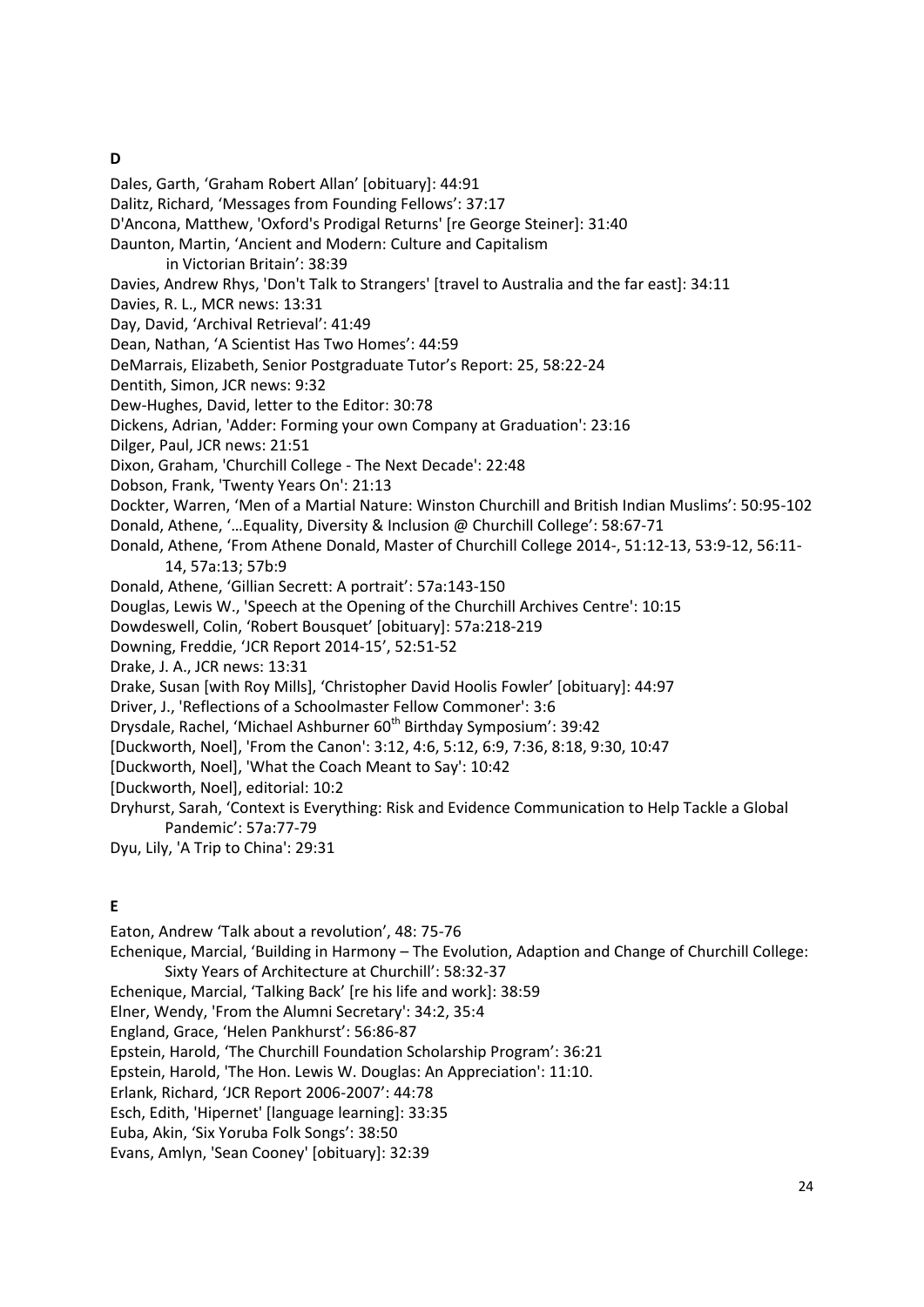Evans, Jeffrey, 'The Role of Humanities and Social Sciences in Engineering Education': 50:84-88

#### **F**

Fahle, Sarah, 'Alumni Relations Officer's Report', 51:36-39, 52:43-45 Fain, Gordon, 'Sonnet Sequence: To my Father and to my Son' [Poem]: 49:83-85 Fenner, Frank, 'Messages from Founding Fellows': 37:18 Fernandes, Priscilla and Simon Tucker, 'Designing from Memory: The New Graduate Housing at Churchill': 57a:155-158 Field-Smith, Robin, '61 Years On: A Churchill College Association Outing': 38:71 Field-Smith, Robin, 'Gathering during the Storm at Chartwell': 39:64 Field-Smith, Robin, 'Reflections': 37:60 Filochowski, Julian, 'Four Years in Central America': 10:24 Filochowski, Julian, 'Progressio Populi': 6:26 Filochowski, Julian, 'The Work of CAFOD' [Catholic Fund for Overseas Development]: 28:17 Finch, Alison, Editorial, 48:5, 49:5, 50:5, 51:5 Finch, Alison, 'Impressions of Churchill Ten Years On': 41:41 Finch, Alison, 'In Search of Lost Time': 30:19 Finch, Alison, Out of the Ordinary', 55:116-117 Finch, Alison, 'The Fortieth Anniversary of the Admission of Women: Churchill's Gold Medal': 49:65- 67 Finch, Alison, 'Women at Churchill: the next 25 years': 35:13 Finding, Susan, 'For a Nation of Contributors to Science and Technology': 58:114-117 Findlay, Alan, 'Alex Hopkins' [obituary]: 43:55 Findlay, Alan, 'Donald Hume Steven' [obituary]: 42:78 Findlay, Alan, 'Dr. Helen Patterson' [obituary]: 49-121-123 Findlay, Alan, 'Keynesian Nerves': 37:61 Findlay, Alan, 'Martin le Cornu': 28:32 Findlay, Alan, 'Medical and Veterinary Reunion': 42:42 Findlay, Alan, 'Prising open the CUP \_ What About Us?': 39:60 Findlay, Alan, 'Sean Cooney' [obituary]: 32:37 Findlay, Alan, 'Senior Tutor's Report': 38:10; 39:18 Findlay, Alan, 'Senior Tutor's Report and a Prescription of Churchill's Needs': 42:20 Findlay, Alan, 'Senior Tutor's Valedictory Report': 44:21 Findlay, Alan, 'The Churchill Sizarships': 40:49 Findlay, Alan, 'The Library Computer - From Master to Servant': 23:28 Findlay, Alan, 'The Music Rooms': 17:14 Findlay, Alan, 'Yehudi Menuhin and Churchill': 36:33 Findlay, Alan, speech at Roy Acheson's  $81<sup>st</sup>$  birthday: 40:66 Flöther, Frederik, 'Lawn Tennis': 50:48-49 Flynn, John, 'From Cumberland to the Fens': 38:54 Forester, Sean, 'Poetry Again': 39:42 Forrest, Richard, JCR news: 25:34 Foulkes, Paul, 'Deborah Hines' [obituary]: 58:285-286 Foulkes, Paul, 'MCR Report 1991-2': 29:48 Foulkes, Paul, 'Sean Cooney' [obituary]: 32:38 Fraser, Colin [with Barry Phipps], 'Hanging: How it's done at Churchill': 43:30 Fraser, Colin [with Barry Phipps], 'Hanging Committee': 44:44 Fraser, Colin 'And we flourish in the Plastic Arts: report of the Hanging Committee' 47: 71-3, 'The Hanging Committee 2011-2013': 50:59-61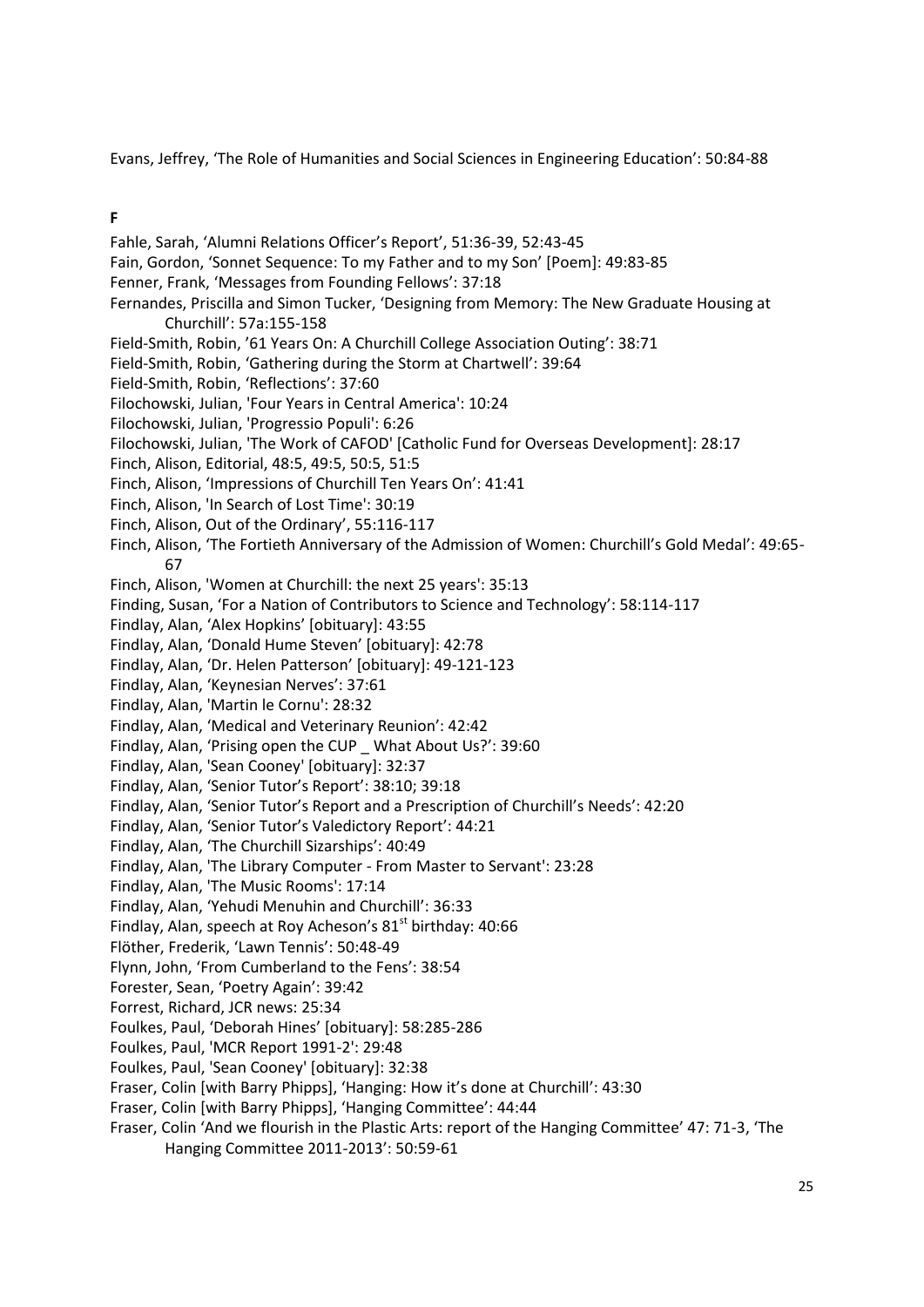Frayling, Christopher, 'A Personal View': 8:21 Frayling, Christopher, 'Meeja Studies': 34:33 Frayling, Christopher, speech at launch of  $50<sup>th</sup>$  anniversary appeal and celebrations, 47: 23-26 Furber, Rosemary, 'From law to literature', 48:76-7 Furner, John, JCR news: 22:88

## **G**

Gaffney, Philip, 'John Alfred Miller' [obituary]: 44:101 Gaffney, Philip, 'The Pegasus Project' [personal skills training]: 23:26 Gagne, Christophe, 'Without Being in the Same Room: Teaching in Socially Distant Times': 57a:80-82 Galbraith, Roddy, MCR news: 11:20 Gangadharan, Nishanthi, 'A Home Away from Home': 58:130-133 Garthwaite, Nicholas, 'Piers Evans': 25:10 Gaskell, Philip, 'End of a (Presidential) Era' (retirement of President of SCR): 36:71 Gaskell, Philip, 'Institute for Manufacturing' 47: 66-7 Gaskell, Philip, 'Tamas Liptak' [obituary]: 35:68 Gaskell, Philip, 'The Maisonneuve Connection', 39:26 Gavin, Michael, 'We Are Still Minding the Gap' [industrial liaison]: 38:53 Gavin, Mike, 'Seminar: The Role of Churchill in Modern Society': 43:24 Gavin, Mike, 'Churchill College Business Club': 43:29 George, Hywel, 'Bruce Michael Campbell Saunders' [obituary]: 43:59 George, Hywel, 'Churchill Association': 35:6 George, Hywel, 'College Dining Privileges': 26:20 George, Hywel, 'Harold Pettitt' [obituary]: 34:52 George, Hywel, 'John Alfred Miller' [obituary]: 44:100 Gershon, Peter, 'Foundation Stones': 41:47 Gilbert, Laura, 'GODS': 50:46-47 Gilbert, Sir Martin, 46: 27-32 Gill, Alasdair, 'Churchill College Association Report on Activities': 41:16, 42:18 Gillin, L Murray, 'Forty Years On': 41:39 Ginnelly, Michael, 'MCR Report 1997-98': 35:88 Gladwin, John, 'The Sixties Then and Now': 39:36 Glass, Don, 'Life in the MCR': 3:23 Godina, Elena (with Slava Shestakov), 'A View from Moscow':37:49 Goldie, Mark, editorials: 28:2, 29:2, 30:2, 31:2, 32:2, 33:2 Goldie, Mark, '28 Years a Catering Manager: An Interview with Bruce Saunders': 31:30 Goldie, Mark, 'A Cambridge Necropolis': 37:40 Goldie, Mark 'A secular College: a reply to Andrew Schofield', 48:81-2 Goldie, Mark, 'An Interview with Piers Brendon': 32:13 Goldie, Mark, 'A Valedictory for Alec Broers': 33:8 Goldie, Mark, 'Archive Profile: Lise Meitner': 30:34 Goldie, Mark, 'Barrie Hesketh' [obituary]: 58:280-282 Goldie, Mark, 'Bumbo and Judas': 52:90-95 Goldie, Mark, 'Churchill College: Origins and Contexts': 38:17 Goldie, Mark, 'Churchill College and the Origins of the Open University': 31:44 Goldie, Mark, 'Churchill in the News': 58:179-184 Goldie, Mark, 'College Scrapbook': 29:51 Goldie, Mark, 'Crucifixion at High Table': 51:101-105 Goldie, Mark, 'Designed for Churchill: Robin and Lucienne Day at the Barbican': 38:47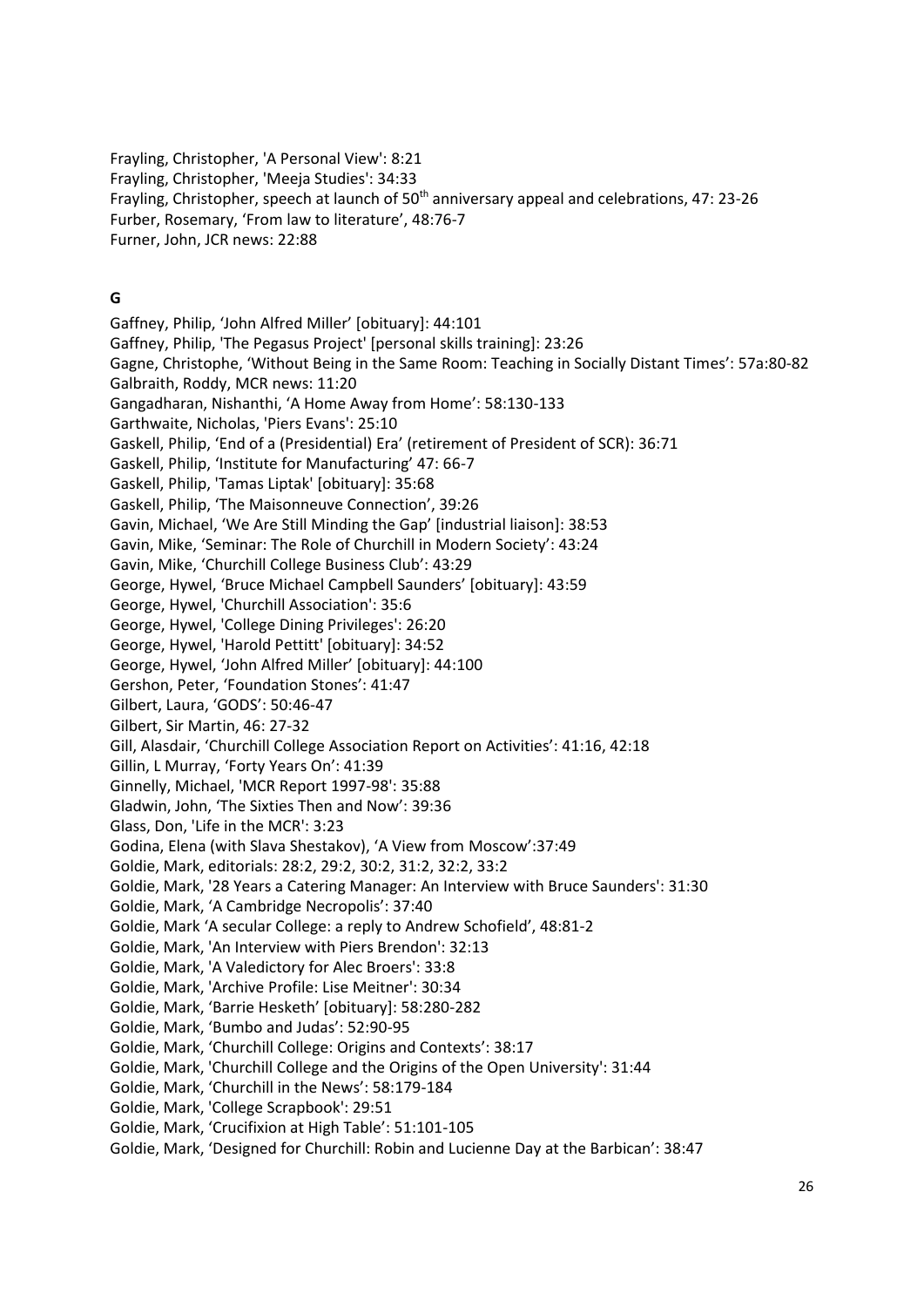- Goldie, Mark, 'Going Co-ed: Fifty Years on: The Historic Vote to Admit Women at Churchill', 56:63-66
- Goldie, Mark, 'Handbags, Hamburgers, and Robinia Pseudoacacia: The State of Things at Churchill': 36:8
- Goldie, Mark, 'Hey, hey, LBJ, how many kids did you kill today?', 55:158-161
- Goldie, Mark, 'In Richard Holmes's Footsteps'[review of book written by former UG]: 28:28
- Goldie, Mark, 'Jaw-Dropping Material': 55:89-91
- Goldie, Mark, 'Justin Champion' [obituary]: 57a:220-221
- Goldie, Mark 'Lost Film Found' [film about building of Churchill College]: 49:72-74
- Goldie, Mark, 'Never Mind the Knighthoods…: Churchillians on Desert Island Discs': 57a:159-162
- Goldie, Mark, note on Derick McClintock: 31:62
- Goldie, Mark, 'Reassessing Winston: An International Colloquium at Churchill': 31:24
- Goldie, Mark, 'Round Table' [discussions at Cockcroft Centenary Celebrations]: 34:21
- Goldie, Mark, 'Storey's Beginning and Storey's End' [re nos. 44 and 76 Storey's Way]: 33:45
- Goldie, Mark, 'Storm over a Chapel: The Controversy at Churchill, 1958-62': 39:27
- Goldie, Mark, 'The Churchill Papers "Saved for the Nation" ': 32:9
- Goldie, Mark, 'The First Dinner in Hall: 26 March 1964', 51:66-69
- Goldie, Mark, 'The Founder's Daughter… An Interview with Mary Soames
- Goldie, Mark, 'The GODS Take Soyinka to Edinburgh': 28:26
- Goldie, Mark, 'The Knight of the Second Law of Thermodynamics: Sir William Hawthorne at Eighty': 30:7
- Goldie, Mark, 'The Maersk Mc-Kinney Moller Building: Laying the Foundation Stone': 28:9
- Goldie, Mark, 'The Moller Centre: Up and Running': 29:3
- Goldie, Mark, 'The Thatcher Papers': 34:40
- Goldie, Mark, 'The Vice-Master's speech of welcome' (to Sir John Boyd, new Master): 33:12
- Goldie, Mark, 'What Churchill Needs Now A Personal View' [speech at Founder's Dinner]: 42:24
- Goldie, Mark, 'What did Churchill College not Achieve? Sixty Years of Churchill College': 57b:22-24
- Goldie, Mark, 'When Messiaen Wandered into a Jazz Club: Hugh Wood's Piano Concerto at the Proms': 28:23
- Goldie, Mark, 'Winston and the Women': 30:9
- Goldie, Mark, 'Winston Churchill the Painter': 41:22
- Goldie, Mark 'Wittgenstein in Storey's Way': 49:99-102
- Goldie, Mark speech at 50<sup>th</sup> anniversary of First Governing Body meeting, 47: 13-16
- Gopal, Priyamvada, 'Tim Cribb' [symposium held in his honour]: 43:41
- Gordeau, Frederic, MCR news: 22:87
- Gordon, Reuven, 'MCR Report 2000-2001': 38:86
- Gotham, Mark, 'Utrumme est Ornatum', 55:172-173
- Gough, Barry, 'Captain Roskill and Operation Crossroads': 42:27
- Gough, Douglas, 'Kumar Chitre A Tribute': 58:137-140
- Gough, Douglas, 'Science, Churchill and Bondi': 37:67
- Graham, Belinda, 'JCR Report 2004-2005': 42:61
- Gray, Stewart, 'History and the Philosophy of Energy': 40:60
- Green, David, 'Remarks by Dr David Green' [at a dinner for Tony Hewish]: 33:16
- Gregory, Michael, 'Churchill Achieves a Primary Aim?' (re manufacturing engineering): 36:37
- Greitzer, Edward M., 'Sir William Hawthorne at Eighty A View from America' [letter to the editor]: 31:95
- Green, Dave, 'John Alfred Miller' [obituary]: 44:102
- Griffiths, Evan, 'Cycling Club', 51:47-48
- Gurdon, John, 'Embryos, Genes and Cancer': 26:10
- Gurdon, John, 'The Wellcome CRC Institute of Cancer and Developmental Biology...': 29:16
- Gye, G. H., 'Water Supply in Ancient Persia: The Cambridge Expedition to Komis, 1968': 6:10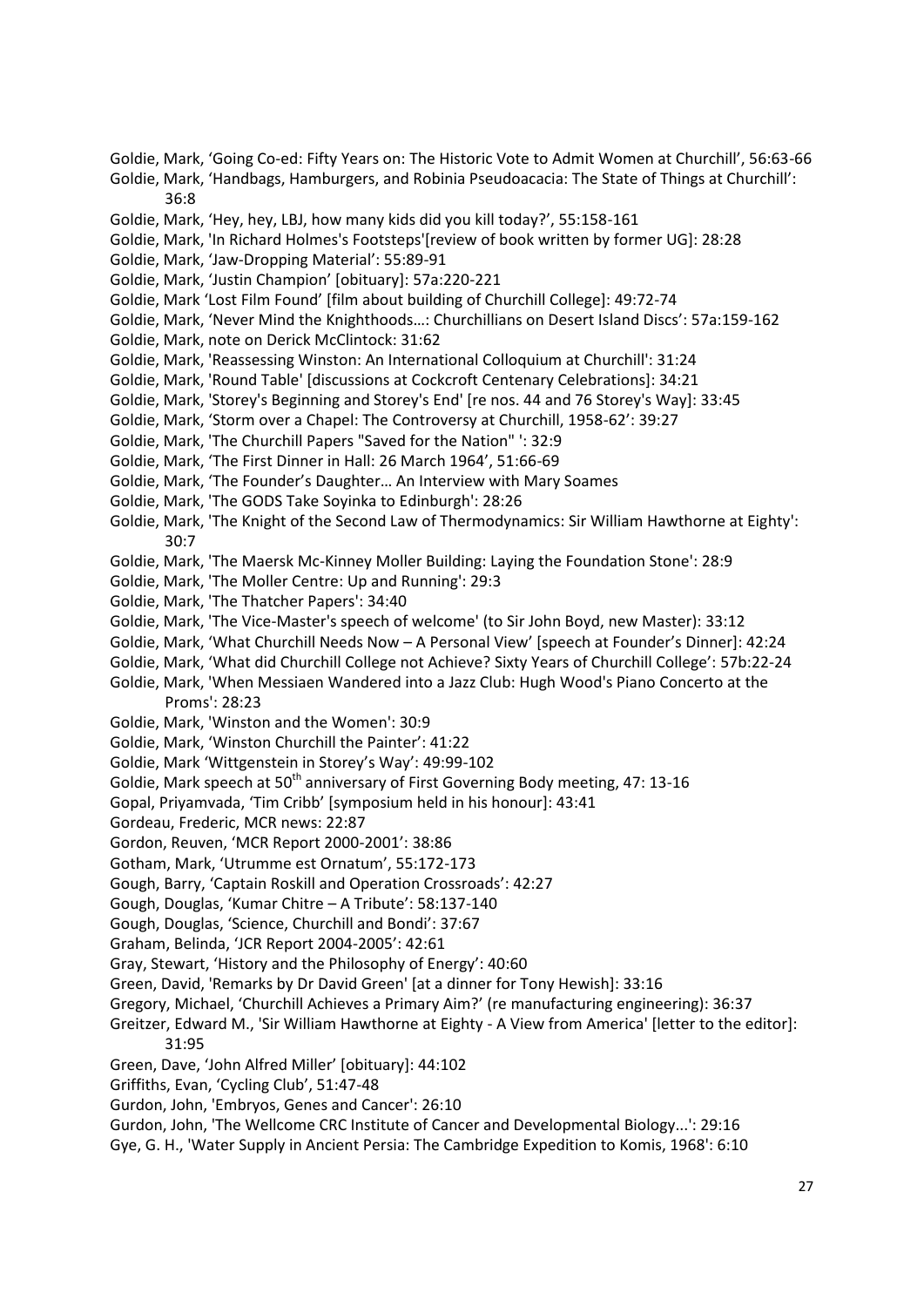#### **H**

Hague, Barry, MCR news: 21:50 Hahn, Frank, 'Cockcroft recalled': 34:27 Hahn, Frank, 'Gerard Debreu' [obituary]: 42:74 Hahn, Frank, 'On Going to the LSE': 5:28 Hahn, Frank, 'The Chapel Affair': 39:38 Haines, John, 'First Students Reminisce': 37:26 Hakonarson, Arnor, 'Lacrosse': 50:48 Hall, Peter, 'Sir Robert Cockburn' [address at service of thanksgiving]: 31:53 Halligan, Joe, and Angus Goodwin, 'From Pav to Turner Prize': 53:129-31 Halson, Paula, 'Antipodean Adventure or Ode to Australia': 39:66 Halson, Paula, 'Flying Roast Ducks': 49:93-95 Hamilton, J. R. C., 'Canon John Noel Duckworth': 17:12 Hamilton, J. R. C., 'Noel Duckworth': 10:46 Hamilton, J. R. C., 'Reflections on the Building of Churchill College': 10:21 Hamilton, J. R. C., 'The Building Programme': 3:36 Hamilton, J. R. C., 'The College Finances': 4:7 Hamilton, J. R. C., 'Trustees' Meeting': 6:39 Hara, Chiaki, 'Informed Consent from an Economist's Viewpoint': 38:58 Harcourt, Professor Geoffrey C., 'Frank Hahn 1925-2013: A Tribute': 50:121-123 Hari, Nikita, 'Engineering my own Destiny': 55:79-81 Harriman, Averell, 'Speech at the Opening of the Churchill Archives Centre': 10:10 Harrington, Catherine, 'The Phoenix Society – Socrates Reborn': 41:29 Harwood, Elain, 'Thinking through Architecture', 45:32-35 Haskell, Dennis, 'In Churchill College Library': 38:49 Hassan, Prince of Jordan [Prince El Hassan bin Talal], 'The Long March to a Law of Peace' [11<sup>th</sup> Roskill Lecture]: 42:36 Hawkes, Chris, 'From "Splitting the Atom" to The Standard Model of Particle Physics' [Cockcroft Centenary Celebration lecture]: 34:19 Hawthorne, Sir William, 'Speech at the Opening of the Churchill Archives Centre': 10:10, 10:14 Hawthorne, Sir William, 'Speech at Reunion Dinner, 30 June 1979': 16:6 Hawthorne, Sir William, Notes or Forewords by: 6:4, 7:4, 8:6, 8:25, 9:5, 10:3, 11:3, 12:3, 13:2, 14:4, 15:4, 16:3, 17:2, 18:3, 19:2, 20:2 Hawthorne, Sir William, 'John L. Loeb, Snr' [obituary]: 34:52 Hayden, John, 'The Principal Points' (Schoolteacher By-Fellowship): 36:55 Heal, Geoff, 'Life in the JCR': 3:24 Heath, Anthony, 'Going Co-Ed: Fifty Years On', 56:64 Hee, Sonke, 'MCR Report 2014-15',52:52-53 Heiskanen, Jaakko, 'Badminton': 50:42 Hemingford, Lord (Nicholas Herbert), 'Kenneth Macrae': 29:38 Hennessy, Peter, 'Cabinet Government and Crisis Management Since 1945' [9<sup>th</sup> Roskill Memorial Lecture]: 38:30 Heeps, T. S. F.: 'Contractors' Account of the Buildings': 6:24 Hewish, Antony, 'The Golden Age of Radio Astronomy': 22:23 Hewish, Antony, 'Remarks by Professor Tony Hewish' [at a dinner celebrating his ScD]: 33:17 Hey, Richard, 'A Letter from Ross-on-Wye' [appreciation of Hugh Wood's Opus 33]: 29:33 Hey, Richard, 'Messages from Founding Fellows': 37:21 Hey, Richard, 'The Chapel and the Chaplaincy': 11:52 Heywood, Katy, 'Churchill Netball', 56:131-132 Higgins, Patrick, 'Noel Annan' (obituary): 37:76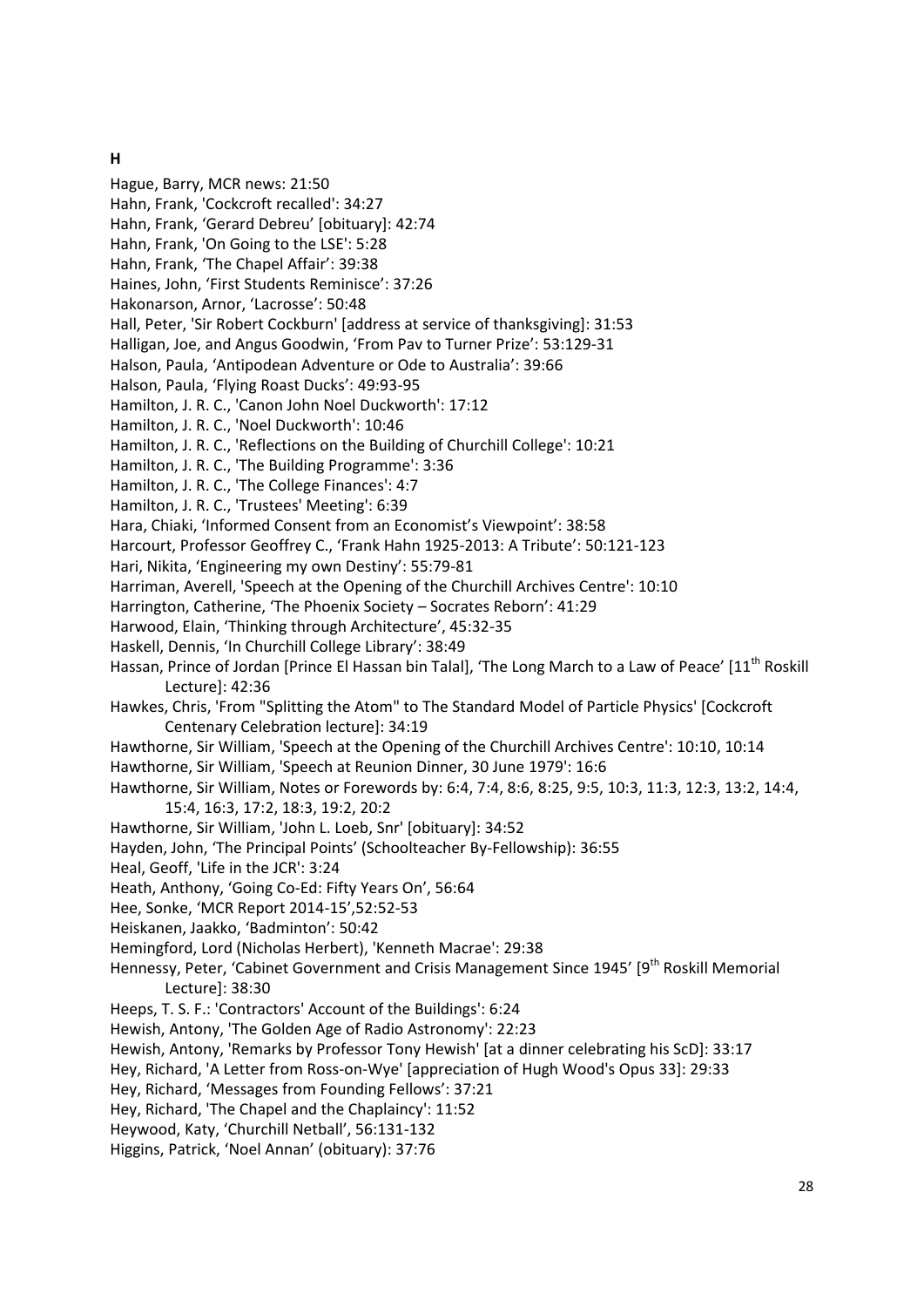- [Hodge, Robert], editorials: 8:5, 9:3
- Hill, Ted, 'Gods', 51:48-49
- Hill, Tim, 'Bringing Together Academia and Business': 55:85-88
- Hill, Tim, 'The Deppon McKinsey Programme at the Møller Institute', 56:156-158
- Hoerhager, Axel, 'Impressions from the Pyramids': 16:9
- Holdom, Gillian, 'Report from the Møller Centre': 40:24, 41:18, 42:18, 43:27
- Holdom, Gillian, 'The Moller Centre': 36:30, 37:12, 38:15, 39:24
- Holmes, Richard, 'A Teacher of Genius, an Intellectual Star: Remembering George Steiner': 57a:135- 142
- Holmes, Richard, 'Among the Scientists': 37:31
- Hopkins, Paul C. R., MCR News: 27:15
- Hoskin, Michael, 'First Sea Lord Under Water' [voyage on board HMS Churchill]: 38:45
- Hoskin, Michael, 'Senior Combination Room' [news of]: 21:49
- Hoskin, Michael, 'The Archives Centre': 9:26
- Hoskin, Michael, 'The College's New Master': 20:6
- Hoskin, Michael, 'The Development of the Churchill Archives Centre': 40:39
- Hoskin, Michael, 'The Libraries and Archives Centre': 11:22
- Hoskin, Michael, 'Tombs, Temples and Orientations': 34:35
- Howie, Archie, 'A Many-Faceted Man: Tribute to Sir John Boyd': 57a:99-102
- Howie, Archie, 'A Microscopist's Change of Focus': 36:49
- Howie, Archie, 'Bas Basinski' (obituary): 37:77
- Howie, Archie, 'Bert Turner' (obituary): 36:70
- Howie, Archie, 'Churchill Graduate Conference on Everything': 39:44
- Howie, Archie, 'Conveying Views with Fluency and Precision', 55:112-114
- Howie, Archie, 'Engineering Magic' [poem for Sir William Hawthorne's 90<sup>th</sup> birthday]: 40:51 (also 45:43)
- Howie, Archie, 'Going Co-Ed: Fifty Years On', 56:66
- Howie, Archie, 'Creating a College: Looking Back at the Creation of Churchill College and Looking Forward': 57b:18-21
- Howie, Archie, 'Masters Old and New (Poem): Alec and Mary [Broers] at 80', 56:76-77
- Howie, Archie, and Ray Goldstein, 'Professor Neil Ashcroft': 58:278-279
- Howie, Archie., 'Splitting Atoms Usefully' [Cockcroft Centenary Celebration lecture]: 34:18
- Howie, Archie, 'The Master's Farewell: A Poem', 51:64-65
- Hudson, Jeremy, 'A Reminiscence': 38:66
- Hughes, Stephen, 'Churchill Rugby', 56:133-134
- Humphreys, Colin, 'Why Did I Write "The Miracles of Exodus"?': 40:61
- Hunter, Kirsty, 'Churchill Tennis', 56:135-136
- Hynes, T. P., MCR news: 12:30

**I**

- Ijaz, Jannat, 'MCR President's Report': 56:123-124; 57a:119-120
- Iluobe, Osa, 'Working on Racial Diversity': 58:80-82
- Incledon, Richard, 'Kenneth McQuillen' [obituary]: 42:77
- Ives, Stephen, 'Torus Systems Risk and Reward on the Science Park': 22:43

#### **J**

Jackson, P. S., MCR news: 8:28

Jacobus, Mary, 'Freedom of Information?': 44:32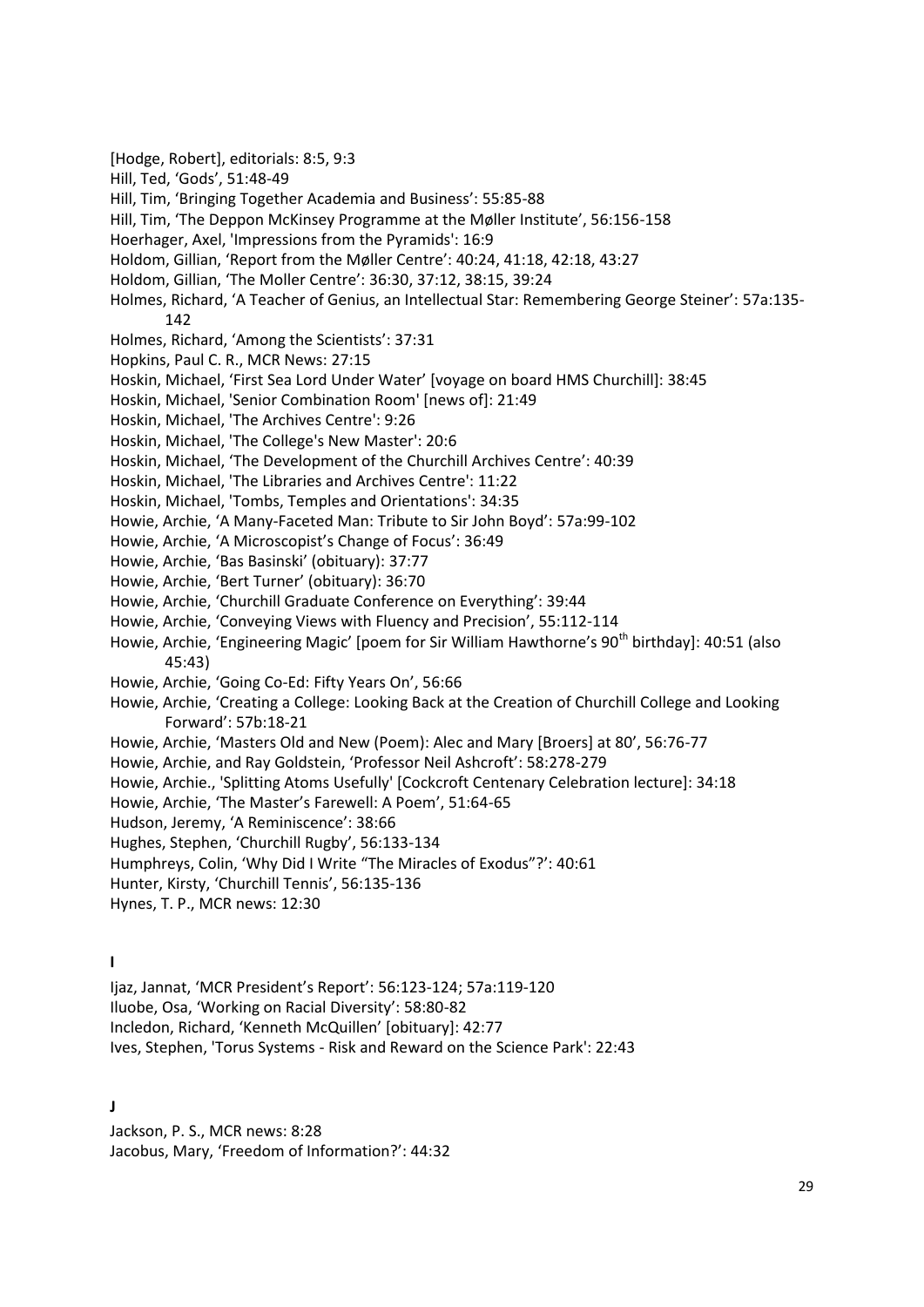- James, Tamsin, 'Bursar's Report': 55:26-28, 56:25-27, 57a:27-28, 58:25-26
- Jansohn, Christa, 'Shakespeare at Churchill', 48:70-72
- Jardine-Wright, Lisa, 'Churchill's First Virtual Senior Tutor': 57a:19
- Jardine-Wright, Lisa, 'Enabling Students to Excel in Physics and STEM', 55:105-111
- Jardine-Wright, Lisa, 'Women in STEM: The reality of the landscape and changing perceptions': 53:54-58
- Jeffery, Paul, 'An Engineer Writing History' [re his book on Collegiate Churches in England and Wales]: 41:50
- Jenkins, Ifan, 'Liz Stenson' [obituary]: 58:291-292
- Jenner, Revd Canon Dr Peter, 'Stuart Warren' [obituary]: 57a:226-227
- Jennison, Brenda, 'Answering the Challenge' [re shortage of physics teachers]: 39:51
- Jennison, Brenda, 'Sixth Formers to CERN' (European centre for research into particle physics): 32:22
- Jing, Emma, 'Churchill Mixed Lacrosse', 56:129-130
- Johnson, Brian, 'Alex Hopkins' [obituary]: 43:56
- Johnson, Marigold, 'No Sex Please We're Patients' [review of book by Lady Julia Boyd]: 33:39
- Johnston, Rosie, 'Churchill College Association Chair's Report', 55:183-185
- Johnston, Rosie, 'Friendliness and Generosity: Reminiscences of an Undergraduate from the 1970s': 57b:73-74
- Johnston, Rosie, 'It's Always Popular to Finish Meetings on Time', 55:177-179
- Jolliffe, Valerie, 'An Engineer Turned Stockbroker': 19:11
- Jones, Emma, 'Formal and Free' (poem): 40:52
- Jones, John Eifion, 'Archives Centre: Documenting Churchill's century and beyond': 52:25-29
- Jones, Richard, 'Messages from Founding Fellows': 37:21
- Jones, Simon, 'Armchair Entrepreneurialism A View from the Boundary': 31:37
- Jones, Simon, 'Churchill College Enterprise Competition 2015'(including a short piece by Igor Romanov),52:58-60
- Joyce, Don, MCR news: 5:18
- Julian, Penny, 'Churchill Fairtrade Report 2006': 43:20

## **K**

- Kapil, Bhanu, 'Notes on the Perimeter': 58:171-174
- Karpenko, Vladimir, 'A Letter from Prague' [re not taking up a fellow commonership in 1980]: 29:34
- Katritzky, Alan, 'Arkivoc' [Archive for Organic Chemistry]: 40:46
- Katritzky, Alan, 'Messages from Founding Fellows': 37:22
- Keefe, Denis, 'The Classical Art of Diplomacy': 35:40
- Kelleher, Ian, 'MCR Report 1994-95': 32:58
- Kelleher, Ian, 'MCR Report 1995-96': 33:69
- Kelly, Paul, 'Tony [Kelly], by his son', 51:129-131
- Kelly, Anthony, 'Churchill Graduate Conference on *Everything*': 40:47
- Kelly, Anthony, 'Churchill MCR Conference on Everything': 42:40; 44:50; 47:65-66
- Kelly, Anthony, 'Cockcroft recalled': 34:28
- Kelly, Anthony, 'Denys Armstrong' [obituary]: 44:94
- Kelly, Anthony, editorials: 34:2, 35:4, 42:4, 43:4, 44:5, 45:7, 46:8, 47: 7
- Kelly, Anthony, 'Entente Cordiale': 41:43
- Kelly, Anthony, 'Frank Nabarro' [obituary]: 43:57
- Kelly, Anthony, 'Ivor Henry Mills' [obituary]: 43:57
- Kelly, Anthony, 'Joe Quartey' [obituary]: 43:57
- Kelly, Anthony, 'Keith Rolls Williams' [obituary]: 44:105
- Kelly, Anthony, 'La Cave': 4:9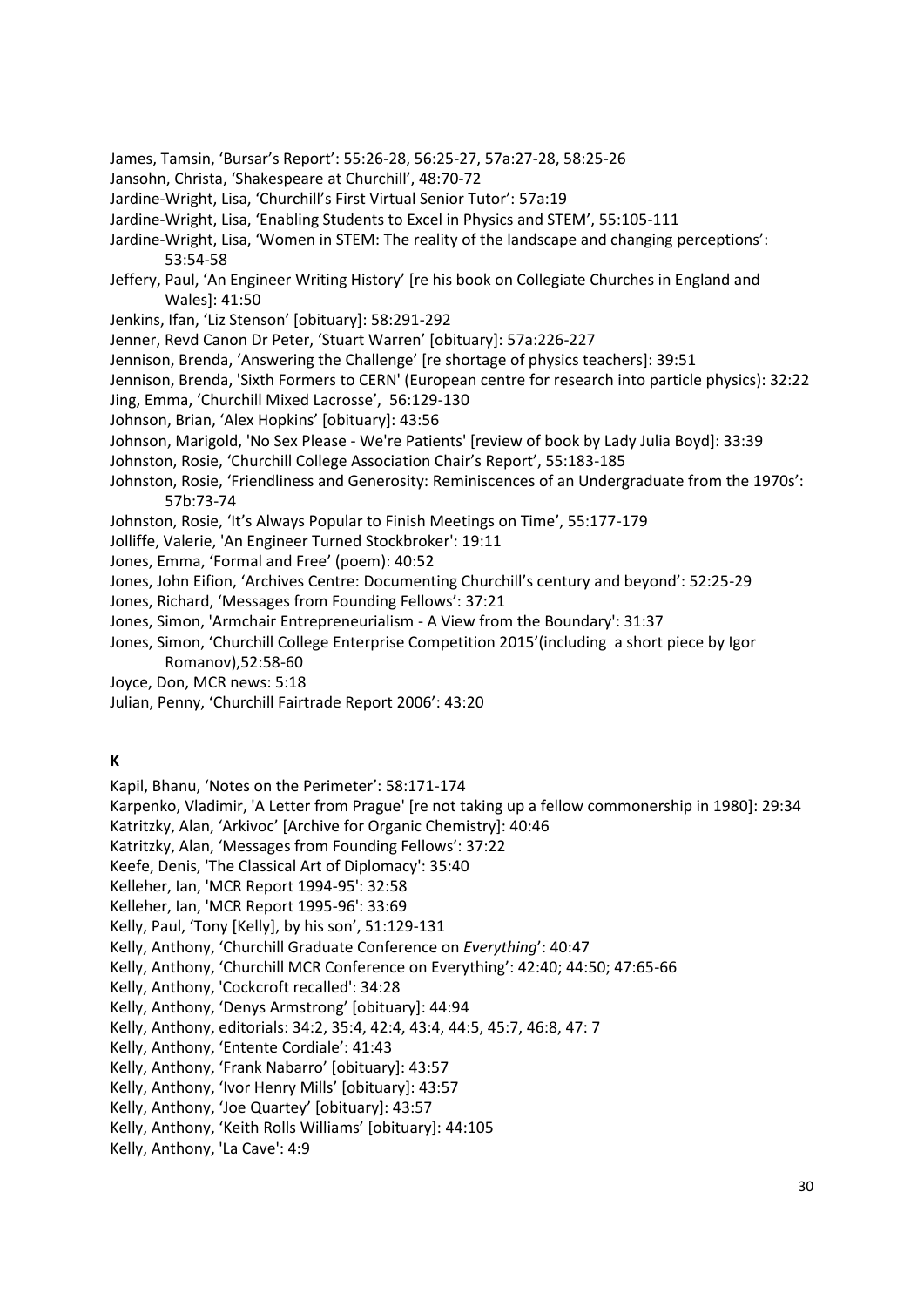College']: 35:11 Kelly, Anthony, 'Who Were the First Fellows?': 37:14 Kelly, Anthony, speech at 50<sup>th</sup> anniversary of First Governing Body meeting, 47: 17-21 Kendall, Bridget, 'Russia: A Question of Trust' ( $10<sup>th</sup>$  Roskill Memorial Lecture): 40:31 Kendall, David, 'Operational Research, Probability Theory, and Statistics at Churchill': 3:15 Kendall, David, 'Pyotr Leonidovich Kapitza': 21:20 Kendall, David, 'Two Chairs: A Review of Kapitza in Cambridge and Moscow': 29:25 Kendall, Mary, Editorials: 28:2, 29:2, 30:2, 31:2, 32:2, 33:2, 34:2 Kendall, Norman, 'As Others See Us': 11:33 Kennedy, Paul, 'The Boundaries of Naval History' [Roskill Lecture 1997]: 34:13 Kenyon, Nicholas, 'Scourge of the Nigel Tendency' [interview with Hugh Wood, fellow and composer]: 28:24 Kerrigan, John, 'Tim [Cribb] at 80': 56:108-111 Keynes, Richard, 'Art in the College': 4:10 Keynes, Richard, 'Hermann Bondi' [obituary]: 42:73 Keynes, Richard, 'Keynesian Nerves': 37:64 Keynes, Richard, 'Science, Churchill and Bondi': 37:66 Keynes, Richard, 'The Chapel Business': 40:10 Keynes, Richard, 'Xavier Aubert' (obituary): 36:65 Killen, John, 'The Development of the Churchill Archives Centre: A Note': 40:38 King, Anny, Editorial: 53:5-6, 58:7-10 King, Anny, 'The Churchill Language Programme': 39:49 King, Frank, 'Dialing the Sun': 37:45 King, Frank, 'Where is the Sun at Noon? And Other Difficult Questions': 38:57 King, James, 'JCR Report 1998-99': 36:81 King, Julia, 'Women in the Scientific Community': 29:26 Kingston, Barry, Tutor for Advanced Students Report: 53:19-21, 55:23-25, 56:21-24 Kingswood, Mat, 'The Spring Ball': 31:42 Kinsella, John, 'Beast Alerted by Lynn Chadwick (altered)' [poem]: 44:45 Kinsella, John, 'Eclogue of Churchill College Gardens' [poem]: 57b:13-17 Kinsella, John, 'Poetry at Churchill': 35:32 Kinsella, John, 'The Trap' [poem]: 34:30 Kinsella, John, 'Villanelle for Tim Cribb on his 80<sup>th</sup>': 56:114 Kirby-Sykes, Martin, 'Fear of Failure or Umbrellas and the Collegiate Ethic': 37:53 Klemperer, Klemens von, 'As Others See us': 11:28 Knight, J. T., 'A Year in Hong Kong': 6:41 Knight, Nigel, 'An Establishment Figure Polymath of Independent Spirit': 58:108-110 Knott, John, 'College Scrapbook': 15:21 Knott, John, editorials: 15:2, 21:2, 22:2, 23:2, 24:2 Knowles, Kevin, 'Fellow or Rabbit in the Headlights!':43:38 Kramer, Matthew, 'Farewell to Peter Bullock' (Head Porter): 36:57 Kramer, Matthew, 'Getting Rights Right': 36:47 Kramer, Matthew, speech at ceremony to mark first award under the Judge David Stokes Bursary Award Scheme: 44:40 Krüger, Oliver, 'The Wonderful World of Animal Behaviour': 41:37 Kucia, Alan, 'The Churchill Archives Centre': 28:11 Kukula, Stefan, 'From Churchill to Kobe': 31:34 Kyle, Stephen, 'A Letter to Dick Tizard': 30:22

Kelly, Anthony, 'Ladies, women or wives?' [part of Celebrating 25 Years of Women at Churchill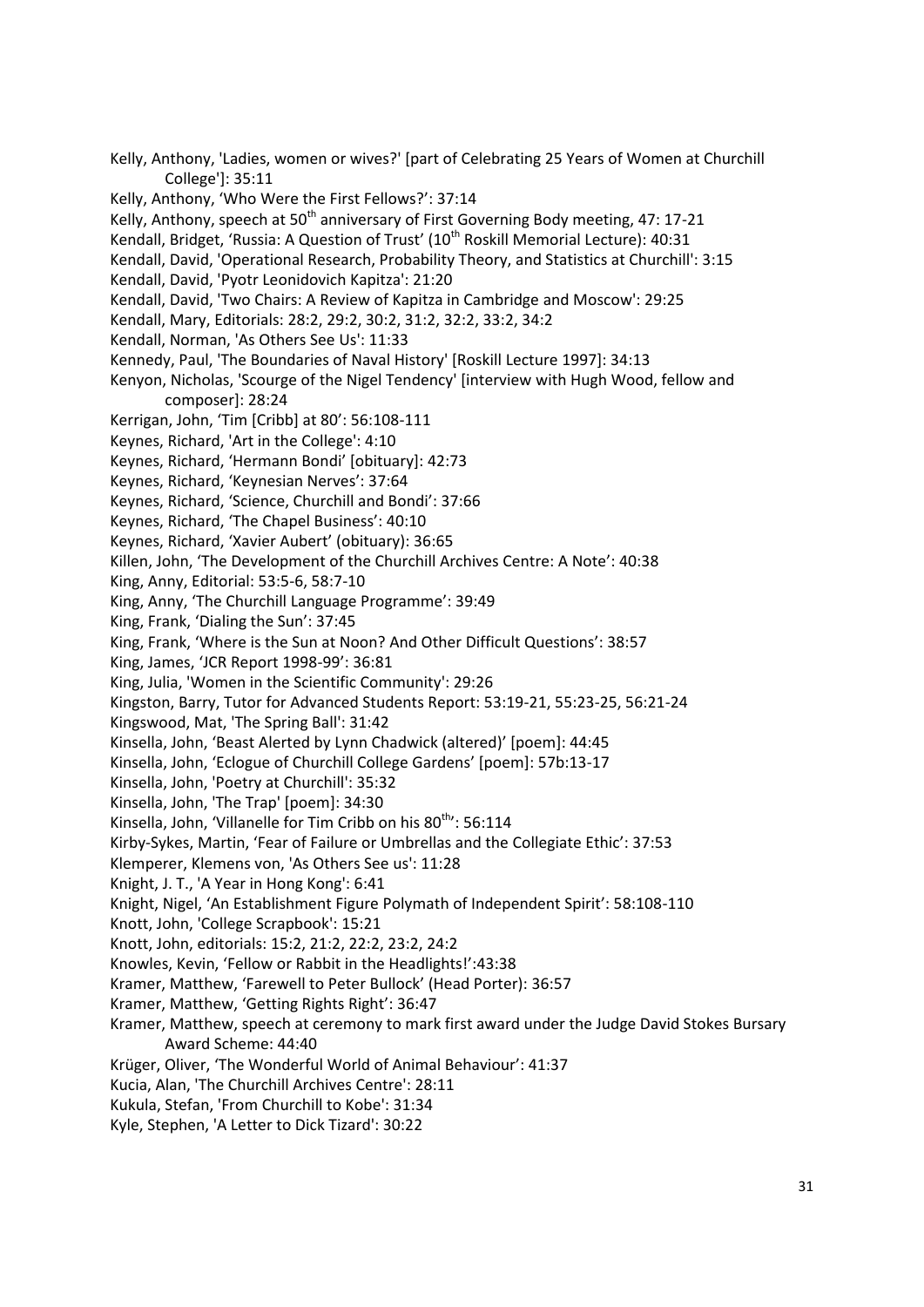**L**

- Lambrick, Frances 'Wetlands', 45: 35-36
- Lampard, Alan, 'Alan and Vivien Lampard's Day' [re: attending a garden party at Buckingham Palace]: 40:48
- Langley, Alix, 'JCR Report 1997-98: 35:87
- Lawlor, Sheila, 'Churchill as Wartime Leader': 23:6
- Laycock, Mike, 'Il Faut Cultiver Notre Jardin': 57a:172-173
- Laycock, Paula, 'A Real Generosity of Spirit: Alec and Mary [Broers] at 80', 56:72-73
- Laycock, Paula, 'An Interest in Working through Problems': 58:105-107
- Laycock, Paula, 'Breathing New Life in Testing Times: Sixty Years of Grounds and Gardens at Churchill': 57b:49-51
- Laycock, Paula, 'Past Talking: The Value of Oral History': 53:134-36
- Laycock, Paula, 'Portrait of a Landscape': 58:193-194
- Laycock, Paula, 'Shifting the Glass Ceiling': 55:101-104
- Laycock, Paula, 'Splendidly Outrageous': 55:92-96
- Laycock, Paula, 'The Gardens of Churchill College', 56:153-155
- Laycock, Paula, 'The Xiaotian Fu Garden', 56:101-103
- Le Blancq, S., JCR news: 12:30
- Leather, Richard, 'Managing Director of the Moller Institute's Report' : 58 :32-34
- Lee, P. M., 'A Former Postgraduate Reflects': 3:11
- Lee, Ralph, 'My Career Since Churchill: Between Ethiopia and the UK': 51:87-89
- Lee, Sagjin, 'Churchill The Place to Be: My Life at Churchill': 57a:165-166
- Leedham, Alan, 'From Selected Poems, March 1974': 11:37
- Lei, Syvia, 'All Inside my Head': 58:128-129
- Leitner, David, 'Phoenix Society': 43:30
- Levene, Charles, speech at own  $80<sup>th</sup>$  birthday: 40:70
- Levin, David, 'Andy 'Mitch' Michalitsianos' [obituary]: 35:70
- Levy, Sophie, 'The Cambridge Sonata' (poem): 36:60
- Lewis, The Reverend David, 'John Alfred Miller', address at funeral: 44:98
- Lilley, Gordon, 'The Gap Year': 27:6, 32:6
- Lilley, Gordon [speech at 80th birthday celebration]: 35:66
- Lishman, Ben, 'JCR Report 2000-2001': 39:79
- Livesley, Ken, 'An Encounter with Alan Turing': 41:33
- Livesley, Ken, 'Going Co-Ed: Fifty Years On', 56:65-66
- Livesley, Ken, 'In his Own Words': 58:175-178
- Livesley, Ken, 'Richard Henry (Dick) Tizard' [obituary]: 42:84
- Livesley, Ken, 'The Squires Wine' [re Peter Squire]: 37:70
- Lloyd-Evans, L. P., 'How We Won University Challenge': 7:5

Lloyd-Evans, Meredith: 'Local Churchillians' lunch group formed and active': 50:36, 'My Career since Churchill: Business and Intellectual Challenges – and *University Challenge*': 50:89-92

- Lovell, Bernard, 'Hermann Bondi' [obituary]: 42:71
- Luscombe, David, 'David Stokes' [obituary]: 42:82
- Luscombe, David, 'The Dawn of History' (recollections of Churchill): 36:50

Lwoga, Christopher, letter to the editor: 32:91

Lysaght, Charles, 'Brendan Bracken Memorial Lecture': 38:25

#### **M**

MacCulloch, Diarmaid, et. al., 'An Interview with Mr Biggs': 9:8 MacCulloch, Diarmaid, JCR news: 7:16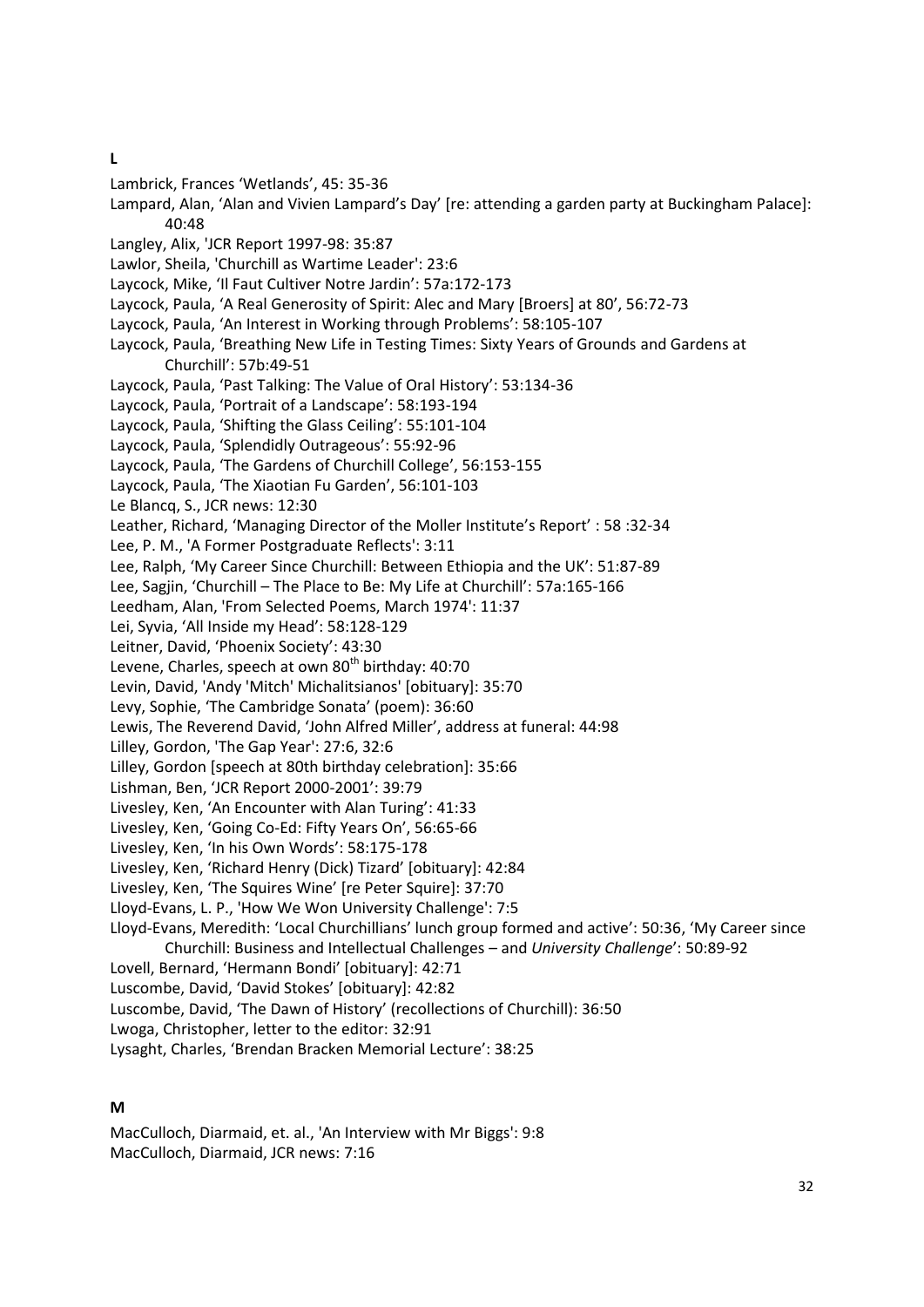[MacCulloch, Diarmaid?], 'Quiz for Freshmen': 7:19 McCausland, Ian, letter to the editor: 32:89 McColl, Sir Colin, 'Risks and Forecasts in World Affairs' (Roskill Lecture 1999): 36:26 McConnell, Angie [Churchill Scholar 1998-9], 'Bumps on the Pacific Ocean': 37:57 McConnell, Desmond, 'Oil Field Research in Cambridge - A New Industrial Strategy': 22:40 McCunn, Paul, 'It's Harder than you Think': 36:17 McKillop, Beth, 'Fortunate to Have Studied in Cambridge': 55:72-74 McMillan, Gordon B., MCR news: 19:32 McQuillen, Kenneth, 'A Note on the Henry Moore Sculptures': 3:33 McQuillen, Kenneth, 'Address in the Wolfson Hall in Memory of Andrew Phillipson, 5 March 1977': 14:18 McQuillen, Kenneth, 'Churchill Coral Competition Prize': 11:39 McQuillen, Kenneth, 'Eunice Elizabeth Cockcroft': 26:5 McQuillen, Kenneth, 'Major-General J. R. C. Hamilton': 9;41 McQuillen, Kenneth, 'Jack Hamilton': 22:9 McQuillen, Kenneth, editorials: 12:2, 13:2, 14:2 Main, Ewan, 'MCR Report 1998-99': 36:83 Maine, Frank, 'First Students Reminisce': 37:29 Maine, Frank, 'Twelve Years On': 10:20 Malaree, Fran, 'A Wonderfully Thought-Provoking Talk': 58:101-104 Malaree, Fran, 'Development Director's Report': 55:36-38; 56:36-42, 57a:37-40, 58:35-41 Malaree, Fran, 'Jim Cameron' [obituary]: 57a:219-220 Malaree, Fran, 'Successful in Attracting Support: Alumni and Development the last 60 years': 57b:53- 58 Manning, Mark, 'Chemistry to Computing': 37:59 Malkiel, Nancy Weiss, 'Co-education: The Problems – The Transatlantic View': 51:98-101 Malkiel, Nancy Weiss, 'Keep the Damned Women Out': 54:95-98 Marshall, David 'Churchill, Cambridge and Aeronautics' 45:39 Martin, Leigh, 'Intellectual property: the nuts and bolts': 52:83-86 Martin, Nicola, 'My Career Since Churchill': 52:78-81 Marzano, Ferrucio, 'The Glories that were Rome': 4:32 Mascie-Taylor, Nick, 'From Genes to Latrines': 37:47 Mascie-Taylor, Nick, MCR news: 9:33 Mascie-Taylor, Nick, 'Working in the Sudan - Sun, Sand and Schistosomiasis': 24:21 Mathur, Neil, 'Alexander Mischenko', remarks at funeral of: 44:103 Maurice, Sharon: 'Development: Riding High': 44:10 Maurice, Sharon 'Development Director's report' 47: 31-34, 48:22-, 49:27-30, 50:25-28 Maurice, Sharon: 'Looking forward to 2010: Development Director's report', 45: 12-14, 46:15-17 May, Lord, of Oxford, 'Relations Among Nations on a Finite Planet' [12<sup>th</sup> Roskill Memorial Lecture]: 44:25 Mead, Timothy, 'Churchill to the Old Schools': 40:55 Mee, Richard, 'The One-Tenth Scale Model Car World Championships, 1992': 29:28 Mileiko, Sergei, 'Enigmatic Russia': 40:37 Miles, Richard, 'What do they know of England who only England Know?' (visit to Qingdao University in China): 36:52 Miller, Anne, 'A Career in Innovation': 37:56 Miller, Ellie, 'JCR Report 2013-14', 51:43-44 Miller, Jack, 'Hermann Bondi' [obituary]: 42:72 Miller, John, Foreword by: 21:5 Miller, John, SCR news by: 22:86

MacCulloch, Diarmaid, 'Richard Cain' [obituary]: 32:37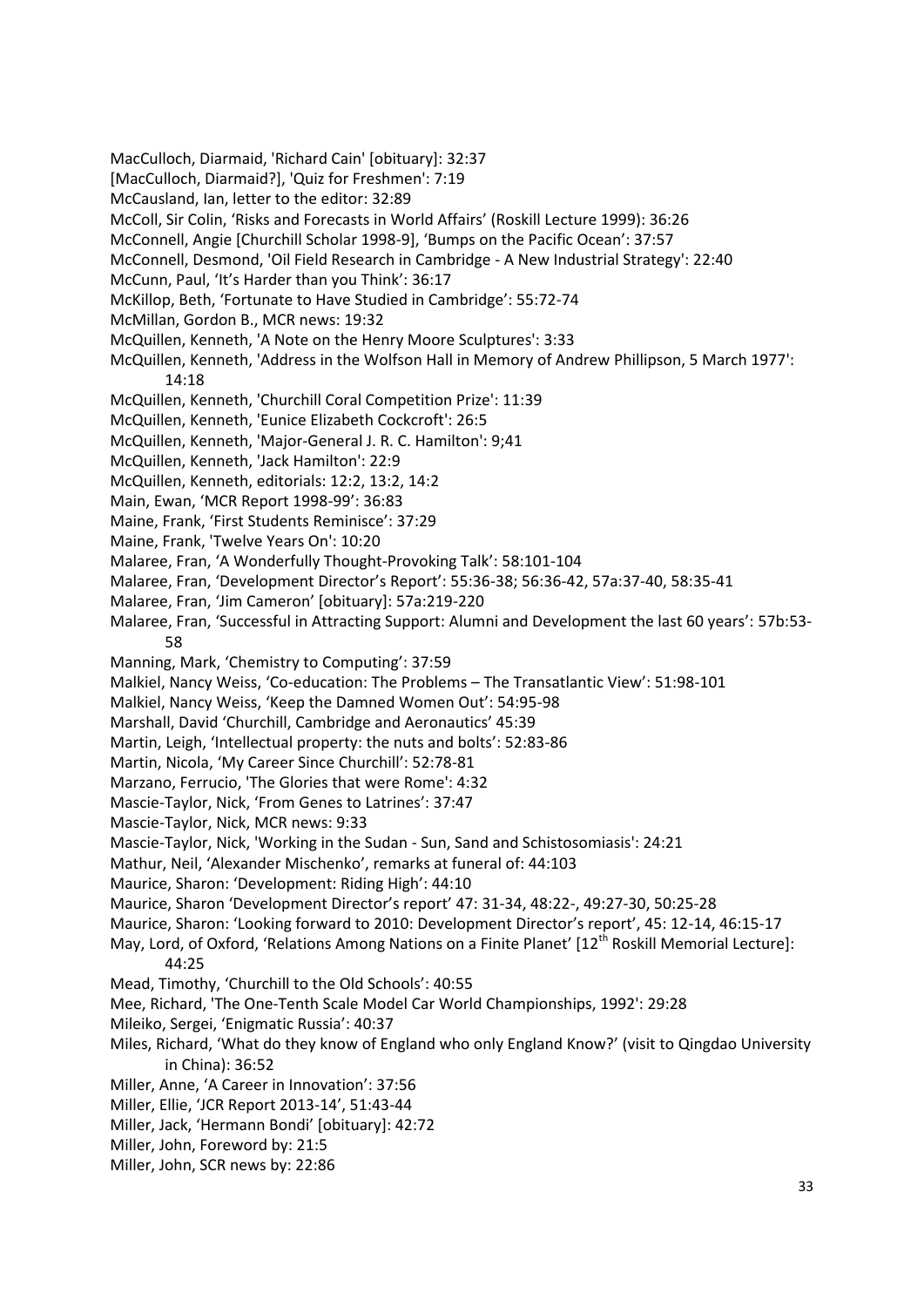Miller, John, 'Sir William Rede Hawthorne, Master 1968-1983' [appreciation]: 20:8 Miller, Mark, 'Alec Hopkins lecture 2010' 47: 64-5 Miller, Mark [with Moira Cox], 'Music': 50:50-53 Miller, Philip, ' "Forward" '... into the Lord's Industry': 35:34 Millican, Keith, 'Overcoming Disability': 22:45 Millington, Charmaine, 'First Time I Realised I am an Ethnic Minority': 58:8, 58:94-97 Mills, Ivor, 'Academic Pressures and Social Problems': 11:26 Mills, Roy [with Susan Drake], 'Christopher David Hoolis Fowler' [obituary]: 44:97 Milne, Bill, 'Two Very Special People: Alec and Mary [Broers] at 80', 56:69-72 Minden, Joseph, 'Going Postal': 50:63-71 Minshall, Tim, 'The Effectiveness of New Ways of Working: Supporting Manufacturing Responses to COVID': 57a:73-76 Mitter, Partha, 'Going Co-ed: Fifty Years On', 56:63 M., C. J. [Myerscough, Colin?], 'Some Advice to Freshmen' (poem): 7:35 Moller, Maersk McKinney, speech at official opening of Moller Centre development, 45:36 Monson, Rita, 'A Transition from Experiments to Scientific Management (Melanie Welham), 56:94- 96 Moore, Ben, [Dr. Richard Hey obituary]: 49:116-120 Moore, James, 'Cricket', 51:47 Moore, John, 'The Gardens of Churchill College', 56:153-155 Moore, Sarah, 'The College Art Collection: 2': 29:15 Morgan, Gareth, 'Eclipsing the Years': 37:50 Morrison, Anne, 'Tim [Cribb] at 80': 56:112-113 Morrison, John, 'Reconstructing the Trireme' [Greek oared ship]: 29:19 Morrison, Neil, 'Industrial Advisers': 37:13, 38:16, 39:25 Moule, Ashley, 'Football (men's): 50:45-46 Müller, Alison, 'A blast from the past: Ladies' Football, 1987-88': 50:53-54 Müller, Christian, 'JCR Report 2003-2004': 41:64 Mulligan, Helen, 'A Cask of Ale: Reminiscences of a Postgraduate in the 1980s': 57b:75-76 Mulligan, Helen, 'The Ring: Vienna 1898', 56:182-184 Mullins, William, 'Cockcroft recalled': 34:27 Myerscough, Colin, 'Education for Excellence': 10:27 [Myerscough, Colin], editorial: 7:3

# **N**

Nair, Malavika, 'Enriching student experience', 55:127-129 Narracott, Simon, 'The Old Boys' Football Match, 1992': 29:35 Neil, David, 'JCR Report 2011-12': 49:47-49 Nesheim, Darleen, 'Reminiscences of an Everyday Housewife at the Churchill Flats': 10:56 Newbery, David, 'Frank Hahn': 50:116-121 Newbery, David, 'Going Co-Ed: Fifty Years On', 56:65 Newbery, David, 'On Leave at the World Bank': 23:12 Newbery, David, remarks at Frank Hahn's 80<sup>th</sup> birthday: 42:47 Newland, David, Sir William Hawthorne [obituary]: 49:109-111 Newbery, David, 'Tim [Cribb] at 80 – A sense of Fun', 56:106-107 Newton, Kirstie, 'An Interview with Alec Broers': 33:6 Nichols, Reverend Aidan, OP, 'Graham Robert Allan' [homily for requiem of]: 44:90 Norris, James, [remarks on David Kendall]: 35:65 Northeast, Christine, 'Andrew Batchelor': 29:36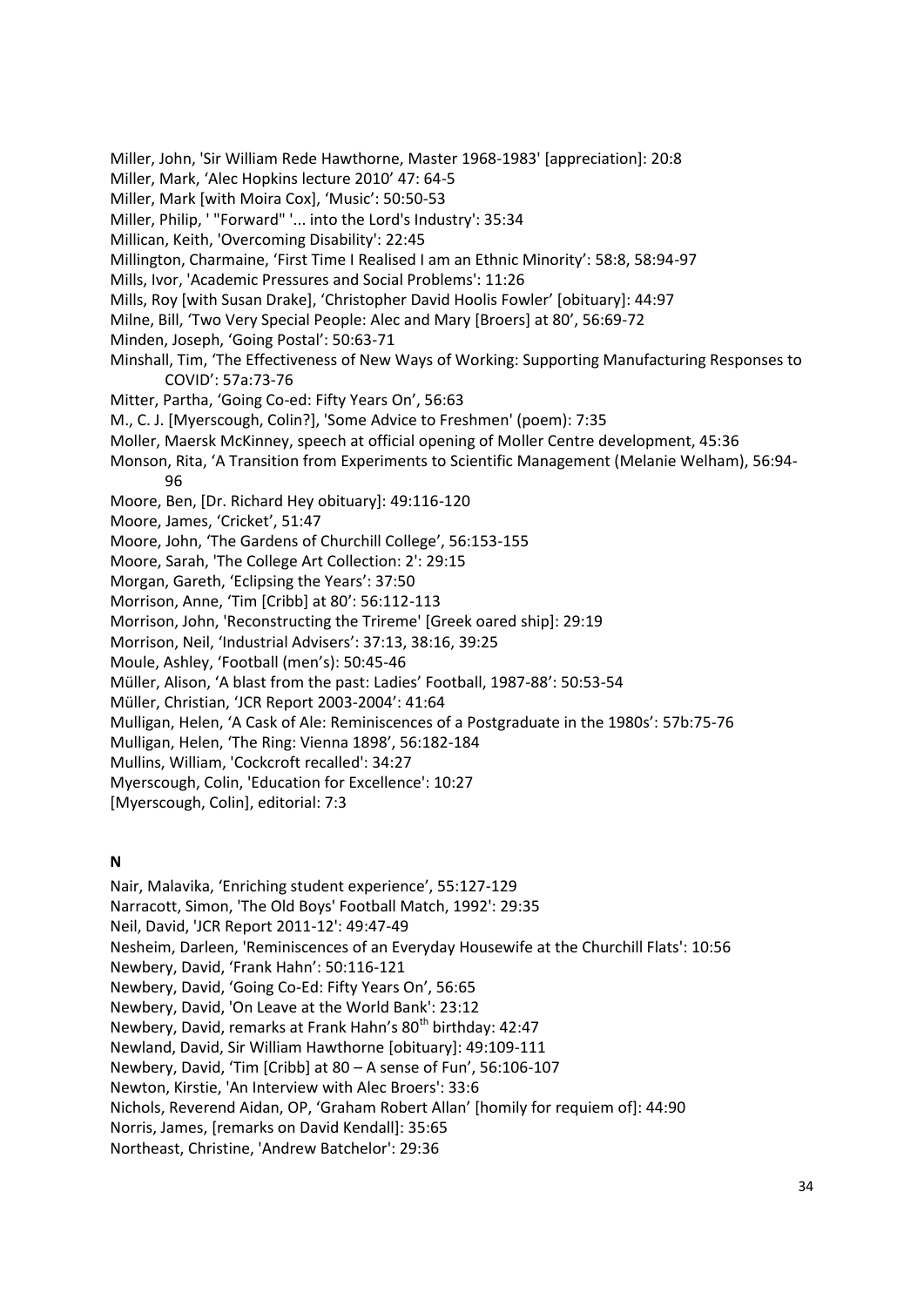Norwich, Michael, 'A Journey Through Places and Experiences': 40:58 Nowicka, Helen, JCR news: 23:52

#### **O**

Oakley, Tim, 'Number 4563': 58:222-225

Oei, Shu-Pei, 'MCR Report 2004-2005': 42:62

- Oliphant, Sir Mark, 'An Address by Sir Mark Oliphant, FRS, on the occasion of the unveiling of a memorial to Sir John Cockcroft in the Town Hall, Todmorden, on March 29th 1969': 6:6
- Owen, Geoffrey, 'Christopher Lorenz' [obituary]: 33:53
- Owen, Tim, [Remarks on Martin Wells]: 33:25
- Owen, Tim, 'Worse Things Happen at Sea' (account of a geophysical cruise): 35:42

## **P**

- Packwood, Allen, Archives Centre: Director's Report, 48:21, 49:23-26, 50:23-24, 51:23-24, 52:22-25, 53:28-29, 54:28-31, 55:31-32, 56:30-32, 57a:31-32, 58:30-31
- Packwood, Allen, "A record breaking year: report from the Archives Centre" 46:26-7
- Packwood, Allen, 'A Year of Diverse Politics Report from the Archives Centre': 41:17
- Packwood, Allen, 'Churchill and the Movie Mogul: an interview with John Fleet', 56:88-89
- Packwood, Allen, 'Conservation and Access: two sides of the same coin report from the Archives', 45: 24-5
- Packwood, Allen, 'Conversations with the Past Report from the Archives Centre': 42:19
- Packwood, Allen, 'From Allen Packwood'[obituary for Lady Soames], 51:137-138
- Packwood, Allen, 'From Gordon Brown to Adrian Crisp': 55:97-100
- Packwood, Allen, 'Introducing Another Churchill and a Great Churchillian', 55:153-157
- Packwood, Allen, '"Now Where Are the Scissors?"' [re. the opening of the New Wing of the Archives Centre]: 40:28
- Packwood, Allen, 'Report from the Archives Centre': 40:25
- Packwood, Allen, 'Showcasing the Archives': 44:36
- Packwood, Allen, 'Taking Churchill Back to Capitol Hill': 41:24
- Packwood, Allen, 'The 13<sup>th</sup> Roskill Lecture', 47: 63-4
- Packwood, Allen, 'The Archives Centre: A Year of Bricklaying': 39:23
- Packwood, Allen, 'The Archives Centre: Building a Future for the Past': 38:13
- Packwood, Allen, 'The Cold War and its legacy: an international conference hosted by the Churchill Archives Centre' 47: 42-43
- Packwood, Allen, 'The Development of the Churchill Archives Centre: Into the Future': 40:44
- Packwood, Allen, 'The Fulton Anniversary Lecture': 33:28
- Packwood, Allen, 'The reds are coming' 47: 41-2
- Packwood, Allen: ''True Grits' Raising the Profile from Cambridge to Tennessee: the Churchill Archives Centre Report': 43:26
- Packwood, Allen, 'Unsmoked Churchill Cigars and Mock Croc Thatcher Handbag: Sixty Years of Archives @ Churchill College': 57b:59-61
- Packwood, Allen, 'Wrestling with Churchill's Many Legacies': 58:7
- Packwood, Allen, 'Winston is Back' [account of the commissioning of the USS Winston S Churchill]: 38:46
- Packwood, Allen, 'Yalta at 75: The Summit and its Legacies 1945-2020': 57a:110-111
- Packwood, Allen, and Barry Phipps, 'Founder and Foundation': 53:63-65

Padley, Jonathan, 'Looking Forward: Our Sixtieth Undergraduate Intake at Churchill': 57b:29-31 Page, C. G., MCR news: 7:15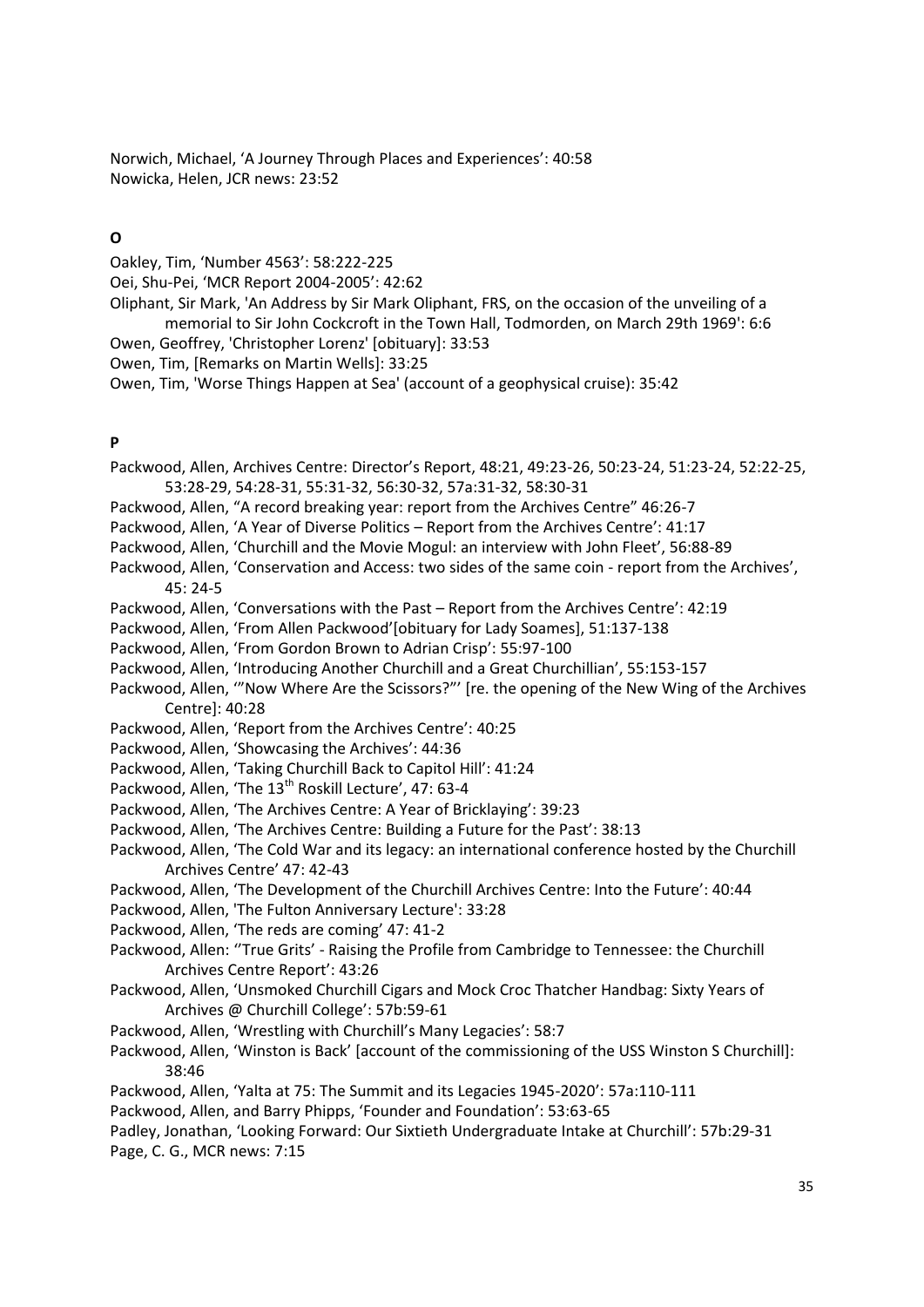Palmer, Andrew, 'Plus One': 39:53

Parent, Eric, '4<sup>th</sup> Annual Meeting of the French Fellows at Churchill College: 56:115-118

- Parker, Jonathan, MCR news: 25:33
- Partington, Richard, 'Fighting for Excellence: Sixty Years of Achievement at Churchill College': 57b:25-28

Partington, Richard, 'The College Year: Senior Tutor's Report': 45:26-28; 46:13-15, 47: 28-30, 48:15-, 50:15-17, 51:17-18, 52:15-16, 55:19-22, 56:17-20, 58:19-21

- Partington, Richard, 'Working harder to uncover female talent' 55:63-66
- Paton, Keith, 'Life in Belgium', 52:124-132
- Pemberton, Canon Jeremy, 'Kenneth McQuillen' [obituary]: 42:76
- Pennant, John, Development Director's Report: 52:30-31, 53:33-35
- Penry-Davey, David, 'David Stokes' [obituary]: 42:81
- Petford, Nick, 'Adventures in a Wet Place: On Expedition in Southern Chile': 29:22
- Petrou, Maria, 'Greek Astronomy to Finishing the Ironing': 39:58
- Phipps, Barry, 'A Commitment to Modernity: Sixty Years of the Visual Arts at Churchill': 57b:41-44
- Phipps, Barry [with Colin Fraser], 'Hanging: How it's done at Churchill': 43:30
- Phipps, Barry [with Colin Fraser], 'Hanging Committee': 44:44
- Pichler, Karl, 'From Academia to a Highly Competitive Market: Cambridge Display Technology Ltd': 31:19
- Picken, Laurence, letter to the editor: 32:90
- Pilling, Donald, 'Churchill College: By a Present Naval Person': 37:52
- Pippard, Sir Brian, 'Cockcroft recalled': 34:25
- Pole, Jack, 'Valedictory': 15:8
- Polemarchakis, Herakles, 'The Market and the State: The Last 12 Years': 36:41
- Pollock, Linda, '"That Natural and Most Necessary Employment": Maternal Care in Early Modern Society': 22:36
- Poon, Jacquelyne, 'MCR Report 2013-14', 51:44
- Porritt, Patrick, 'A Life in Wine': 30:11
- Porter, Roy, 'Desirable Diseases': 35:59
- Porter, Roy, 'The Winston Churchill Society': 11:42
- Potter, Jim, 'The Chapel Business': 40:10
- Potts, Chris, 'Fear and Guilt, Mostly' [reflections on his career]: 43:36
- Pryde, Alix, MCR Report 1967-97: 34:65

# **Q**

Quilliam, Mark, 'Churchill and Other British Prime Ministers on Record': 40:52

# **R**

- Race, David, 'An Alternative Graduate Experience': 53:126-28 Ramakrishna, Manasa, 'I'm not a minority…': 58:91-93 Ramsey, Jordan, MCR Report: 50:41-42 Rattle, Robert N., MCR news: 18:38 Rawlinson, John, 'The Chapel at Churchill College' (reflections on the Millennium): 36:61 Rawson, Jessica, 'Oxford Ahead?' [part of 'Celebrating 25 Years of Women at Churchill College']: 35:25
- Reed, Ian, 'In Praise of School Teacher By-Fellowships': 38:73
- Rees, Tom, 'Letter to the Editor': 33:93
- Reid, Melanie, 'Common People': 52:86-89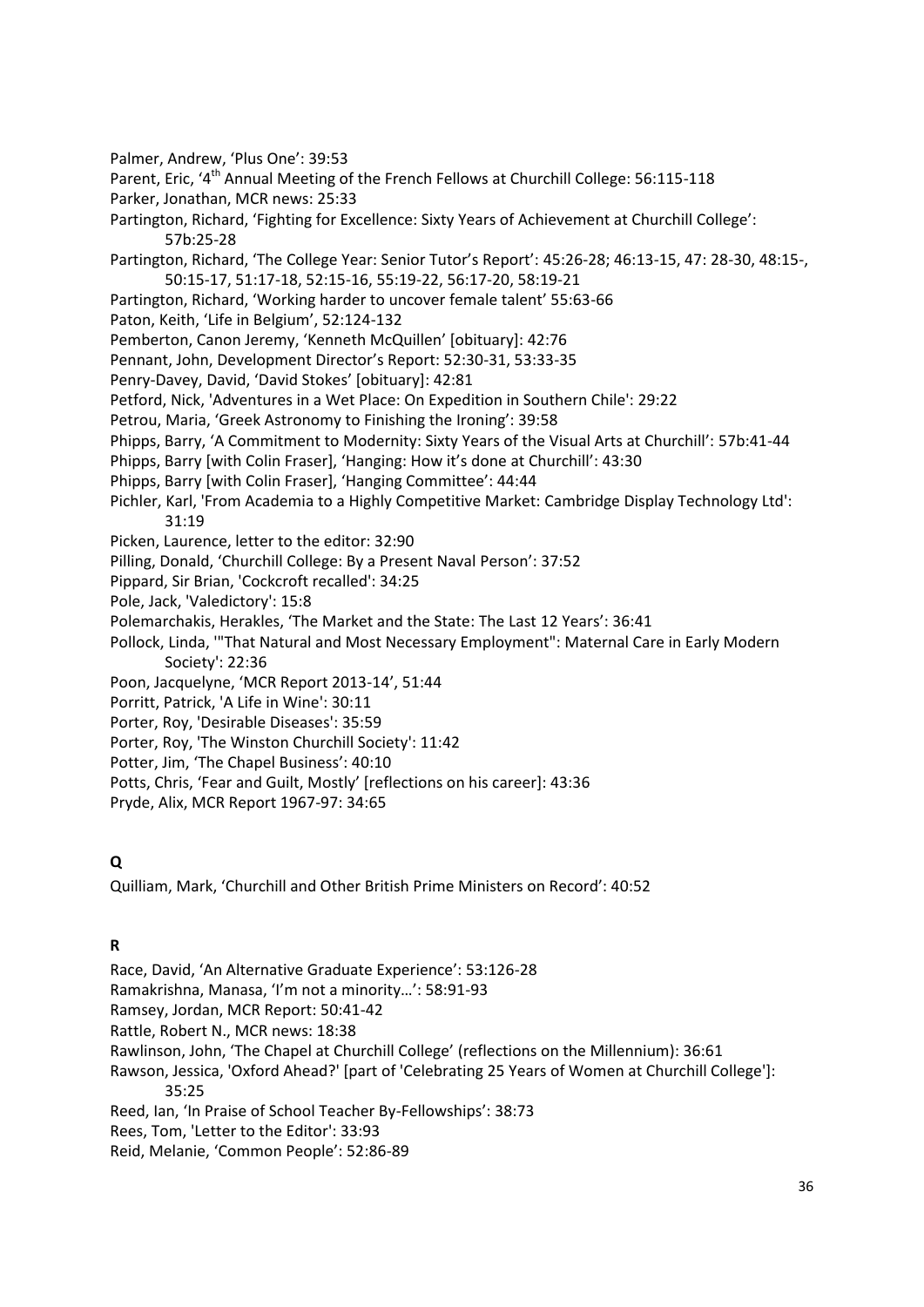- Reynolds, David, 'Lady Soames', 51:132-136
- Reynolds, David, book review 'How Churchill Waged War (Allen Packwood), 56:84-85
- Reynolds, Janet, 'From the Alumni Officer': 30:2, 31:2, 32:2, 33:2
- Rhodes James, Sir Robert, 'The Storms of War' [speech at the opening of an exhibition in the Jock Colville Hall]: 35:30
- Richardson, James, 'Ultimate Frisbee': 50:53
- Richens, Paul, 'The Future of the Churchill College Site': 39:14
- Rigby, Jennifer, 'A Diplomatic Master: Remembering Sir John Boyd': 57a:129-134
- Rigby, Jennifer, 'Alumni Weekend in Washington DC': 41:32
- Rigby, Jennifer, 'College Development and the Churchill Association': 37:8
- Rigby, Jennifer, 'Professor Anthony Kelly: The Father of Composite Materials', 51:124-129
- Rigby, Jennifer, 'The Bursar's Report': 37:6, 38:7, 39:7, 40:11, 41:7, 42:6, 43:9, 44:9, 45: 10-12, 46:
	- 11-13, 47: 26-28, 48:18-, 49:19-22, 50:18-22, 51:19-22, 52:17-21
- Rigby, Jennifer, 'The College's Financial Situation': 36:7
- Riley, Andrew, 'Witness: The 1979 General Election': 42:41
- Riley, Andrew, 'Witness Seminars at the Churchill Archives Centre': 43:35
- Riley, Chris, 'Joint Common Rooms Dining Nights': 11:19
- Riley, Lt. M. E., 'Links with the Other Churchill' [HMS Churchill]: 12:13
- Riley, Noreen, 'Life in the Wolfson Flats': 3:7
- Roberts, Victoria, 'Churchill College, The Criminal Justice Act and Hunting': 32:29
- Roberts, Victoria, 'What is the Importance of Being Important?' (re Bobbie Penn, Churchill's first President of the Union): 32:30
- Roche, David, 'Boat Club': 50:42-44, 51:46-47
- Roozenbeek, Jon and van der Linden, Sander, 'A Psychological Vaccine Against Misinformation': 57a:151-154
- Roskill, Nicholas, 'A Family Affair: The Tenth Roskill Lecture': 40:30
- Roskill, Nicholas, remarks after the 11<sup>th</sup> Roskill Lecture: 42:39
- Roskill, Nicholas, 'Thanks from the Roskill Family': 36:29
- Roskill, Stephen, 'An Innocent at Cambridge': 7:33
- Roskill, Stephen, 'Sir John Cockcroft': 5:5
- Roskill, Stephen, 'The Churchill Centenary': 11:5
- Roskill, Stephen, 'The Churchill College Archives Centre': 10:4
- Roskill, Stephen, editorial: 11:2
- Rossi, Corinna, 'From Mathematical Papyri to Desert Foxes (In Praise of Jumping Fences II)': 40:56
- Rowell, John and Walters, Eurof, 'Richard Colin Campbell: his career', 51:120-121
- Rugman, Jonathan, 'Cambridge University Players Trip to Korea': 25:7
- Rycroft, Michael, 'First Students Reminisce': 37:28

#### **S**

- Saint, Hannah, 'JCR President's Report (2020-2021)': 58:121-122
- Saint, Hannah, 'New Ways to Learn, Socialise and Support One Another: an Undergraduate Journey through COVID': 57a:83-85
- Salpeter, Edwin, 'Messages from Founding Fellows': 37:22
- Samuel, Lesley, 'Beauty Amongst the Beasts': 10:18
- Sanders, J. K. M., 'Churchill's Meldola Trio' (award of Meldola Medal of Royal Society of Chemistry): 30:79
- Saunders, Rosemary, 'A Strong Sense of Belonging': 58:189-192
- Savory, Seb, 'MCR Report 1999-2000': 37:92
- Schmidke, Johanna, 'MCR Report 2003-4': 41:65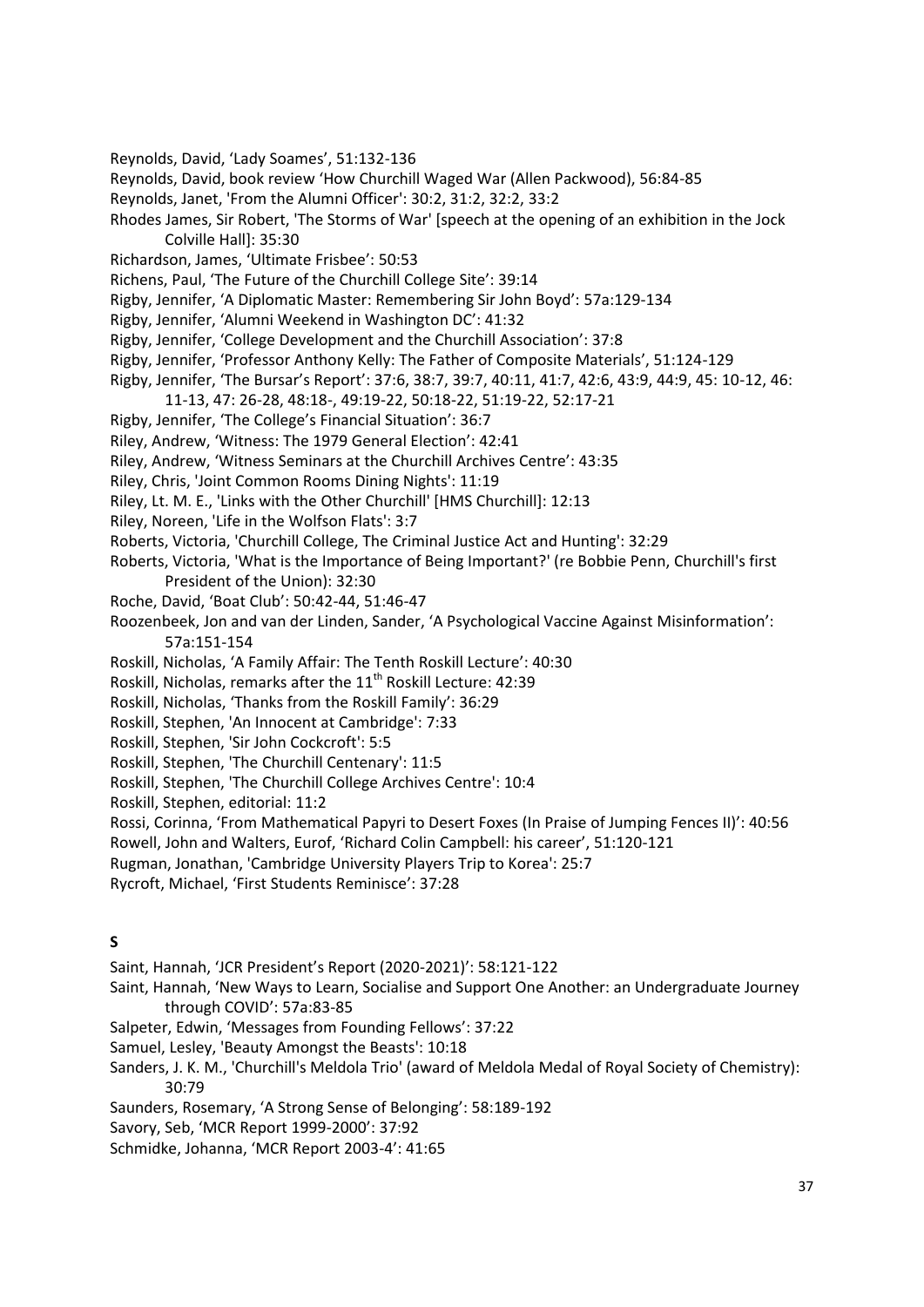Schmidke, Johanna, 'MCR Report 2004-2005': 42:62 Schneider, Claudia, 'Context is Everything: Risk and Evidence Communication to Help Tackle a Global Pandemic': 57a:77-79 Schofield, Andrew, 'Peter Wroth': 28:33, 'A Chaplain's religion', 48:79-81 Scott, Anthony, 'Nicholas Scott' [obituary]: 32:40 Secher, David, 'David Rose' [obituary]: 57a:223-224 Secher, David, 'What did Churchill Teach me?, 56:146-150 Secrett, Gillian, 'Georgia Sorenson' [obituary]: 58:287-291 Secrett, Gillian, Maersk Mc-Kinney Møller [obituary]: 49:114-116 Secrett, Gillian, 'The Møller Centre: CEO's report': 52:46-47, 53:30-32, 55:33-35, 56:33-35, 57a:33-36 Secrett, Gillian, 'Reflecting on the Last 22 Years at Møller: The Møller Institute Contribution to College's 60 Years': 57b:62-68 Shah, Akshay, 'Churchill Badminton', 56:125-126 Shah, Mahendra, 'From Churchill to Rio': 30:28 Sheppard, Brian, 'An Archaeologist's Tale': 25:4 Sheppard, Richard, 'The Architect': 4:13 Sheppard, Richard, 'The College Architecture': 18:11 Sherliker, Chris, 'A Churchill Lawyer Remembers': 23:19 Shestakov, Slava (with Elena Godina), 'A View from Moscow': 37:49 Shestakov, Vyacheslav [?Slava], 'To Trust or not to Trust': 40:36 Shields, Robert, JCR news: 4:20 Shorthouse, Barry, 'Myth, Marketing and the Media': 39:63 Shukla, Vina, 'Rupert Ford' [obituary]: 38:98 Shull, Michael, 'From our overseas Fellows: The Edge of the Visible Universe': 51:80-84 Siddle, Ken, 'Cambridge Cricket: A First-Class Future?': 30:15 Siddle, Ken, 'Dr Ronald Ryall' [obituary]: 57a:224-226 Siddle, Ken, 'Reminiscences (retirement)', 56:143-145 Sinclair, Andrew, 'At Churchill College' (poem): 36:61 Sinclair, Andrew, 'In Love and Anger' (book by AS, fellow 1961-3): 32:23 Sinclair, Andrew, 'Messages from Founding Fellows': 37:23 Sirluck, Lesley, drawings by: 3:9 Sirringhaus, Henning 'Plastic Logic' 47: 67-8 Sleigh, Tom, 'JCR report 1999-2000': 37:91 Smith, Constance Babbington, 'Researcher's Eye View of Winston Churchill': 7:31 Smyth, Michael 'Commemorating a hero: Honour to Canon Noel Duckworth' 47: 44-7 Soames, Lady, 'Address at Memorial Service for Sir John Colville': 24:7 Soames, Lady, 'Churchill - What the Papers Say' [speech at opening of exhibition in Manchester]: 35:29 Soames, Lady, 'The New Library Gallery' [speech at opening ceremony]: 35|:27 Spencer, J. P., 'A Career in the Oil and Gas Field': 20:14 Spencer, J. P., 'Peter Wroth': 28:37 Spencer, Jane, 'Diplomatic Advance by Churchill Engineers': 35:8 Spiegelhalter, David 'A genial view of uncertainty and risk' 47: 69-70 Spiegelhalter, David, 'The Good, the Bad and the Ugly': 57a:65-68 Spinks, Bryan D., 'The 21st Anniversary Chapel Celebrations': 26:18 Spinks, Bryan D., 'The Chapel at Churchill': 21:47 Spinks, Bryan D., 'The Chapel: Twenty-One Years': 24:49 Spinks, Bryan D., 'The Chaplain Reflects': 23:54 Squire, Len, 'Co-education: The Problems – The first female research student in Churchill': 51:97-98 Squire, Len, 'The Knight of the Second Law of Thermodynamics: Sir William Hawthorne at Eighty': 30:7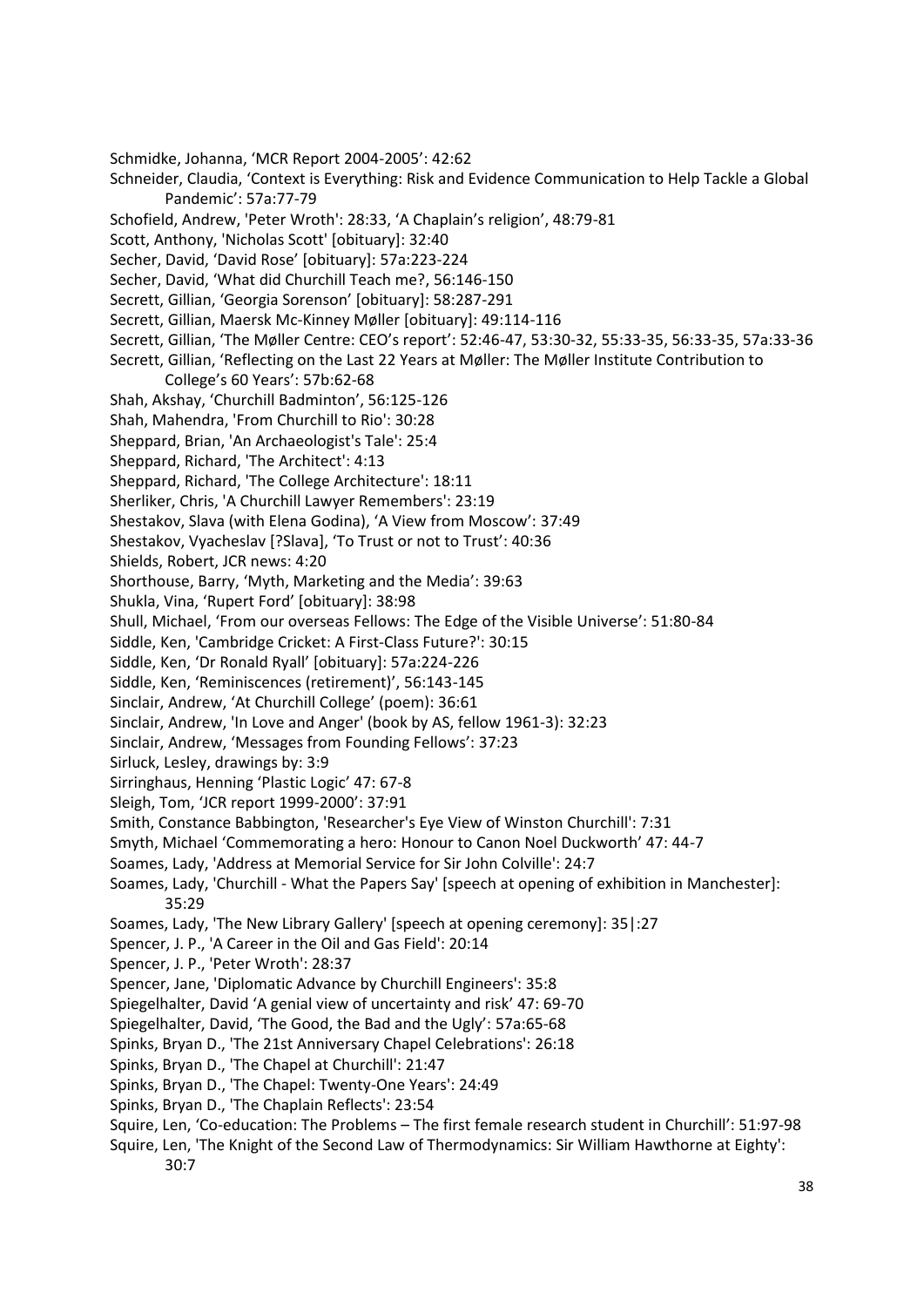Squire, Peter, 'Henryk Krzeczkowski': 24:28 Squire, Peter, 'Looking Back': 24:10 Squire, Peter, 'Peter Wroth': 28:36 Squire, Peter, 'The Squires Wine': 37:72 Standley, Ian M., JCR news: 17:41 Stapley, Andy, MCR Report 1993-94: 31:74 Steiner, George, 'Cockcroft recalled': 34:25 Steiner, George, 'College Art': 5:14 Steiner, George, 'letter to the Times': 33:38 Steiner, George, 'The Eulogy' (for Yehudi Menuhin): 36:34 Stephenson, Andrew, 'Maintaining Links', 56:177-178 Stephenson, Andrew, 'Churchill College Association Chair's Report': 58:213-214 Stern, David, 'In Praise of Jumping Fences': 35:50 Stevens, Kay, JCR Report 1993-94: 31:76 Stevens, Lindsey, 'Breaking New Grounds thanks to Churchill': 55:75-78 Stevens, Lindsey, JCR news: 11:22 Stoddart, Chris, 'From Churchill College to Breakfast TV': 31:6 Stott, Katherine, 'A Gifted Scientist, Leader and Communicator: The Master in Conversation with Professor Dame Nancy Rothwell': 57a:93-95 Straffon, Richard, 'JCR Report 2000-2001': 38:85 Stuttard, John, [Lord Mayor of the City of London], 'A View from the Mansion House': 44:23 Stuttard, John, [Lord Mayor of the City of London], speech at ceremony to mark first award under the Judge David Stokes Bursary Award Scheme: 44:38 Sudbery, Rodie, 'Professor David Olive': 50:124-128 Surtees, Shelley, 'Churchill must be at the Centre of Sustainability': 57a:103 Surtees, Shelley, Domestic Bursar's Report: 53:25-27, 55:29-30, 56:28-29, 57a:29-30, 58:27-29 Sutherland, Bruce 'From our Overseas Fellows: Plumes in your coffee': 49:80-82 Swann, Stephen, JCR news: 27:16 Sweet, Ellie, JCR Report: 50:39-40 Synge, R. L. M., 'Address in the Wolfson Hall in Memory of Andrew Phillipson, 5 March 1977': 14:20

**T**

Tait, Simon, 'Gabriel Gbadamosi: New Voice of the Streets': 31:36

Tajbakhsh, Kamran, 'Basketball', 51:45

Tajbakhsh, Kamran, 'Tennis', 51:50-51

Tang, Kevin, 'Forward: Reminiscences of an Undergraduate from the Noughties': 57b:79-80

Taylor, George, 'Life in the Raw': 4:28

Taylor, John, 'Messages from Founding Fellows': 37:24

Taylor, Nicholas, 'Croquet', 52:55-56

Taylor, R. J. F., 'The Sea and Education' [reflections by an industrial adviser]: 11:19

Telford, Sean, 'Music', 51:49-50, 52:57

Temperton, Ian, 'JCR Report 1994-95': 32:57

Tester, Mark, 'GM OK?' [genetic modification]: 37:41

Tester, Mark, 'The GM Debate and the Media': 39:47

Thackray, A. W., editorial: 3:2

Thalabard, Jean Christophe, 4<sup>th</sup> Annual Meeting of the French Fellows at Churchill College: 56:115-118

Thatcher, Baroness, speech at the opening of the New Wing of the Archives Centre: 40:27 Thatcher, Janet, 'A Challenge for Churchill?' (re physics recruiting in schools): 36:39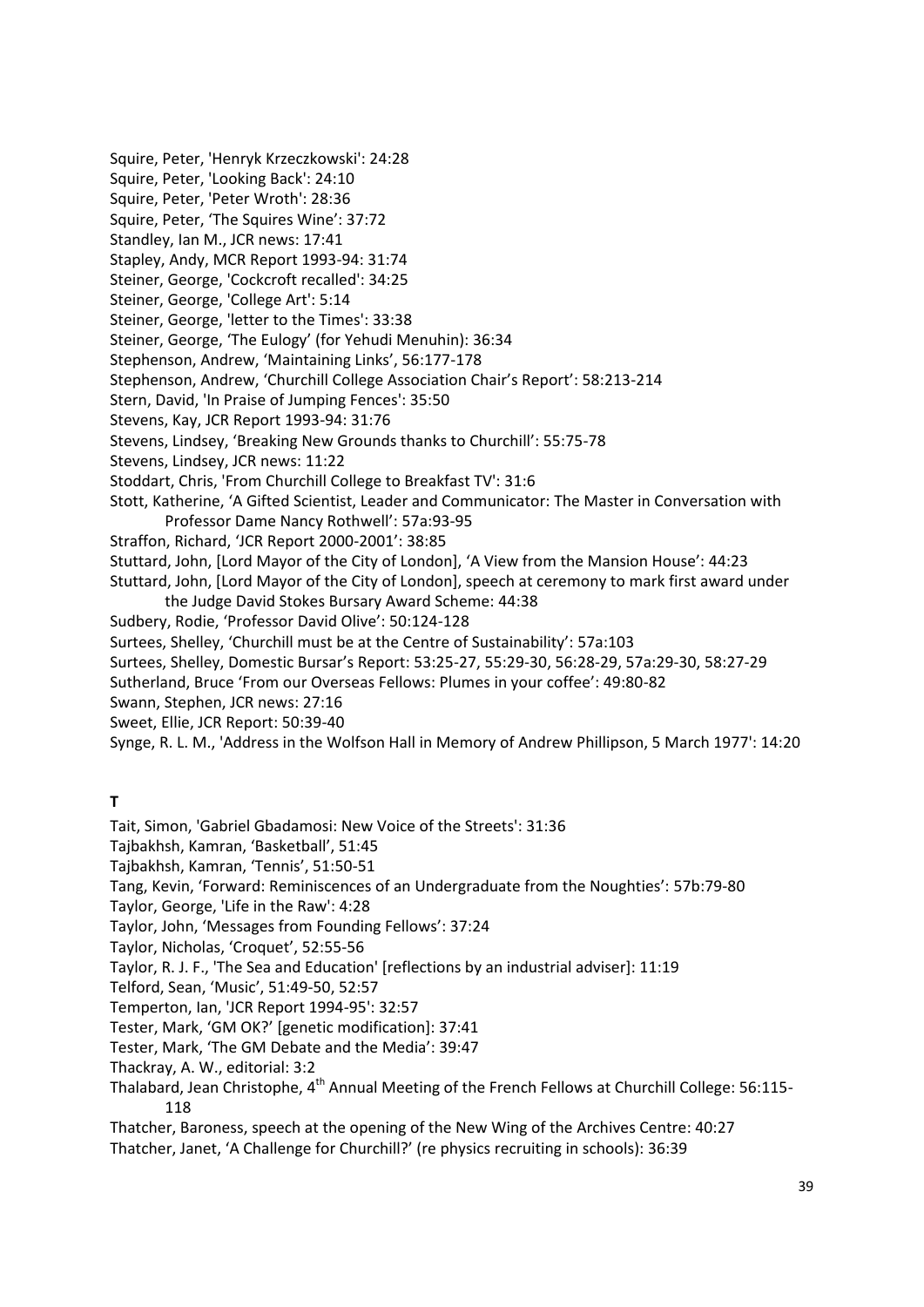Thebaud, Christophe, 'Why aren't all flowers the same colour?', 48:67-69 Thomas, Graham, 'The Churchill College Association Weekend' 45:23-34 Thomas, Graham, speech in honour of Canon Noel Duckworth 47: 48-51 Thomas, Lauren, 'A Work in Progress': 58:77-79 Thomas, Lauren, 'A Daunting Challenge': 58:185-188 Thomas, Lauren, 'Now I can do Anything Else I Want': 57a:112-114 Thomas, Rachel, 'Colin [Campbell], by his daughter', 51:118-119 Thomson, Katharine, 'The Powell Papers': 40:29 Thouless, David, 'Messages from Founding Fellows': 37:24 Thurlow, David, 'A Programme for the College's Buildings': 29:12 Thurlow, Jeremy, 'Woodfest' [farewell to Hugh Wood]: 37:36 Tickle, Stephanie, 'My Career Since Churchill: My Family and Other Animals': 51:85-87 Tierney, Bill (UG64) 'Monsieur le Maire' 45: 41 Tippett, Maria, 'Twenty-Five Years of Women in Churchill, 1972-1997': 34:43 Tizard, Humphrey, 'Richard Henry (Dick) Tizard' [obituary]: 42:85 Tizard, R H, 'Beatrice Mary Gorse' [obituary]: 32:40 Tizard, R. H., 'Mr Edward Yeeles': 20:10 Tizard, R. H., note on Derick McClintock: 31:63 Tizard, R. H., 'Random Reminiscences of a Tutor': 11:16 Tizard, R. H., 'Sixth-Form Visitors': 6:39 Tizard, R. H., 'The Admission of Women': 6:18 Tizard, R. H., 'The Master' [Sir William Hawthorne]: 5:9 Tizard, R. H., 'The Record in Tripos and Preliminary Examinations': 6:7 Toby-Brant, Alice, 'A Tale in the Times of COVID': 57a:174-176 Todd, Roger, 'Building Bridges': 49:87-89 Tong, R. M., MCR news: 10:30 Torrance, Laura, [interview with Sir John Boyd, new Master]: 33:13 Tregear, Peter, 'Operatic Brand Awareness at Churchill': 39:46 Treiman, Joan, 'Messages from Founding Fellows': 37:25 Trier, M. E., 'Churchill International Student Conference': 6:43 Tristram, Andrew, 'Moller Centre Update: The New Study Centre': 30:6 Tristram, Andrew, 'The Back Page' [degrees and dining rights]: 28:68 Tristram, Andrew, 'The New Master': 43:7 Tristram, Andrew, 'The New Procedures for Admission': 22:58 Tshitoyan, Vahe, 'Basketball': 52:54 Tsoi, Kam-ting, 'Pool', 51:50 Tucker, Anthony, 'Hermann Bondi' [obituary]: 42:69 Tucker, Simon and Fernandes, Priscilla, 'Designing from Memory: The New Graduate Housing at Churchill': 57a:155-158 Tully, Mark: 'The Arms Trade and Political Instability in South Asia' (6th Roskill Memorial Lecture Feb 1995): 32:16 Turnell-Ritson, 'Ultimate Frisbee', 51:51 Turner, Robin, 'Denys Armstrong' [obituary]: 44:93 Turner, Samuel, 'A Passion for Communicating Science': 58:111-113

Turner, Samuel, 'MCR Report': 58:123-124

## **V**

Van der Linden, Sander and Roozenbeek, Jon, 'A Psychological Vaccine Against Misinformation': 57a:151-154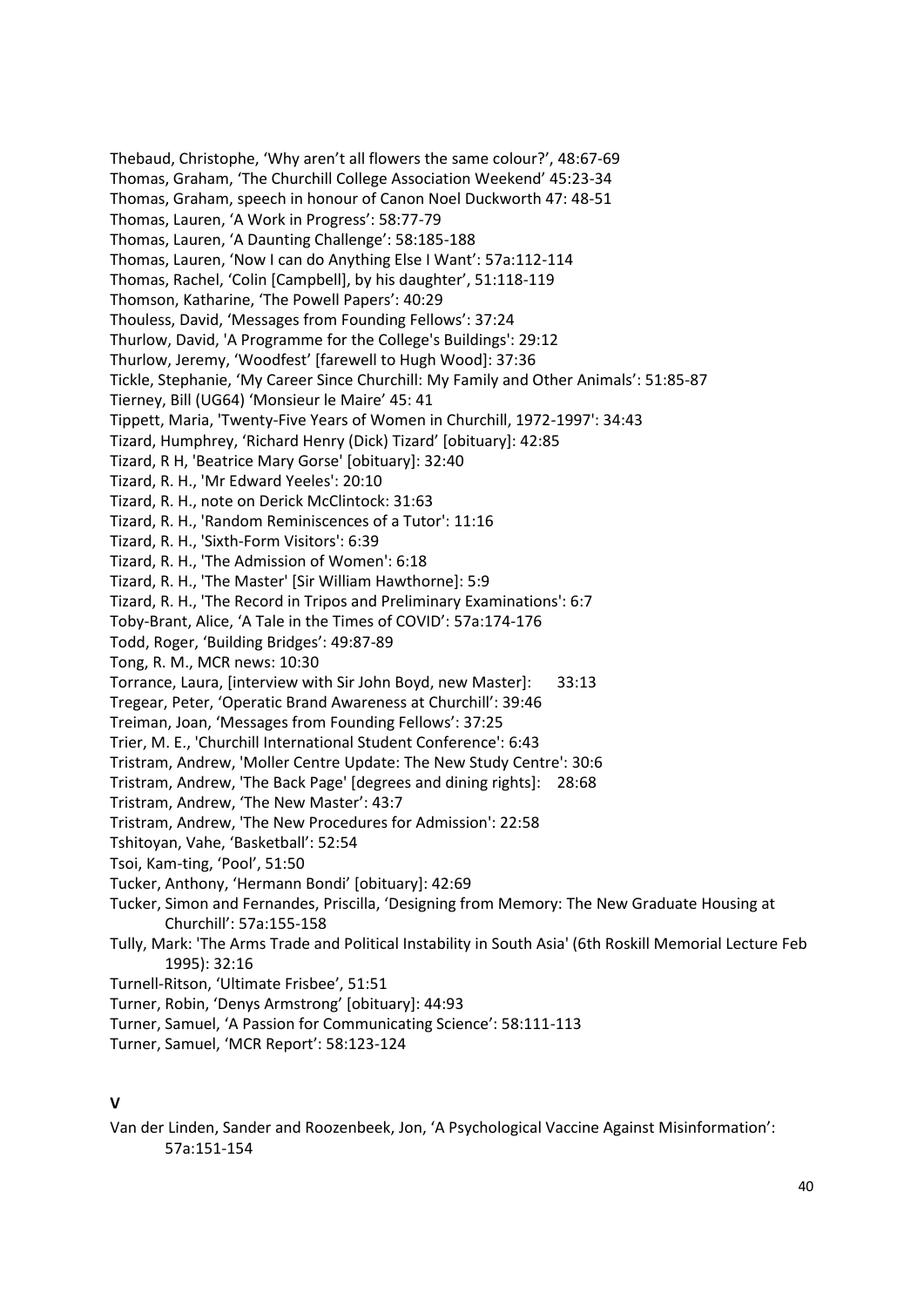van Heerden, Oscar, 'MCR Report 2006-2007': 44:80

van Heerden, Oscar, 'My Cambridge Experience': 58:8, 58:83-87

Vernon, Gervase, 'Of Orchids, King Ferdinand and an Earwig', 56:179-181

Vernon, J G, 'Michael Heyes' [obituary]: 33:51

Vincent, Sarah, 'Helping Unemployed Teenagers in Inner London': 18:19

#### **W**

Wade, Professor Sir William, 'Barbara Runkle Hawthorne, 1912-1992': 30:36 Wadhams, Peter, 'Going with the Floe': 22:32 Walker, Michael, 'Five Years On' [reflections of a Schoolteacher By-Fellow]: 38:69 Wallace, Sir David, 'A Masterly View' on the College's  $50<sup>th</sup>$  anniversary. 47:8-9 Wallace, Sir David "A message from the Master" 46:7; 48:9-12; 49:9-11; 50:9-12; 51:9-12 Wallace, Sir David, 'Doing things before: The Master logs his travels during leave from College, Jan-Apr 2012': 49:11-16 Wallace, Sir David, Maersk Mc-Kinney Moller [obituary]: 49:111-114 Wallace, Sir David, 'New Senior Tutor: Richard Partington': 44:22 Wallace, Sir David "Our Founder's Biographer" 46:27-8 Wallace, Sir David, Master's speech at the Founder's Dinner, 44:5, 45:7-10, 46:8-10 Wallace, Sir David, speech at ceremony to mark first award under the Judge David Stokes Bursary Award Scheme: 44:39 Wallace, Sir David, speech at the launch of 50<sup>th</sup> anniversary appeal and celebrations, 47: 21-23 Wallace, Sir David, speech at tree planting ceremony, 17 Oct 2009, 47: 12-13 [Wallis, Richard], editorials: 5:3, 6:3 Waller, Nick, 'Football (men's)', 51:48, 52:56 Walton, Ernest, 51:70-74 Ward, Tim, 'Boxing Day in Novoukrainka': 42:32 Warden, Richard, 'A Degree by Stages': 30:32, 'Art and Politics', 48:78-79 Warden, Rick, 'Cool Without Knowing It: Reminiscences of an Undergraduate from the 1990s': 57b:77-78 Watson, James, 'Messages from Founding Fellows': 37:25 Webber, Andrew, 'Mistress of Arts' [College art collection]: 35:49 Welland, Bill, 'Wine, Women and Failure (of Magnesium Alloys)': 38:68 Wells, Joyce, 'The University did it in 1948?' [part of 'Celebrating 25 Years of Women at Churchill College']: 35:11 Wells, Martin, 'Brij Lal Gupta' [obituary]: 31:57 Wells, Martin, 'Martin Wells Remembers': 33:21 Wells, Martin, 'The Third World' [cephalopods]: 23:9 West, Francis, speech at 80<sup>th</sup> birthday of John Barnes: 36:64 Westwood, B. A., 'Dean for a Term': 6:21 Westwood, Brian, 'The Squires Wine' [re Peter Squire]: 37:70 Whale, J. H., 'For Those in Peril at Sea' [music in the Navy]: 7:11 Whale, J. H., 'Some Meanderings of a Mature Geographer': 6:16 White, John, 'Origin of the GODS': 50:47-48 Whittaker, Dick, 'Paul Weaver' [obituary]: 42:86 Whittle, Peter, 'Charles Isadore Levene' [obituary]: 41:76 Whittle, Peter, [remarks on David Kendall]: 35:64 Whittle, Peter, speech at Charles Levene's 80<sup>th</sup> birthday: 40:69 Whittle, Peter, 'Tripping the Light Stochastic': 42:30 Whittle, Ian, 'Whittle Remembered': 39:40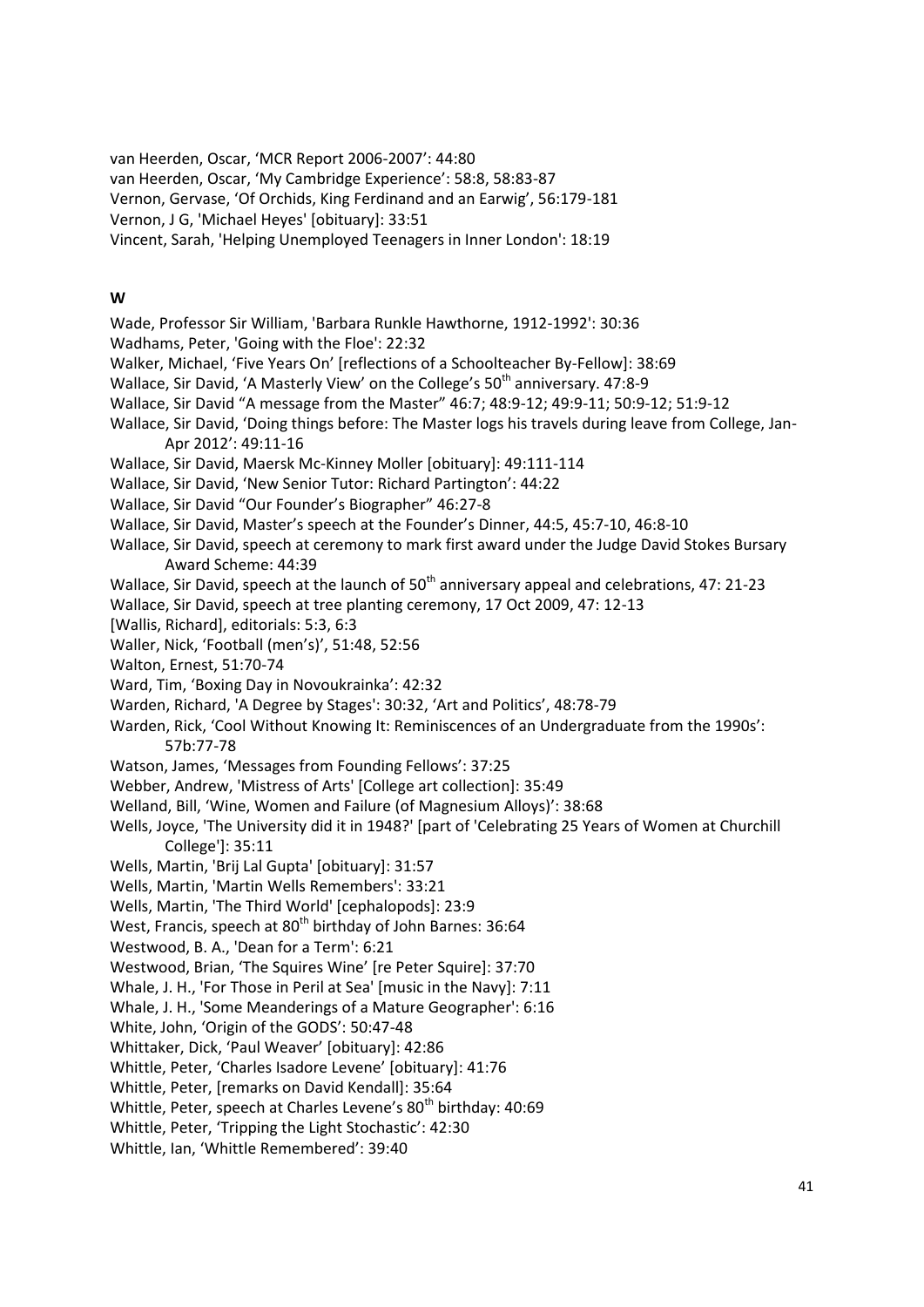Wild, Anthony, 'Great Fun with Drugs': 39:57 Wilkes, Maurice, 'Cockcroft recalled': 34:24 Wilkinson, John, 'Impressions of Westminster': 10:29 Wilkinson, Paul, 'JCR Report 1992-3': 30:51 Williams, Calum, 'Badminton', 51:45 Williams, Dudley 'Churchill's College: from Monster to Clone' 47: 57-62 Williams, Greg, 'MCR Report 2000-2001': 39:80 Williams, Keith, 'Churchill College Appeal': 23:31 Williams, Keith, 'Churchill College Development Office': 24:29 Williams, Keith, 'Norman Kendall' (obituary): 37:78 Williams, Keith, 'The Industrial Advisers - A Short History of the Churchill College Industrial Advisers Committee': 33:40 Williams, Keith, 'The Maersk Mc-Kinney Moller Building: The Origins': 28:6 Williams, Rowan, 'No One-Way Roads', 55:168-171 Williams, Tamara, 'Churchill – A Special Place in my Heart: Reminiscences of an Undergraduate from the 2010s': 57b:81-83 Wilson, Colin St John, 'Messages from Founding Fellows': 37:25 Winstanley, Paul, 'An Artist in Residence': 28:20 Wistrich, Robert, 'Understanding the Holocaust': 37:38 Wong, Chris, 'Cricket': 50:44-45 Wood, Hugh, 'Music at Churchill 1977-1999': 37:32 Woolner, David, 'The Roosevelt Institute': 40:45 Wright, Peter, 'Hindsight' [novel]: 42:44

## **Y**

Young, Alasdair, 'JCR Reoprt 2002-2003': 40:83 Young, Mary, 'JCR Report 1995-96': 33:68 Yuan, Boping, 'Our Visit to Shanghai': 38:55

# **Z**

Zakvzewski, Woljciech, 'Impressions of Cambridge Life': 5:29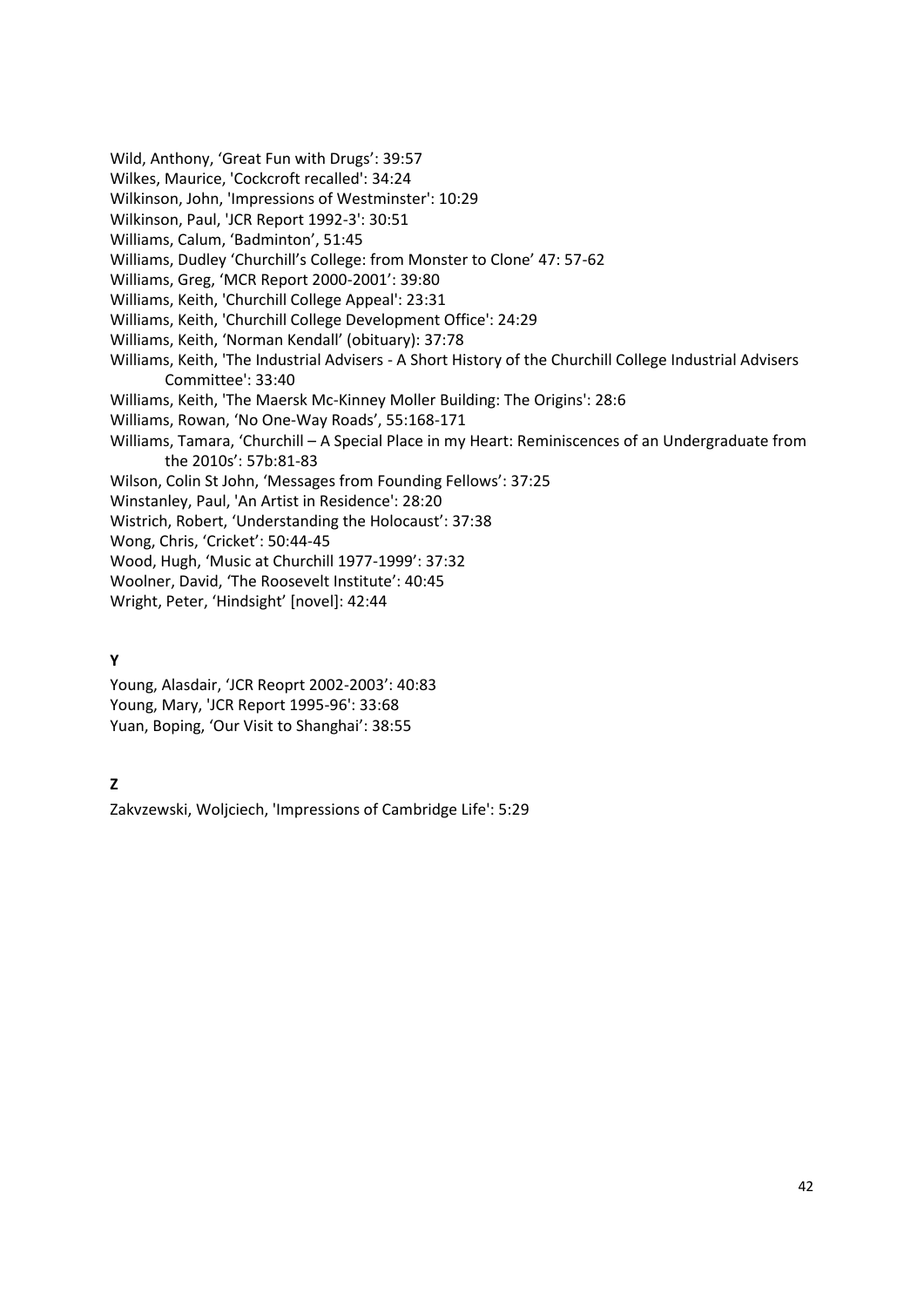#### <span id="page-42-0"></span>**III. Clubs and Societies**

- American Football: 30:39, 31:64
- Athletics: 6:29, 7:20, 8:29, 9:34, 10:32, 15:29, 35:79, 36:75, 37:85, 38:78, 44:71, 45: 52-3
- Audio Visual Society: 31:64, 32:51, 37:85, 38:78, 39:73, 40:77, 41:58, 42:57
- Badminton: 9:34, 10:32, 11:43, 12:22, 13:23, 14:29, 17:32, 18:32, 19:24, 20:27, 21:38, 23:43, 30:39, 32:51, 35:80, 38:79, 39:73, 44:71, 45:53-4, 46:70-71, 48:40, 50:42, 51:45, 55:130-131; 56:125-126
- Basketball: 28:37, 29:39, 30:40, 31:64, 35:80, 36:75, 38:79, 39:73, 40:77, 41:58, 42:57, 43:47, 51:45, 52:54, 55:132
- Biomedical Society: 16:23, 17:32
- Black and White Film Society: 25:25
- Bladon Society: 8:29, 10:38, 11:40, 12:22, 13:23, 14:29, 15:29, 18:32, 20:27, 21:39
- Boat Club: 3:28, 4:25, 5:24, 6:29, 7:20, 8:30, 9:34, 10:32, 10:42, 11:44, 12:23, 13:24, 15:29, 16:23, 17:33, 18:32, 20:27, 21:39, 22:76, 23:43, 24:43, 25:25, 26:34, 27:17, 28:38, 29:39, 30:40, 30:78, 31:64, 32:52, 33:63, 34:59, 35:80, 36:75, 37:85, 38:79, 39:73, 40:77, 41:59, 42:58, 44:72, 45:54, 46:71-74, 47: 78-9, 48:62-4 (50<sup>th</sup> anniversary), 49:51-52, 50:42-44, 51:46-47, 52:54-55, 53:89-90 (new Boathouse), 54:139, 55:133-134; 58:215-218
- Boat Club, Ladies: 22:76, 23:44, 26:34, 27:18
- Bridge: 6:30, 7:20, 11:45, 12:23, 15:30, 16:24, 17:33, 19:24, 20:28, 21:40, 22:79, 23:45
- Bulldogs: 39:74
- Canoeing: 7:20, 12:24, 13:24, 14:29, 16:24, 17:33, 18:33, 19:24, 20:29, 21:40, 22:79, 23:46, 24:44 Chapel Choir: 10:38, 11:54, 45:47, 48:56-58 (reunion concert), 54:113-114
- Chess: 6:30, 7:21, 9:35, 10:33, 11:45, 12:24, 13:24, 14:29, 16:24, 17:34, 18:33, 19:24, 20:29, 21:40,
	- 22:79, 23:46, 28:39, 29:40, 30:41, 31:65, 32:52, 33:64, 44:72, 45:55
- Choral Composition: 11:39, 12:27
- Christian Union: 16:25, 19:24, 20:29, 30:42, 31:66, 36:76, 37:85, 38:79, 39:74, 40:78, 41:60, 42:58, 44:73, 45:55
- Churchill Regular Association Poker (CRAP) 46:74-76
- Churchill Casino, 49:52-54
- Cola (College Old Lags Association): 18:33, 19:25, 22:77
- Cricket, men's: 6:30, 7:21, 9:36, 10:34, 11:45, 12:24, 13:25, 15:30, 16:25, 17:34, 19:25, 20:29, 21:41, 22:80, 25:26, 26:35, 28:40, 29:41, 30:42, 31:66; 32:53, 33:64, 34:60, 35:81, 36:76, 38:79, 39:75, 40:78, 41:60, 42:58, 43:47, 44:73, 45:55-6, 47: 80-81, 50:44-45, 51:47, 54:140
- Cricket, women's: 30:50
- Crones (Churchill Runners Over Nearly Every Surface): 17:34, 18:33, 19:25, 20:30, 21:41, 23:46, 25:27, 27:19, 30:43, 31:67
- Croquet: 6:31, 7:22, 8:30, 11:46, 13:25, 16:25, 17:34, 18:34, 19:26. 20:30, 22:80, 23:47, 52:55 Cross Country: 11:46, 15:30, 16:25, 22:80, 27:19
- Cruising: see Sailing
- Cycling: 28:40, 29:41, 51:47-48
- Dance: 46:76, 47:81
- Darts: 20:31
- Debating Society: 37:86
- Drama: see Gods
- Dungeons and Dragons: 15:30, 16:26, 17:35, 18:37, 19:31, 20:37
- Economics Society: 31:67
- Engineering Society: 32:53, 34:60, 36:77, 37:86
- Film Society: 17:35, 20:32. See also Black and White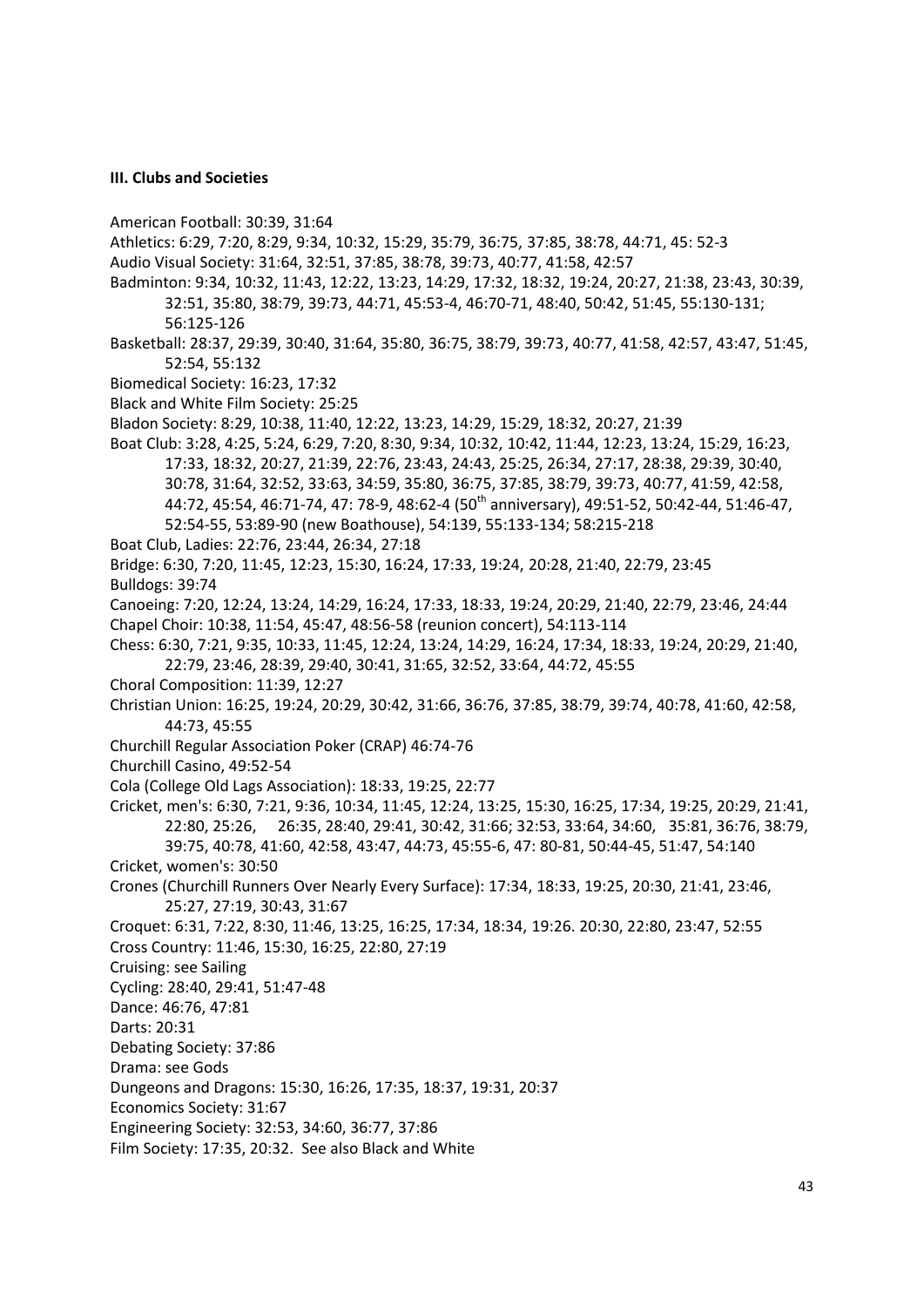Folk Club: 8:32, 11:46, 12:24, 13:25, 15:30, 16:26, 17:35, 18:34, 19:26, 20:31, 21:42

Football, men's: 6:35, 7:28, 8:35, 12:22, 13:23, 15:29, 16:23, 17:32, 20:27, 21:38, 25:27, 26:36, 27:20, 29:35, 29:41, 30:44, 31:67, 32:53, 34:61, 35:81, 37:86, 40:79, 41:60, 42:59, 43:48, 44:73, 45:56, 49:54, 50:45-46, 51:48, 52:56; 56:127-128; 57a:121-123

- Football, women's: 23:47, 24:44, 31:67, 32:53, 34:61, 35:81, 38:80, 44:74, 46:77-78, 48:40, 49:55, 50:53
- French Society: 11:42, 12:25, 13:26, 16:27

GODS, The (Drama society): 3:27, 4:23, 6:31, 7:22, 8:32, 10:40, 11:40, 12:25, 13:26, 19:26, 20:31, 21:43, 22:81, 23:47, 28:26, 32:54, 33:65, 34:61, 35:82, 36:77, 37:86, 39:75, 40:79, 42:59, 44:74, 45:57, 48:40-41, 49:55-57, 50:46-48, 51:48-49, 51:89-96

Golf: 15:31, 24:45

Gym: 51:49

- Hatters: 12:26, 15:31
- Health Education Society: 28:41, 29:42
- History Society: 11:41, 17:39, 18:37, 19:30, 20:36, 21:45, 22:84, 23:51, 28:45, 31:68, 32:54, 33:65, 34:61, 35:83, 36:78, 37:87, 39:75, 41:61
- Hockey, men's: 6:32, 7:24, 8:32, 9:37, 10:34, 11:47, 12:26, 16:27, 17:36, 18:34, 19:27, 20:32, 22:81, 24:45, 25:28, 26:38, 27:20, 29:43, 30:44, 31:68, 32:54, 33:65, 34:62, 35:83, 36:78, 37:87, 38:80, 39:75, 40:79, 43:48, 44:75, 45:57-8, 46,78-9, 47:81-2, 48:41
- Hockey, women's: 27:21, 31:68, 32:54, 34:62, 39:75, 40:80, 43:48, 44:75, 45:58
- Judo: 15:31
- Lacrosse: 50:48; 56:129-130
- Law Society: 18:34, 19:27, 20:33, 21:44, 22:82, 23:48, 25:29, 31:69, 32:54, 36:78, 37:87, 39:76, 40:80, 55:137
- Mafia: 7:25
- Medical Society: 28:41, 29:43, 30:45, 31:69, 32:55, 33:66, 34:62, 35:83
- Medical and Veterinary Society: 39:76, 40:80, 41:61, 42:59
- Mountaineering: 6:34, 7:25, 9:37, 12:27, 15:32, 16:27, 17:36, 18:35, 19:27, 20:33, 29:43, 30:45, 31:69, 33:66, 34:62, 35:84, 37:87, 38:80, 39:76, 40:80
- Music: 4:23, 6:34, 7:26, 8:33, 10:39, 11:38, 11:39, 12:27, 13:27, 15:32, 16:27, 17:36, 18:35, 19:27, 20:33, 22:82, 23:48, 24:46, 26:38, 27:21, 28:42, 29:44, 30:46, 31:70, 34:62, 35:84, 36:78, 37:88, 38:81, 39:77, 40:81, 41:61, 42:60, 45:47, 45:58-9, 46:79-80, 48:41-3, 50:50-53, 51:49- 50, 52:57, 54:141-143, 55:138-140 See also Chapel Choir; Choral Composition; Operatic Society.
- Netball: 15:32, 23:49, 24:47, 26:39, 27:22, 29:45, 30:47, 33:66, 35:84, 36:79, 37:88, 38:81, 39:77, 41:62, 42:60, 45:59, 48:43, 49:58-59, 55:135-136, 56:131-132
- Old Lags: see Cola
- Operatic Society: 17:37, 18:36, 19:28
- Orienteering: 28:43
- Parachuting: 20:34
- Phoenix Society: 41:29, 41:62, 42:62, 43:30, 44:70, 45: 59-60,46:80-81, 47:82-3, 48:43-44. See also Socratic Society.
- Photography: 8:34, 9:37, 10:39, 12:27, 13:27, 14:30, 16:28, 17:37, 18:36, 19:28, 20:34, 21:44, 22:83, 26:39, 28:43, 29:46, 30:47, 31:70, 32:55, 35:84, 36:79, 37:89, 54:146-147
- Pleasure Machine: 12:28, 13:28, 15:32, 16:28, 17:37, 19:28, 20:34, 22:83, 23:49

- Radio: 17:39
- Record library: 7:26, 13:28, 19:29, 30:48, 31:71
- Riding, 45:65-
- Rifle: 7:26, 10:36, 11:48
- Rugby: 6:35, 7:27, 8:35, 9:37, 10:36, 11:48, 12:28, 13:28, 17:38, 18:36, 19:29, 20:35, 21:44, 25:29,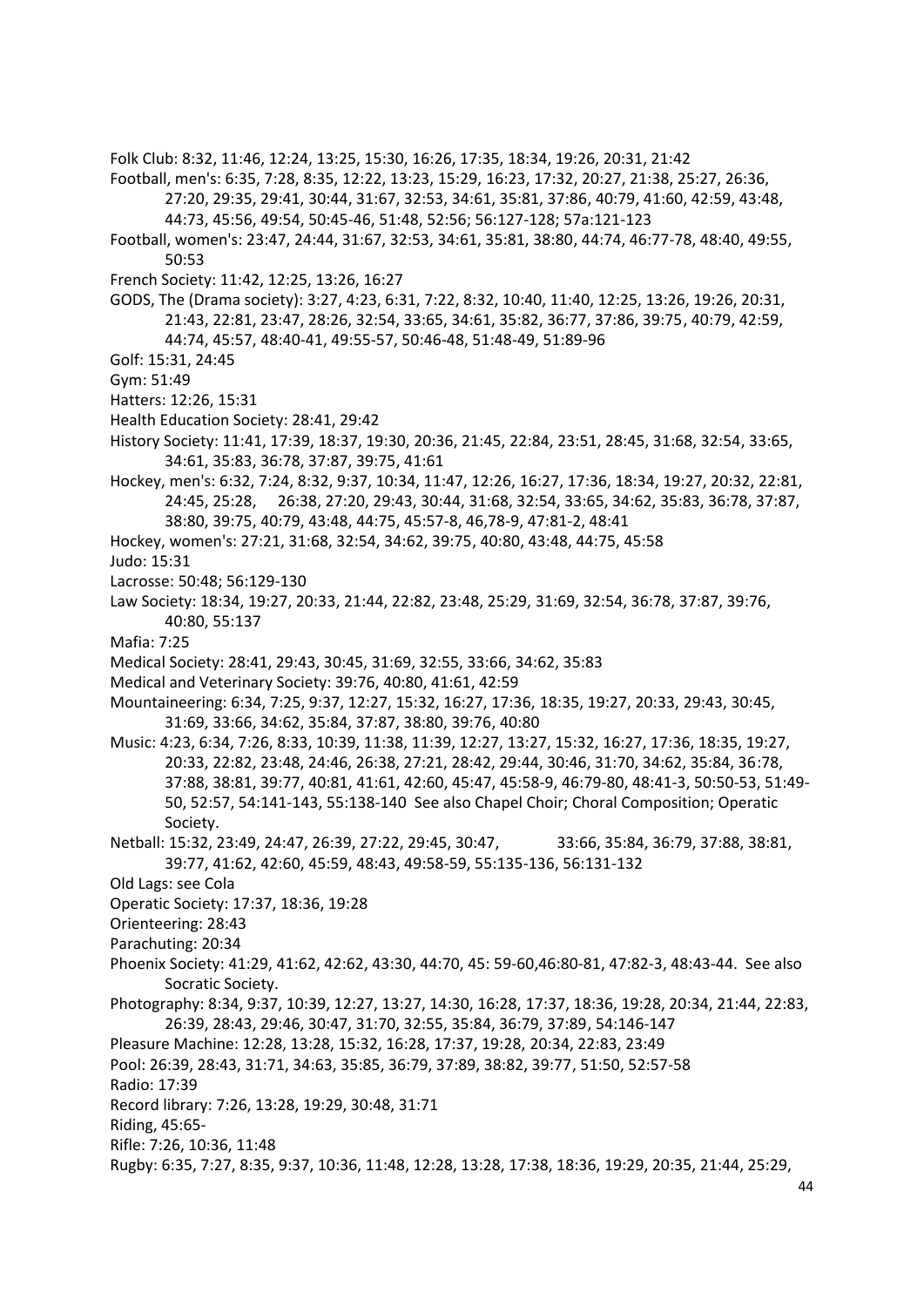26:40, 27:22, 28:43, 29:46, 30:48, 31:71, 32:55, 33:66, 34:63, 35:85, 36:80, 37:89, 38:82, 42:61, 43:49, 44:76, 45:60-61, 48:45, 49:59, 53:59-60, 55:141-142; 56:133-134; 57a:124-126 Rugby, women's: 41:62, 44:77, 45:61

Sailing: 6:35, 7:27, 9:38, 10:36, 11:49, 12:28, 13:29, 15:33,

16:28, 17:35, 18:36, 20:35, 25:30, 26:40, 29:46, 30:49,

31:72, 34:64, 35:85, 36:80, 38:83, 40:81, 41:63, 43:49

Ski and snowboard, 45:61-2

- Socratic Society: 1:19, 2:32, 3:26, 4:22, 5:21, 6:36, 7:28, 8:36, 9:39, 10:41, 11:39, 12:28, 13:29, 16:29, 17:38, 19:29, 20:35, 32:89, 33:47, 34:64, 35:85. See also Phoenix Society.
- Sport, news of: 3:28, 4:23, 5:24, 6:29. See, after volume 5, individual sports

Squash: 6:37, 7:29, 8:35, 9:38, 10:37, 11:50, 12:29, 13:29, 13:30, 15:33, 16:29, 17:38, 18:37, 19:30, 20:35, 22:83, 23:50, 24:48, 25:31, 27:23, 28:44, 29:47, 30:49, 31:72, 35:86, 38:83, 39:77, 40:81, 41:63, 42:61, 45:62

- Swimming: 9:38, 10:37, 11:50, 12:29, 15:33, 16:29, 28:44, 31:73, 32:56, 33:67, 36:81, 37:90, 38:84, 39:79
- Table Tennis: 11:51, 15:33, 16:29, 17:38, 18:37, 19:30, 20:36, 21:45, 23:50, 24:48, 25:31, 29:47, 35:86, 36:80, 37:90, 38:83, 40:81, 41:63, 42:61, 48:45
- Tape Recorder Society: 18:37
- Tennis: 6:34, 7:24, 8:34, 10:35, 11:47, 12:26, 13:27, 14:30, 15:34, 17:39, 19:30, 25:31, 26:41, 27:23, 28:45, 29:48, 30:49, 31:73, 33:67, 34:64, 35:86, 36:80, 37:90, 38:83, 39:78, 40:82, 41:63, 43:49, 44:77, 45:63, 51:50-51; 56:135-136
- Tennis, Lawn: 49:57-58, 50:48-49
- Tennis, Womens': 20:33, 31:73, 32:56, 47:84, 45:63
- Tensors Mathematical Society: 15:34, 16:30, 17:39, 20:36
- Ultimate Frisbee: 45:64, 46:82-3, 47:84-5, 48:45-46, 49:59-60, 50:53, 51:51, 54:144-145
- Visual Arts Sizar: 31:73, 32:56, 33:67, 34:64, 35:87, 36:81, 37:90, 38:83, 39:78, 40:82, 41:63
- Volleyball: 29:48, 35:87, 37:90, 38:84, 39:78, 43:49, 44:77, 45:64
- Waterpolo: 28:45, 31:74, 32:56, 33:67, 36:81, 37:90, 38:84, 39:79
- Winemaking and Brewing: 20:36
- Winston Churchill Society: see History
- Writing Society: 54:209-214, 58:226-231
- Wombats: see Dungeons and Dragons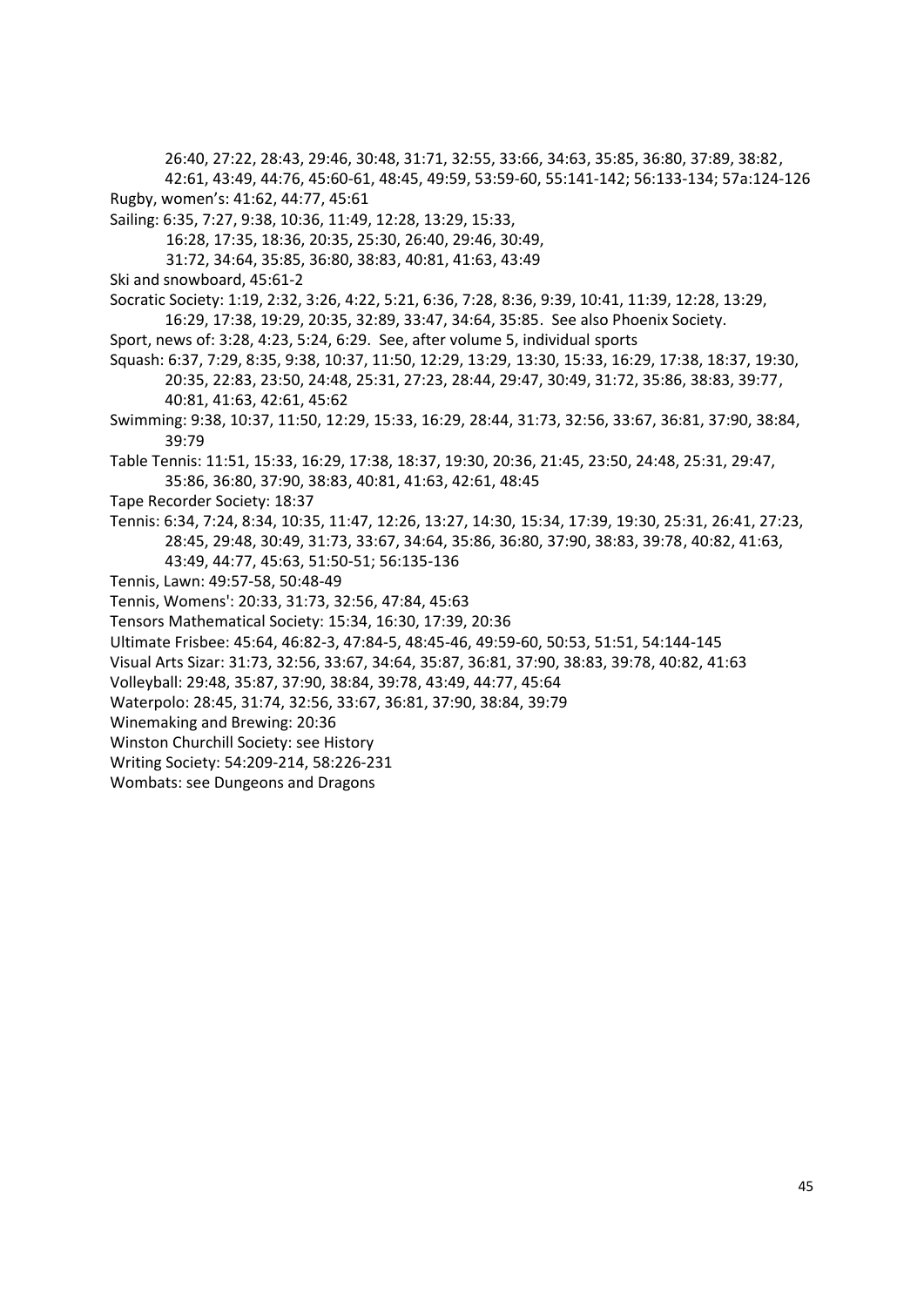#### <span id="page-45-0"></span>**IV. Photographs and Illustrations**

[Listed chronologically by volume; photographs unless otherwise stated]

- 1:1 Sir Winston Churchill plants an oak tree, Oct. 1959
- 2:2 Bust of Sir Winston Churchill by Oscar Nemon
- 2:11 The Duke of Edinburgh and Sir John Cockcroft at the Opening of the College, 5 June 1964
- 2:20 First dinner in the dining hall, 26 March 1964
- 3:4 Lady Cockcroft plants an ash tree
- 3:9-10 Life in Churchill (drawings by Lesley Sirluck)
- 3:10 The arrival of the Henry Moore sculpture (drawing by Lesley Sirluck)
- 3:17 The Librarian, Sir John Cockcroft and the Lord Chancellor in the newly opened Bracken Reading Room
- 3:25 The Arrival of Barbara Hepworth's Sculpture
- 3:31 Henry Moore with his sculpture
- 3:32 Henry Moore and Jack Hamilton with the sculpture
- 3:36 Architect's plan of the site (drawing)
- 4:4 Architect's model of the College
- 4:12 Sculpture: Maze Maker
- 4:14 Architect's model of the College
- 4:14 Richard Sheppard's Imperial College, London
- 4:27 The Pavilion
- 4:29 The Chapel
- 4:36 The Chapel
- 5:4 Sir John Cockcroft
- 5:8 Sir William Hawthorne
- 5:13 Lady Cockcroft at the Opening of the Chapel
- 5:15 The Hepworth Sculpture
- 5:23 The Dining Hall (exterior)
- 5:33 The Cambridge Lichen Expedition, 1967
- 6:2 Sarah Churchill (Lady Audley) and Sir William Hawthorne, 3 June 1969
- 6:8 The Chapel (interior)
- 6:15 A porter, a child, and daffodils
- 6:23 An Esso tiger on the squash court wall
- 6:27 A (humourously) proposed College medal (drawing)
- 6:28 Noel Duckworth at the opening of the new boat house, 24 November 1968
- 6:33 Members of the cast of 'Dandy Dick'
- 6:37 Ducks
- 6:42 A street scene in Hong Kong
- 6:46 The Duke of Edinburgh at the Churchill International Student Conference, 28 March 1969
- 7:2 [No caption: three people beside the Nemon bust]
- 7:6 The victorious Churchill College University Challenge Team, 1970
- 7:17 Camp site in the Llanganatis (Ecuador)
- 7:23 Concluding scene from 'The Spanish Tragedy'
- 7:51 The Bracken Reading Room at night
- 8:1 Sir Winston Churchill at the inaugural meeting of the Trustees, 6 May 1958
- 8:10 Sir John Cockcroft and the Duke of Edinburgh at the foundation ceremony, 1964
- 8:12 The buildings under construction
- 8:14 The College entrance; and the Hall and Library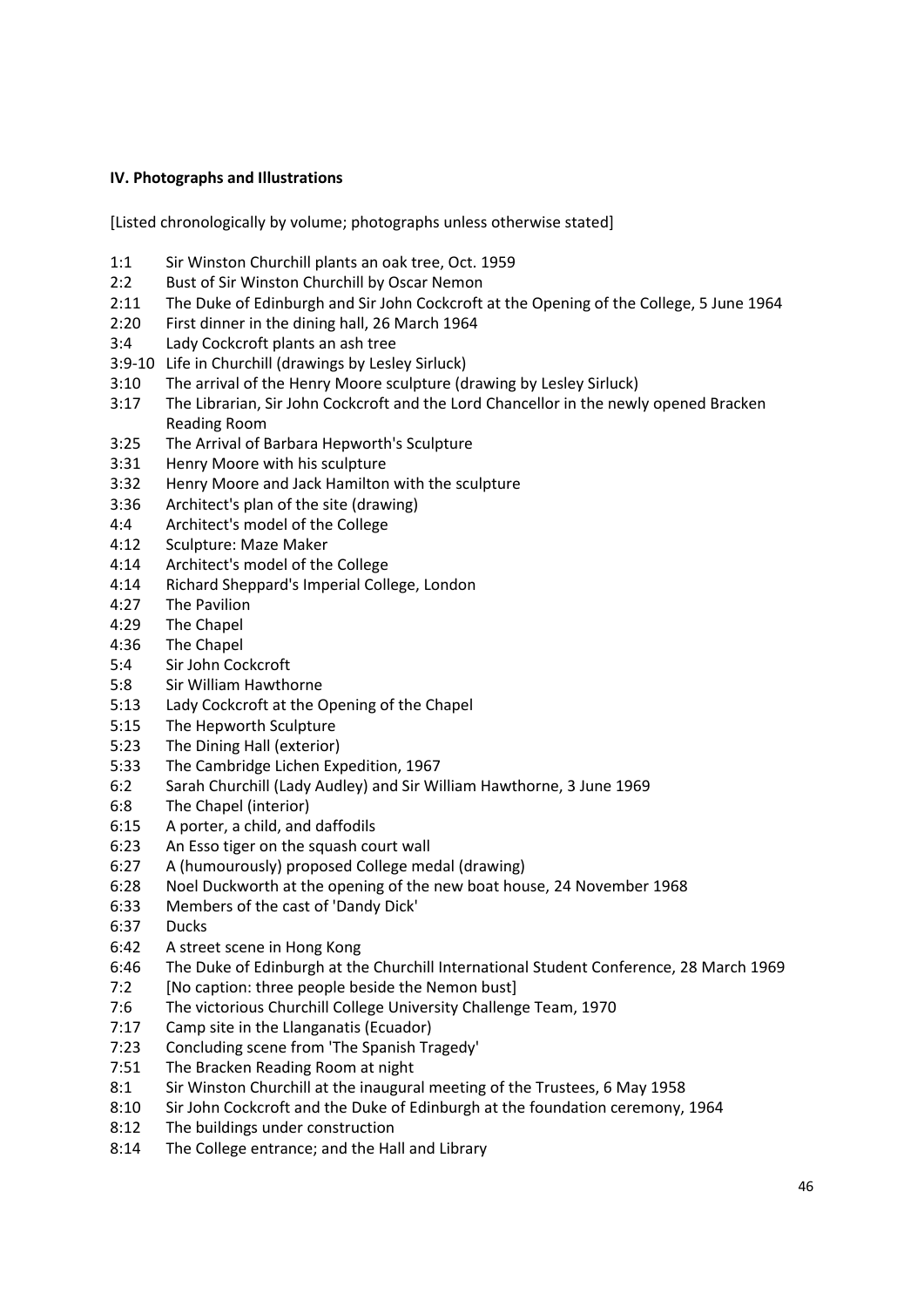- 8:15 The Buttery Bar; and the Sheppard Flats
- 8:19 The Chapel Interior
- 8:24 A (humourous) College coat of arms (drawing)
- 9:7 Winston Churchill Foundation of the U.S. Trustees' Meeting in the Cockcroft Room, 16 June 1972
- 9:8 Some College railings
- 9:14 View from Squash Courts to Entrance
- 9:16-19 The Hepworth sculpture
- 9:23 View from the Master's garden
- 9:27 The Archives Centre under construction
- 9:36 An evening of Ruritanian poetry
- 10:1 The Archives Building
- 10:8 Inscription on the wall of the Exhibition Hall
- 10:12-13 Averill Harriman, Lewis Douglas, Winston Churchill, and the Duke of Edinburgh at dinner at the opening of the Archives Centre
- 10:45 Noel Duckworth receives a silver rowing eight
- 11:1 Sir Winston Churchill at the Trustees' Meeting to launch the Appeal, 28 Hyde Park Gate, 15 June 1958
- 11:6 Harold Wilson, Edward Heath, Jeremy Thorpe, Winston Churchill, and Lady Spencer-Churchill at the launch of the Centenary Appeal, Banqueting Hall, Whitehall, 1 April 1974
- 11:9 The Queen Mother and Lady Spencer-Churchill at the Somerset House Exhibition, 9 May 1974
- 11:14 Osbert Lancaster cartoon of Winston Churchill
- 11:58 The Dining Hall (etching by Valerie Thornton)
- 11:64 A Pastoral scene in Wales
- 11:67 A child
- 11:67 Sir William Hawthorne's vintage car

[No illustrations in Vols. 12-21 (1975-84)]

- 22:8 Major-General John Hamilton
- 22:51 The Archives Sorting Room; the Conservationist at work
- 22:53-54 Childhood letter of, and school report on, Sir Winston Churchill

[No illustrations in Vols. 23-27 (1986-90)]

- 28:10 Laying the foundation stone of the Moller Centre; Sir David Williams (Vice-Chancellor), Alec Broers, Mr Mc-Kinney Moller and Lady Mary Soames
- 28:21 'Blue Lobby' (painting by Paul Winstanley, Artist Fellow Commoner)
- 29:5 Queen Ingrid with the Master (opening of Moller Centre)
- 29:7 Moller Centre from the south
- 29:9 Moller Centre: internal plan
- 29:20 Venetian oar system: diagram
- 29:21 Reconstructed trireme
- 29:29 Model car racing in Los Angeles
- 30:6 The new Study Centre, opened Sep 1993
- 30:12 Patrick Porritt (former UG)
- 30:33 Richard Warden as Humbert in Lolita at the ADC Theatre
- 30:53 Roskill Lecture 1993: Master (Alec Broers) and speaker (Admiral Sir Julian Oswald)
- 30:54 Master (Alec Broers), abseiling down a College wall in aid of charity
- 30:73 Rag bed race, 1993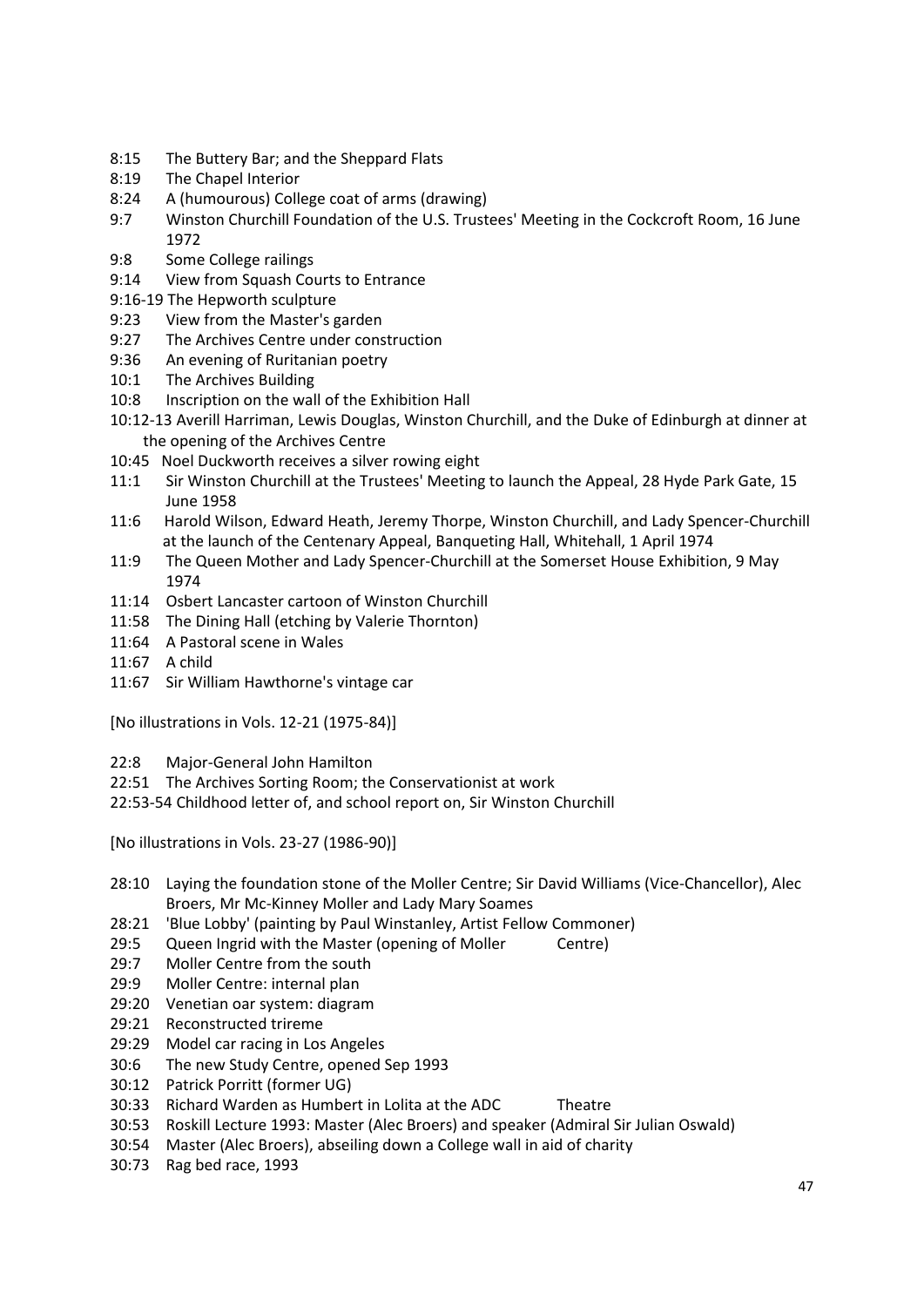- 30:79 Churchill Serenaders, Valentine's Day 1993
- 31:4 Four Square Walk-through and Moller Centre
- 31:21 New residential development on former St John's College kitchen garden on opposite side of Storey's Way from Churchill
- 31:26 Josephine Sykes, Zara Steiner, Sir Frank Roberts and Corelli Barnett (at Churchill Colloquium 1994)
- 31:43 Spring Ball 1994
- 31:51 Princess Royal and Hermann and Christine Bondi (Princess Royal's visit to the College)
- 31:56 Sir Robert Cockburn (fellow)
- 31:57 Dr Brij Gupta (fellow)
- 31:89 A Valerie Thornton Print of Churchill College
- 31:90 Repairing the Dining Hall roof
- 32:13 Piers Brendon, Keeper of the Archives
- 32:18 Mark Tully with Their Excellencies the High Commissioners of Pakistan, India and Bangladesh: Wajid Shamsul Hasan, Dr L M Singhvi and Dr A F M Yusuf (6th Roskill Memorial Lecture 22.2.95.)
- 32:30 Bobbie Penn in the President's Chair at the Union
- 32:32 Lord Adrian (Richard Adrian, Fellow 1961-81)
- 32:38 Sean Cooney (student)
- 32:47 Dennis Jacklin, chief maintenance engineer, explains the new combined heat and power unit to Dick Tizard
- 32:50 Sculptured panels on the frieze surrounding the new Library at Downing College
- 33:4 Prof Alec Broers
- 33:11 Sir John Boyd
- 33:14 Dining Hall through Crampton sculpture; Archives Centre door
- 33:16 Professor Antony Hewish
- 33:22 Martin Wells afloat
- 33:33 Lord Young of Dartington
- 33:36 Mrs Anny King promotes Hipernet
- 33:38 The Chapel and the Moller Centre tower
- 33:46 Whittingehame Lodge: first home of Cambridge genetics
- 33:49 The Dhruva Mistry Sculpture: Diagram of an Object (Second State)
- 33:50 The Bracken Library Gallery
- 33:93 Entrance to the Moller Centre (south side)
- 34:14 Professor Paul Kennedy the seventh Roskill Lecturer
- 34:17 Cockcroft Remembered the scene in the Wolfson Hall during the Round Table presentation
- 34:23 John and Elizabeth Cockcroft's children (Elisabeth, Cathie, Chris, Thea and Jocelyn)
- 34:30 Artists night at Churchill the poetry readings
- 34:36 Michael Hoskin on location
- 34:38 Dick Tizard and friends June 1997
- 34:57 Tony Swindlehurst and friends with the cheque raised at the Fun Day for Save the Children
- 35:2 Some familiar faces (members of staff)
- 35:9 During the signing of the agreement with Kawasaki (the Master and others)
- 35:20 Celebrating 25 years of women at Churchill
- 35:27 The Lady Soames, Mr Maersk Mc-Kinney Moller (opening of the new Library gallery)
- 35:28 James King, current of president of the JCR, and Mr Maersk Mc-Kinney Moller (opening of the new Library gallery)
- 35:31 The Keeper of the Archives congratulates Sir Robert Rhodes James on his speech (opening of Archives Centre exhibition, Storms of War)
- 35:33 John Kinsella and Tim Cribb
- 35:40 Dick Whittaker and Denis Keefe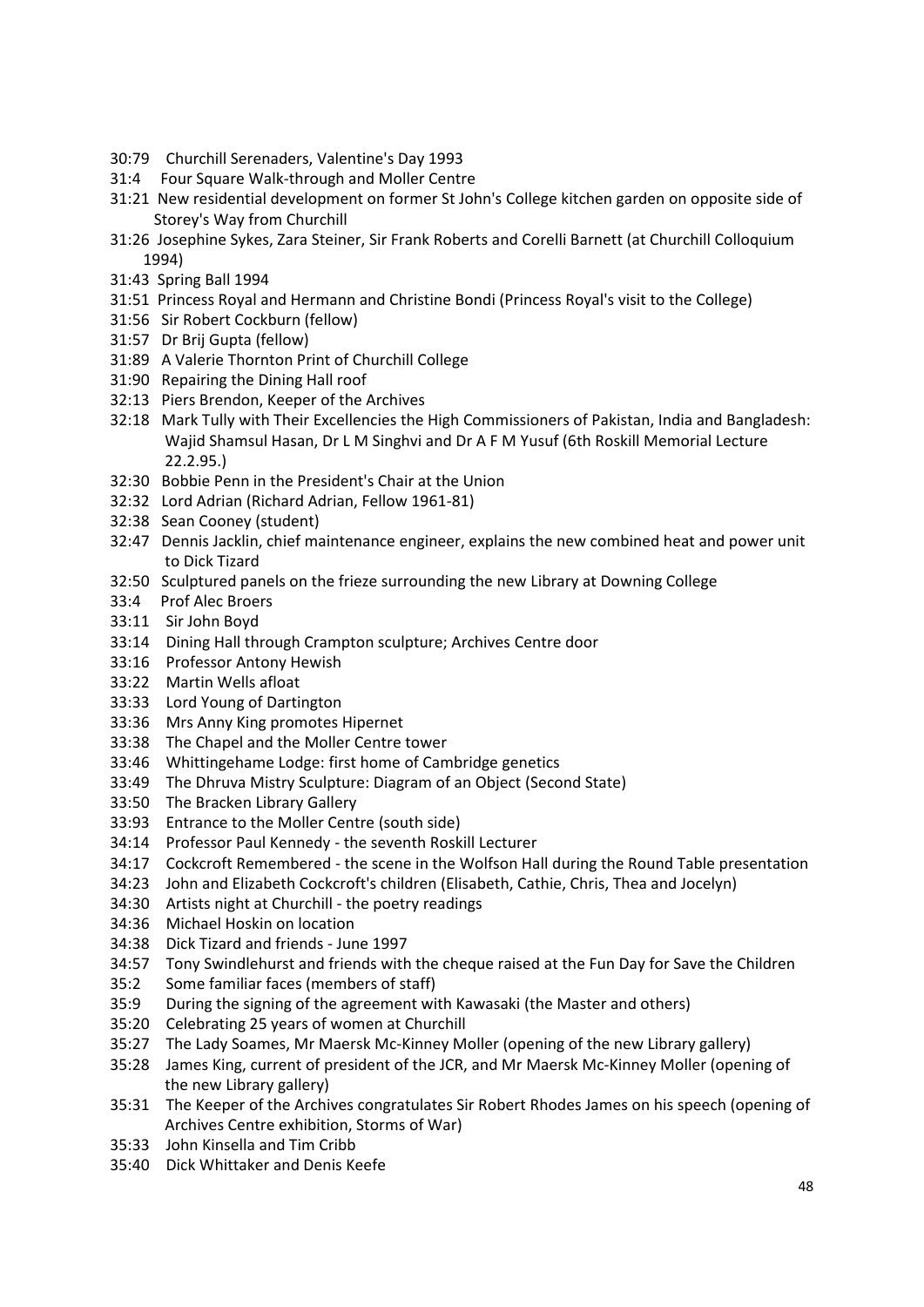- 35:43 Tim Owen
- 35:46 Peter Copley
- 35:51 David Stern on location
- 35:55 Frankenstein. Rosanna Lowe as the Creature. Rick warden as Victor Frankenstein
- 35:62 Richard Hey speaks
- 35:64 David Kendall informs the Master
- 35:66 Gordon Lilley
- 35:76 Andrew Palmer and Bill Dawes chat with Phil Ruffles industrial adviser and Technology Director of Rolls-Royce
- 35:78 Hong Lee Tim finishes successfully for the College
- 36:3 Winston Churchill Scholars 1998/99
- 36:12 Malcolm Brinded
- 36:14 Alan Budd
- 36:16 Nick Bryant on location
- 36:19 The Churchill Association (5 snaps)
- 36:20 College Doings (5 snaps)
- 36:26 Sir Colin McColl
- 36:33 Yehudi Menuhin, Fellow and students
- 36:44 Graham and Elizabeth [Allan] entering a holy place
- 36:50 David Luscombe
- 36:54 Dorje Brody about to drift?
- 36:55 John Hayden
- 36:59 The Master presents the prize to Sophie [Levy]
- 36:60 Tracy Ryan, Robert Adams, John Kinsella, Sophie Levy
- 36:63 John [Barnes] at work and play
- 36:92 Jennifer Rigby
- 37:2 Our  $40^{th}$  anniversary: some first fellows and first students
- 37:19 Founder's Feast
- 37:20 Bert Turner's fireworks
- 37:20 Kinsella prizes
- 37:20 Helen Czerski on bench dedicated to Simon Berry
- 37:20 Hubble Space Telescope image of Planetary Nebula NGC 3132
- 37:29 Frank and Elicia [Maine]
- 37:42 The Tester at it [Mark Tester]
- 37:46 Frank on site [Frank King]
- 37:50 Elena [Godina] and Slava [Shestakov]
- 37:51 Martin Ley, Gareth Morgan, Alison Mairs (now Williams), Bob Watson, Ian Slater Rob Cleaver, Jeremy Scholes [alumni]
- 37:53 Donald Pilling in smart casual
- 37:54 Martin Kirby-Sykes
- 37:57 Anne Miller
- 37:58 Angie McConnell
- 37:62 Richard [Keynes] replies
- 37:66 Hermann [Bondi] regards the Universe
- 37:69 Peter [Squire] and friends
- 39:2 Two architects in front of their work Paul Richens and Simon Tucker
- 39:2 The new archives extension
- 39:2 The Archives Committee
- 39:6 Peter Tregear rehearses Hopkins with the College choir and orchestra in the Dining Hall
- 39:9 Paula Halson receives her silver medal from the Lady Soames 14 June 2002
- 39:9 Michael [Ashburner] with friends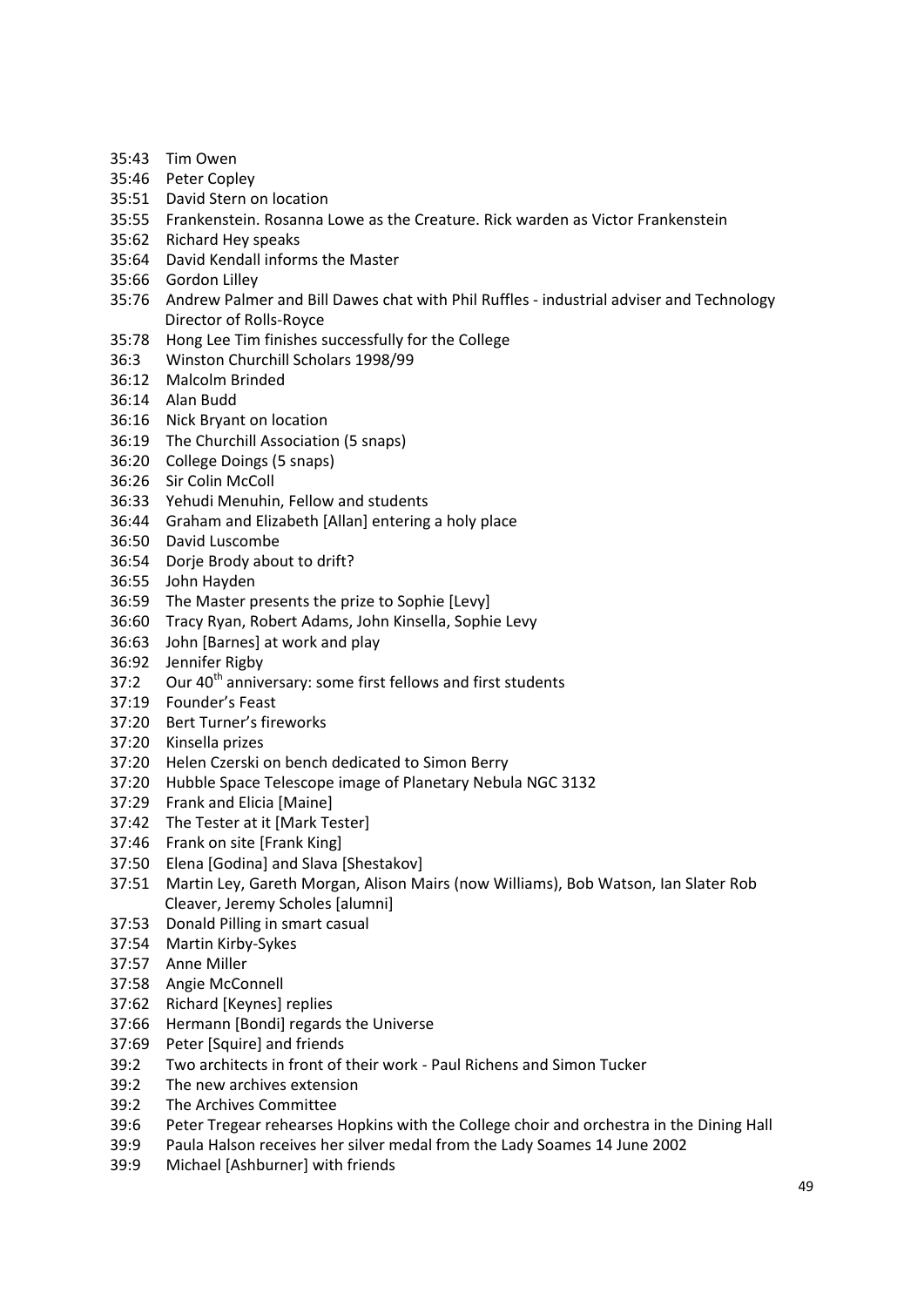- 39:10 At Chartwell: the Master with Francesca Caine, Nick Bingham and Annette Tattersall
- 39:10 Graham and Brenda Pledger
- 39:10 Antoine Bourdelle's bust of the  $19^{th}$ C classical French artist J A D Ingres [Maisonneuve collection]
- 39:39 The Master receives a gift from Professor Frydman with Mrs Coleman-Cohen in the background
- 39:47 Mark [Tester] with his daughter Gabriella
- 39:53 Andrew Palmer
- 39:55 Nick Bingham
- 39:57 Anthony Wild
- 39:59 Maria Petrou
- 39:61 Wayne Bartlett
- 39:68 Douglas Gough receives the Eddington medal from Professor Nigel Weiss
- 39:69 Simon Laughlin and Henry Girling plant an oak tree
- 39:70 Bust of the Founder with acolyte [George W Bush]
- 39:102 Garry Weston with (inset) Francis West
- 40:2 Jack and Marcia [Miller]
- 40:2 Sir William Hawthorne
- 40:2 Here are the scissors Baroness Thatcher and Allen Packwood at the opening of the New Wing of the Archives Centre
- 40:5 The Founder's Daughter The Lady Soames
- 40:13 Bridget Kendall, the Master [Sir John Boyd] and Mr Nicholas Roskill
- 40:13 Our new housing ['The Pepperpots']
- 40:14 Untitled: No 13 30cm x 30cm
- 40:14 Alan and Vivien Lampard
- 40:23 Francesca [Caine] hands over to Alasdair Gill
- 40:59 Michael Norwich
- 40:63 Sir William Hawthorne and Family
- 40:67 Roy [Acheson] instructs us
- 40:70 [Charles] Levene always enjoys a joke
- 40:72 Raymond and Bridget [Allchin]
- 40:96 Julia King
- 40:99 Janet Thornton
- 41:2 Our victorious crew, Cox: Cecily Barker, Str: Ben Ramsden, 7: Peter Arch, 6: Jamie Wilson, 5: Tevis Jacobs, 4: Chris Klostermeier, 3: David Thornalley, 2: David Anderton, Bow: Noel Smith
- 41:2 French Government Fellows Reunion
- 41:13 Officers of the Churchill Edmonton Society: Stanley Schumacher QC (President), Anthony Kelly, David Checkel, Dr Laurence Mix
- 41:13 Two pieces of College art from the exhibition
- 41:14 Allen Packwood, Winston Churchill, Hon Helen Marie Taylor, the Master [Sir John Boyd], Mr William Thomas at the Churchill exhibition at the Library of Congress
- 41:14 How the Exhibition looked; Entrance (inset)
- 41:14 Winston Churchill, Senator John Warner, Mrs Jeanne Warner
- 41:23 Minnie S Churchill and the Master [Sir John Boyd]
- 41:26 Speakers at the tribute to Michael Young: Hilary Perraton, Patricia Thane, Matthew Hilton, Peter Hennessy, Martin Daunton
- 41:28 Antony Hewish
- 41:30 George [Steiner] and Catherine [Harrington]
- 41:33 Comdr Leavitt, Don Pilling, the Bursar [Jennifer Rigby]
- 41:34 Ken [Livesley] Then and Now
- 41:38 Oliver [Krüger]'s interviewee [a lion]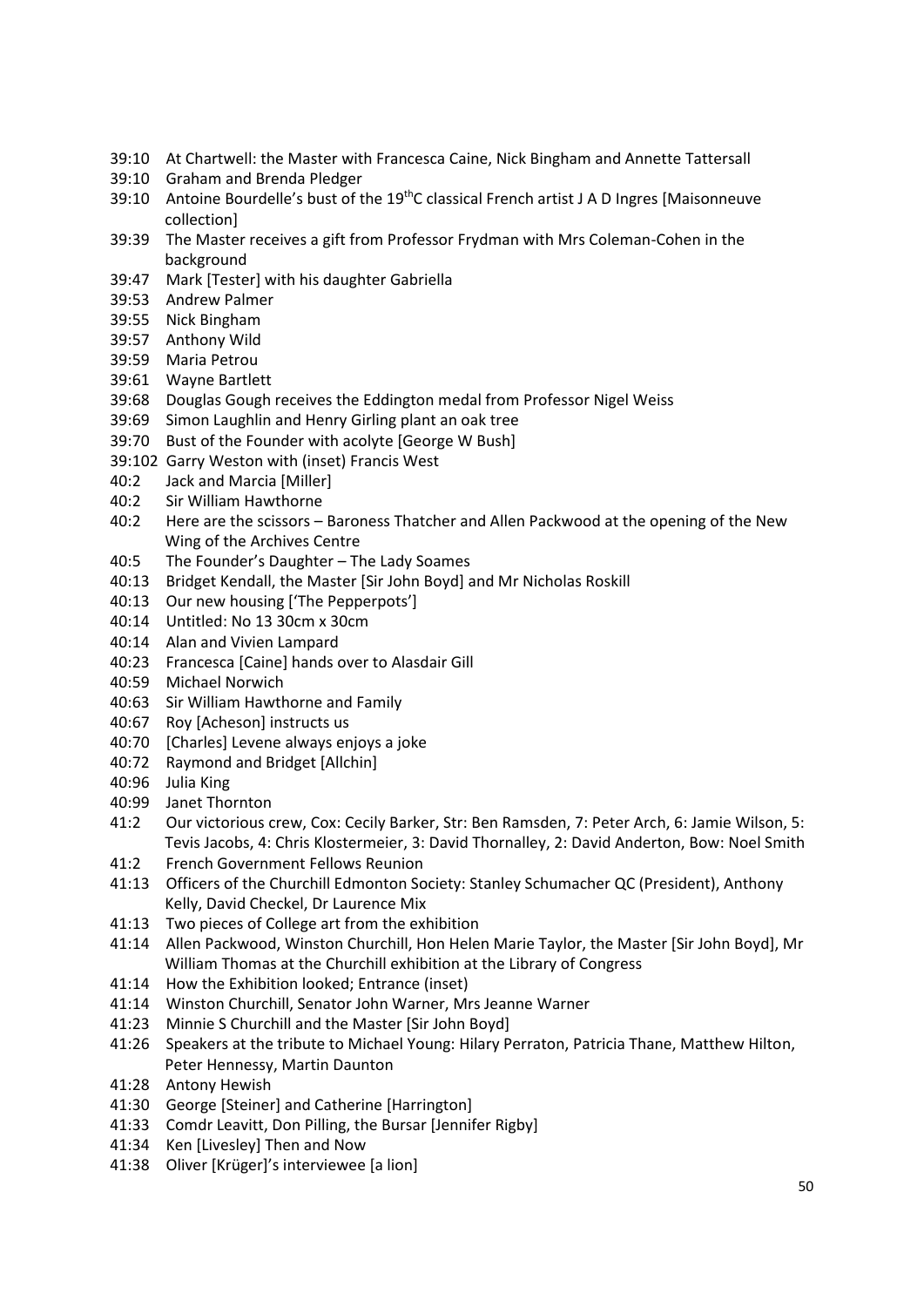- 41:48 Peter Gershon
- 41:53 Burns' Night: Gillian Templeton and Neil Esselmont
- 41:54 Robert Anderson and the President of the SCR [Archie Howie]
- 41:57 Reunion Dinner: the first two metallurgists Mike Bomford (U62) and Geoff Bibby (U62)
- 41:58 Paul Richens and Megan Yakeley on their wedding day
- 41:72 Francis Crick
- 42:2 Prince El Hassan and friend [Sir John Boyd]
- 42:2 Les [Dixon] and her successor Rebecca Sawalmeh
- 42:5 Alison Finch
- 42:13 John Kinsella and Tracey Ryan Prize The Master with the Prize Winners: Ned Beauman, Leo Mellor, The Master [Sir John Boyd], Dr Ian Pattersen, Jeanie O'Hare, Tim Cribb and Christina Elliott
- 42:13 Bill Milne and Serena Povia
- 42:13 Derek Holmes shows his work
- 42:14 Art at Churchill
- 42:31 Peter Whittle, 1986
- 42:35 Gordon Campbell
- 42:39 Nicholas Roskill
- 42:44 Peter Wright
- 42:47 Dorothy [Hahn], Frank [Hahn] and Archie [Howie]
- 42:49 Two Welshmen talking Keith [Williams] and Eurof [Walters]
- 42:51 Bob and Meg [Edwards]
- 42:91 Supriya Chaudhuri
- 43:2 The Master [Sir David Wallace]
- 43:2 John and Julia [Boyd]
- 43:2 Mary [Soames] applauds
- 43:13 Founding Members of the 1958 Society: Thomas Cusick, Michael Lewis, Guy Littler-Jones and Alan Walton
- 43:13 The Wonderful Silver Bowl 'Atomium'
- 43:14 Georgina Amos
- 43:18 Alasdair hands over to Liam
- 43:22 Orchestra on the Hill
- 43:28 Construction in progress [of the new Study Centre space]
- 43:32 Ken and Val [Livesley]
- 43:41 Tim Cribb
- 43:42 Gehan Amaratunga, Betsy Gray, Chris Hicks
- 43:43 Alex Workman
- 43:43 James McGregor
- 43:43 Tom Hannan
- 43:46 Dr David Ebden, Dr Caroline Winn, Dr Selena Ng, Dr Kristen Nawrotzki, Angie McConnell, Dr Sandra Shefelbine, Dr Meghan Gray
- 44:3 'The Clementines'
- 44:3 The Men's  $1<sup>st</sup>$  Team [football] 2006/2007
- 44:13 The 1958 Society: Lady Soames, Mr m G Dixon, Dr A Crisp, Sir J Boyd, Professor A. Hewish and the Master [Sir David Wallace]
- 44:13 The Lord Mayor of London, John Stuttard (U63)
- 44:13 Lord May of Oxford
- 44:14 Tim Cribb, 'Welcoming the Beast'
- 44:14 Stokes Bursary Awards at the Old Bailey: The Master [Sir David Wallace], Sahir Hamid, The Lord Mayor of London, John Stuttard (U63), Lucy Duane, The Recorder of London, Peter Beaumont, Professor Matthew Kramer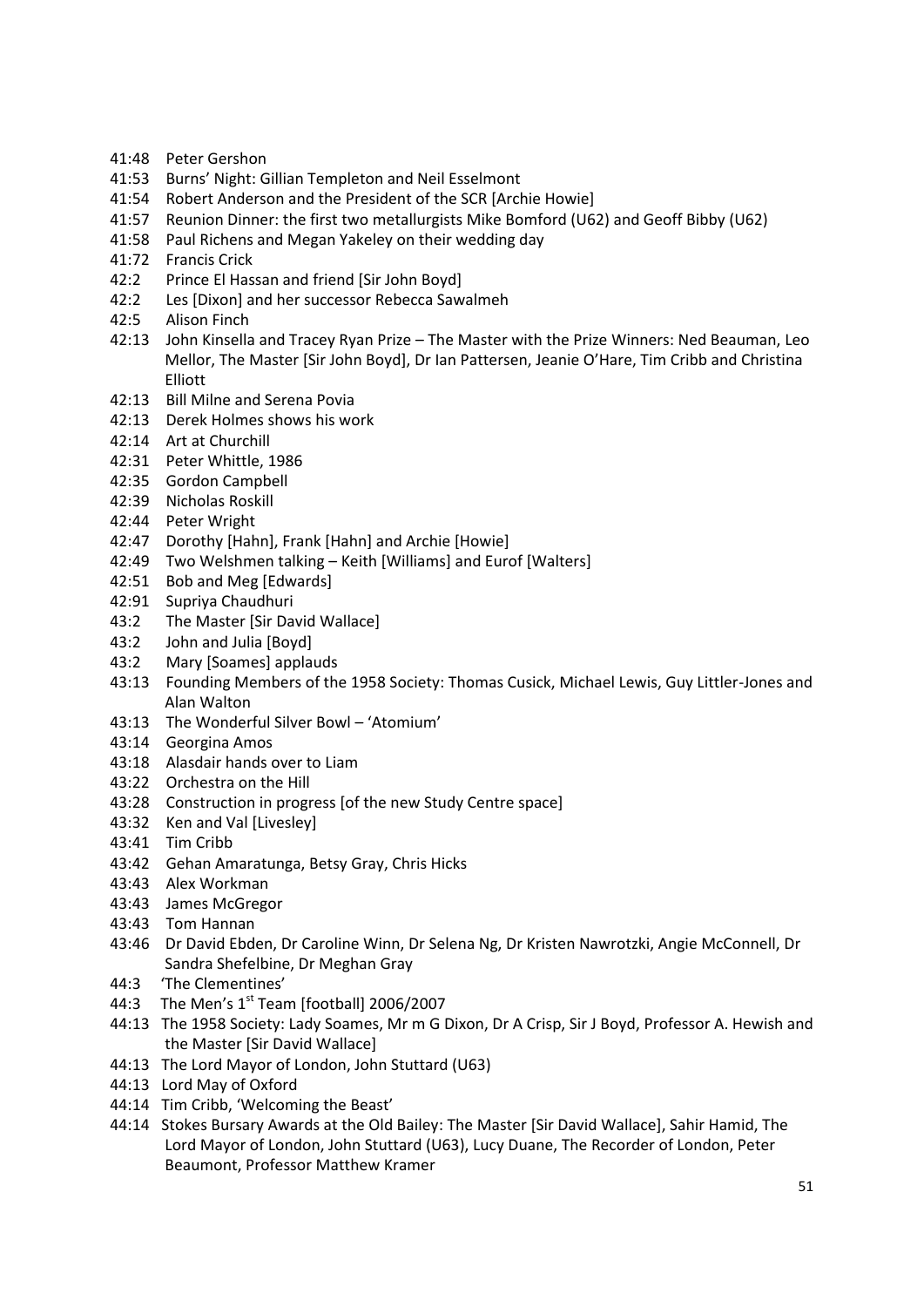- 44:23 Richard Partington
- 44:33 Rt Hon Tony Benn
- 44:34 Hans Blix
- 44:41 Peter Whittle
- 44:46 Richard Hey
- 44:48 Colin [Campbell] with Rachel and Roger Thomas
- 44:50 Joanna Mattis, Ellen Leffler & Barry Kingston
- 44:51 Ruth and Bill Barnett
- 44:60 Nathan Dean and a special friend [bust of Sir Winston]
- 44:63 Dudley Williams sings…
- 44:64 Alan [Findlay] serenades the audience
- 44:75 Members of the Men's Hockey Team with their sponsor: Alastair Woodland, Simon Jones (U85), Neil Mathur & Varun Paul
- 44:90 Graham Allan
- 44:98 John (Jack) Miller
- 44:110 Robert Kennicutt
- 45:3 The Lady Soames, The Churchill Music Society and the Churchill Choir.
- 45:3 Dick [Tizard] and friends, Sue McKernan, Edward Libbey (U66), Martin Predergast, Glenwyn Benson, Susan Smythe, Ian Benson (U67), Michael Smythe, Julian Filichowski (U66), Andrew McKernan (U65).
- 45:15 Nigel Bacon (U74), Julie Bacon (U74), Jonathan Musgrave (G65), Marcia Miller, Robert Fulton (U70), Master; Alan Richardson (U78), Melvyn Rees (U74), Tony Wild (G68), The Lady Soames, Nicholas Garthwaite (U70), Greg Lock (U66), Miles Craven (U85), George Bielstein (Past By Fellow) and Stanley Green.
- 45:15 Churchill's 'Royal' family: Jeremy Sanders, Carol Robinson, Dudley Williams and Chris Hunter.
- 45:16 Lord Beaumont of Whitley, Master and Reverend John Rawlinson
- 45:16 Mark Power and Colin Fraser.
- 46:3 The 1958 Society inductees: Pamela Greene, Barbara Richardson, Frank Maine, Julia Boyd, Dorothy Hahn, Frank Hahn, Matthew Hawn, Molly Ker-Hawn, the Lady Soames, Julian Maw, Vic Steadman, Sir David Wallace and Dave Steadman.
- 46:3 The "Teddynauts"
- 46:20 "The Association Presents" lectures 2009 Sir John Gurdon and Professor George Steiner
- 46:20 The Master and Sir Martin Gilbert
- 46:21 "Chinese Art"
- 46:21 Photos by Vesna Kittelson
- 46:21 The Hepworth as it is painstakingly dismantled
- 46:21 Richard Keynes and the Lady Soames
- 47:5 Tree planting ceremony, 17 Oct 2010, by the Lady Soames, DBE
- 47:5 The 1958 Society inductees with the Lady Soames DBE
- 47:9 Magistri Tres or Three Jacks at Play showing Sir David Wallace, Sir John Boyd and Sir Alec **Broers**
- 47:9 Reception at the House of Lords
- 47:9 Tony Feltbower (U72), winner of the 2010 Golf day
- 47:9 Sir Christopher Frayling (U65) speaks at the Cabinet War Rooms
- 47:9 Ms Beenish Ahmed, winner of the Kinsella poetry prize, with her Senior Tutor Dr Philip Johnston
- 47:9 Bert Irvin ,his tie, a Tabard and the Master (Sir David Wallace).
- 47:53 Churchill men's first boat winning at Peterborough
- 47:53 Churchill women's first boat at the May Bumps

The 48<sup>th</sup> issue of the Review (2011) marked a redesign of the magazine. It included many more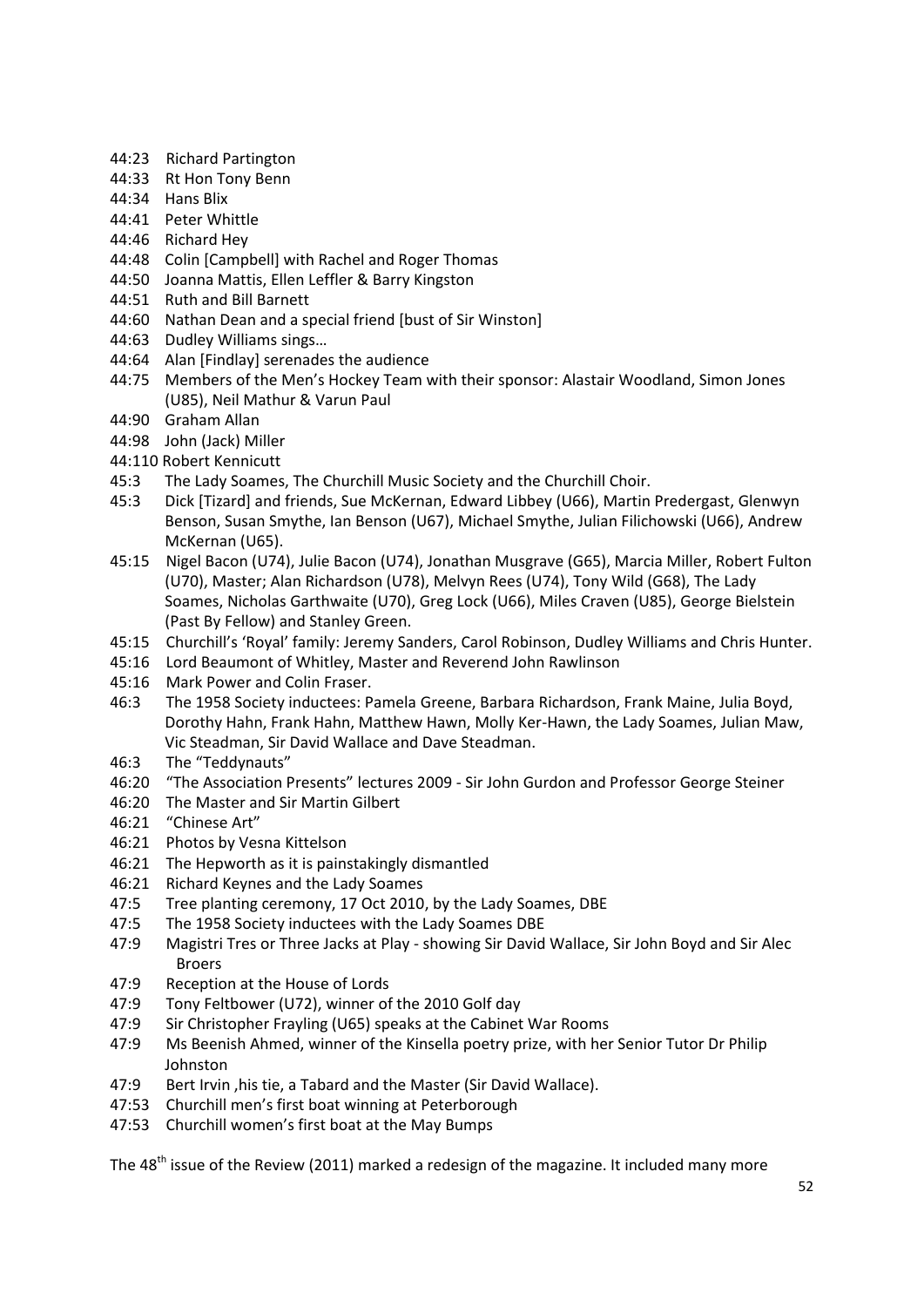illustrations, many of which were general views of the college or undergraduates. The list of photographs below only includes those specifically identified/captioned.

- 48:5 Alison Finch, editor
- 48:10 The Master, Sir David Wallace, in his office
- 48:11 The Master, Sir David Wallace, outside seated.
- 48:27 The Churchill Rose
- 48:49 Four Uptons: Richard (U70), Ben, Rosie (U06) and wife Jill.
- 48:53 Bob Edwards with the first 2 IVF babies, Louise Brown and Alastair MacDonald.
- 48:57 The Choir reunited
- 48:60 Laura Kilbride and Simon Ryle receiving their prizes from the Master (John Kinsella and Tracy Ryan poetry prize.
- 48:63 Boat Club 50<sup>th</sup>: the first Men's First Boat, after undergraduates were admitted; Jim Cameron, college boatman for 30 years, and Sue Brown (G83), President of the Boat Club
- 48: 64 Boat Club 50<sup>th</sup> (cont): The Boat Club gathering before dinner, looking up at the photographer on the walkway 'roof' and U61 chumpfers
- 48:74 Belinda (Brooks-Gordon, G95) talks to Vince Cable about policies for women
- 48:77 Rosemary (Furber, nee Johnston, U73) signing copies of 'The Most Intimate Place'
- 48:78 Rick (Warden, U91) with two of his paintings.
- 48:87 Churchill's Royal Family (Churchillians elected to Fellowships of the Royal Society), Jeremy Sanders, Carol Robinson, Dudley Williams and Chris Hunter.
- 48:89 Dudley Williams
- 48:104 New Fellows
- 49:9 Paddy Sadler with the captins of the other participating nations prior to the start of the ICC U19 Cricket World Cup, Queensland
- 49:23 Final design for 'The Power of Words' Exhibition
- 49:26 Churchill exhibition sign outside the Morgan Library, New York
- 49:53 The mini-casino dirks reception: Alison Finch with student Jennie Dunne
- 49:58 Lawn Tennis [Jonas Tinius, Evan Griffiths, Donald Slater, Frederik Floether (Captain), Alastair Kwan, Freddie Green, Jamie Tittle
- 49:61 MCR Photo competition, First Prize, 'Planet Churchill' Marco Lam
- 49:62 MCR Photo competition, Second Prize, 'Big Brother' Nick Schweitzer
- 49:62 MCR Photo competition, Third Prize, 'Frost' Katie King
- 49:67 Reunion Dinner, classess of 71-75
- 49:69 Professor Carol Robinson as a lab technician
- 49:75 The Master, Isobel Cohen [winner "The Other Prize", Downing College, Sophie Seita and Kathryn Crowcroft [joint winners of Poetry Prize] and Professor John Kinsella
- 49:76 Henry H Y Yap, Hao Zhang, Xingchen Zhao, W. Wing Yip, Sir David Wallace, Miss Shanshan Du, Xiaogang Tian
- 49:76 Sir David Wallance and Wing Yip Scholars 2011-12 (Hao Zhang, Shanshan Du and Xingchen Zhao)
- 49:94 Paula Halson and Sir Hermann Bondi
- 49:101 Ludwig Wittgenstein blue plaque
- 49:109 Sir William Hawthorne
- 49:114 Maersk MC-Kinney Moller
- 49:117 Dr Richard Hey
- 49:122 Dr Helen Patterson
- 49:138 New Fellows (Dr Phil Booth, Dr Nick Cutler, William Davies, Leigh Denault, Luis Duarte D'Almeida, Dr John-Paul Ghobrial, DR Chaoyang Lu, Dr Rita Monson, Professor David Ron, Dr Hannah Rowland, Dr Elodie Salager and Dr Nicola Smith)
- 50:9 Mark Carberry, Jeffy Li, Lady Wallace and Sir David Wallace with musicians in Fujian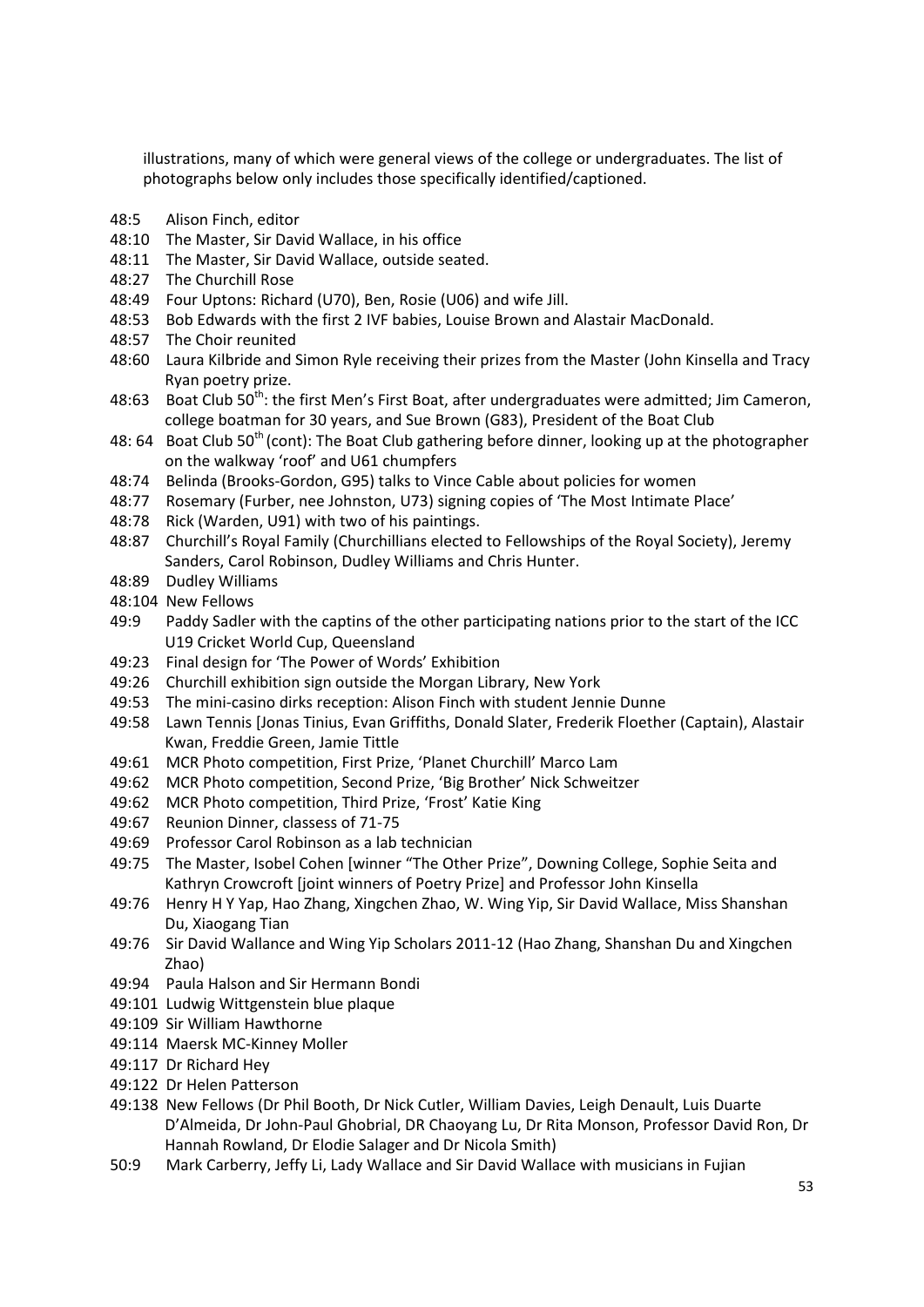province, China

- 50:22 Artist's images of the New Court
- 50:49 Lawn Tennis first team
- 50:54 1987-1988 Ladies Football Club
- 50:55 MCR Photo Competition First Prize: Leilia Dore, A Fragile Friendship
- 50:56 MCR Photo Competition Runner-up: Will Hamilton, On the Slopes of Mount Kenya
- 50:56 MCR Photo Competition Second Runner-up: Halima Hassan, Double Rainbow
- 50:62 The Master (Sir David Wallace) and Poetry Prize winner Joseph Minden
- 50:63 The Master (Sir David Wallace) and "The Other Prize" winner Harry Buckoke
- 50:72 Churchill Boat Club crew
- 50:73 Churchill Boat Club crew
- 50:74 Churchill Boat Club crew
- 50:75 Jim Cameron or Chris Lloyd
- 50:85 Diagram of sustainability
- 50:86 Diagram of educational foundations for engineers
- 50:86 Graph of educational requirements to enter a profession
- 50:91 The University Challenge team from 1970
- 50:97 Polo match with Sikh players and possibly Churchill in the background
- 50:98 Churchill and Feroz Khan Noon
- 50:103-106 Floral Churchill
- 50:111 Professor Sir Robert Edwards
- 50:113 Professor Frank Hahn
- 50:124 Professor David Olive
- 50:125 Professor David Olive receiving the Dirac Medal
- 50:144-145 New Fellows (Dr Theresa Biberauer, Dr Helen Curry, Dr Neil Davies, Dr Thomas Davies, Dr Richard Durbin, Professor Emily Grundy, Dr Aurelia Honerkamp-Smith, Dr Lisa Jardine-Wright, Dr Paolo Luzzatto-Fegiz, Dr Mikail Rubinov, Mrs Gillian Secrett, Dr Luke Skrebowski, Dr Katherine Stott, Dr Patrick Varilly, Dr Emily Wingfield
- 50:152New Fellows (Professor Douglas Arnold, Dr Anne Charmantier, Professor Jeffrey Evans, Professor Emmanuel Garnier, Dr Aihisa Inoue, Professor Peter Schmid
- 51:27 HRH The Duke of Edinburgh in Churchill College on 25 June 2014
- 51:55 MCR Photo Competition First Prize: Smita Gopisetty, Square View
- 51:56 MCR Photo Competition Second Prize: Karolis Misiunas, Untitled
- 51:57 MCR Photo Competition Third Prize: Sumaiya Mamun, Stairway to Success
- 51:67 Inaugural Dinner in Hall at Churchill College (See 52:72 for suggested corrections and additions to the list of attendees that accompanies this picture)
- 51:67-68 50<sup>th</sup> Anniversary Dinner
- 51:73-74 Unveiling of the sculpture 'Apples and Atoms' at Trinity College Dublin in honour of Ernest T.S. Walton
- 51:75 The Master and Caitlin Doherty (The John Kinsella and Tracy Ryan Prizes)
- 51:76 The Master and Thom May; Poetry reading (The John Kinsella and Tracy Ryan Prizes)
- 51:86 Stephanie Tickle, nee Hanley, with Rosie the cat
- 51:93 'The GODS present…'poster
- 51:96-97 GODS production photographs
- 51:103 'Crucifixion at High Table' (watercolour on paper)by Barrie Hesketh
- 51:106-109 Floral Churchill
- 51:117 Dr Colin Campbell, 1927-2014
- 51:124 Professor Anthony Kelly, 1929-2014
- 51:127 Tony(Kelly) in the Senior Common Room at Churchill
- 51:132 Lady Soames (Mary Churchill)as a newly commissioned officer at the end of 1942
- 51:133 Lady Soames with Giles Palmer (head gardener at Chartwell)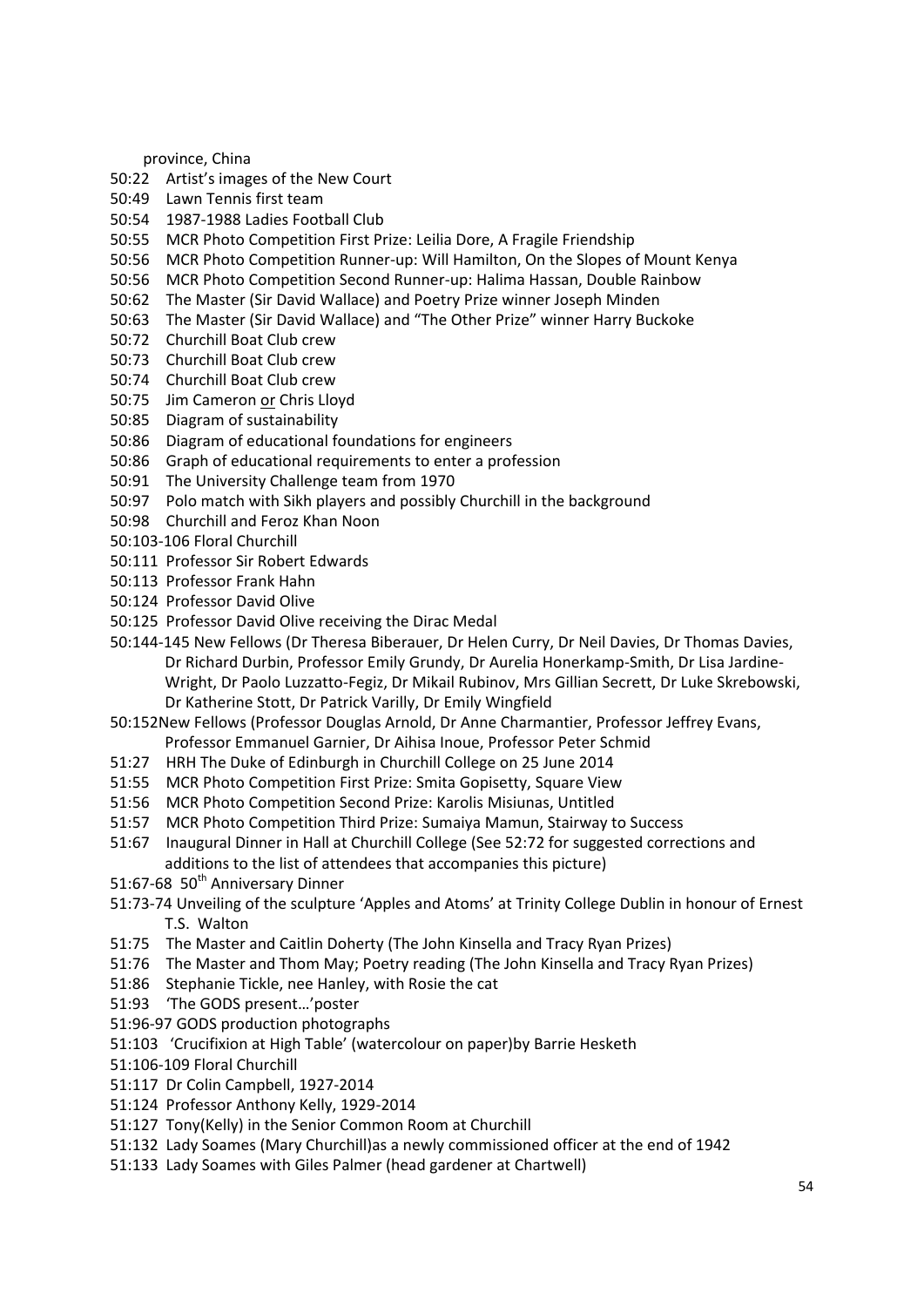- 51:141-142 Professor Anna Craft, 1961-2014
- 51:143-147 Professor Frank Hahn's Memorial Celebration
- 51:154 Professor Andrew Webber
- 51:158 New Fellows 2013-2014 (Dr Jethro Akroyd, Dr Alecia Carter, Dr Toby Cubitt, Dr Christopher Gagne, Dr Tawfique Hasan, Dr Michelle Linterman, Professor Jianjun Mei, Dr Thomas Owens, Dr Oliver Ross, Dr Jerry Toner)
- 51:165-166 Overseas Fellows 2013-14 (Professor Neil Balmforth, Professor Gordon Fain, Professor Kyoung Jin Lee, Professor Crystal Martin, Dr Eric Parent, Professor Michael Schull, Professor Jean-Christophe Thalabard)
- 52:12 Cowan Court under construction
- 52:34 Gideon Yuval's father; Gideon Yuval as a child with his mother and father
- 52:61 MCR Photo Competition First Prize: Giorgio Diviniti, Life from Sand
- 52:62 MCR Photo Competition Second Prize: Zhiyuan Pan, Untitled; MCR Photo Competition Third Prize: Karolis Misiunas, A thought on Civilisation
- 52:67 The Master with the 2015 John Kinsella and Tracy Ryan Prize winners, Flora de Falbe, Lilly Posnett and William Hutton
- 52:68 The Master with the first place winner of the 2015 John Kinsella and Tracy Ryan Prize, Flora de Falbe
- 52:77 Transformation of Cheonggyecheon from an elevated motorway to a day-lit stream and greenway
- 52:80 Nicola Martin (nee Young) and family
- 52:95-98 Floral Churchill
- 52:105 David Stoddart in Fiji; David Stoddart and Tom Spencer surveying raised fossil coral reefs on Mauke; David Stoddart surveying the immediate aftermath of the southern North Sea storm surge
- 52:107 June and David Stoddart
- 52:136 New Fellows 2014-2015: Dr Jack Alexander-Webber; Dr Ross Anderson, Dr Mike Blake, Dr Miade Kuijper, Dr Mark Holmes, Dr Xavier Moya, Dr Alexey Onatski, Mr John Pennant, Dr Eric Rees, Dr Andreas Sommer, Mr Tim Oates, Mrs Shelley Surtees
- 52:142 Overseas Fellows 2014-2015: Dr Daniela Calzetti, Professor Robert Cervero, Professor Cristophe Pichon, Professor Timothy Heckman
- 53:51 Dame Athene Donald 'in Conversation with' Carol Robinson
- 53:57 Women in STEM residential at Churchill for Year 12s studying Physics and Maths
- 53:64-65 'Founder and Foundation' exhibition, Wolfson Foyer
- 53:67 John Boyd's 80<sup>th</sup> Birthday, College Dining Hall
- 53:89-90 New boathouse: interior and exterior
- 53:91 Master, Christopher Riley, Dr. Don Pinchin's daughter (Karen) and wife (Lydia) in front of the Pinchin-Riley House
- 53:99-101 Møller Centre Leadership programme participants
- 53:103-106 Cowan Court: building site aerial view, interior and exterior, opening ceremony with the Master and Michael Cowan, and photograph of Shelley Surtees, Jennifer Brook, Archie Howie, and Carol Robinson in front of Cowan Court
- 53:114 MCR Photo Competition First Prize: Giorgio Divitini
- 53:115 MCR Photo Competition Second Prize: Emma Lawrence
- 53:115 MCR Photo Competition Third Prize: Gemma Goodfellow
- 53:130 Assemble Collective project, and photograph of Director of Studies in Architecture, Dr. Minna Sunnika-Blank, with Joe Halligan (U06)
- 53:133 French Government Fellows: Dr. Jean-Yves Delenne, Prof Jean-marc Dimeglio, Anny King, Prof Eric Parent, Dr. Yannick Champion, Prof Jean-Christophe Thalabard, Prof Daniela Dragomirescu, Prof Serge Cohen, and Dr. Frédéric Thibault-Starzyk, in the front garden of the **SCR**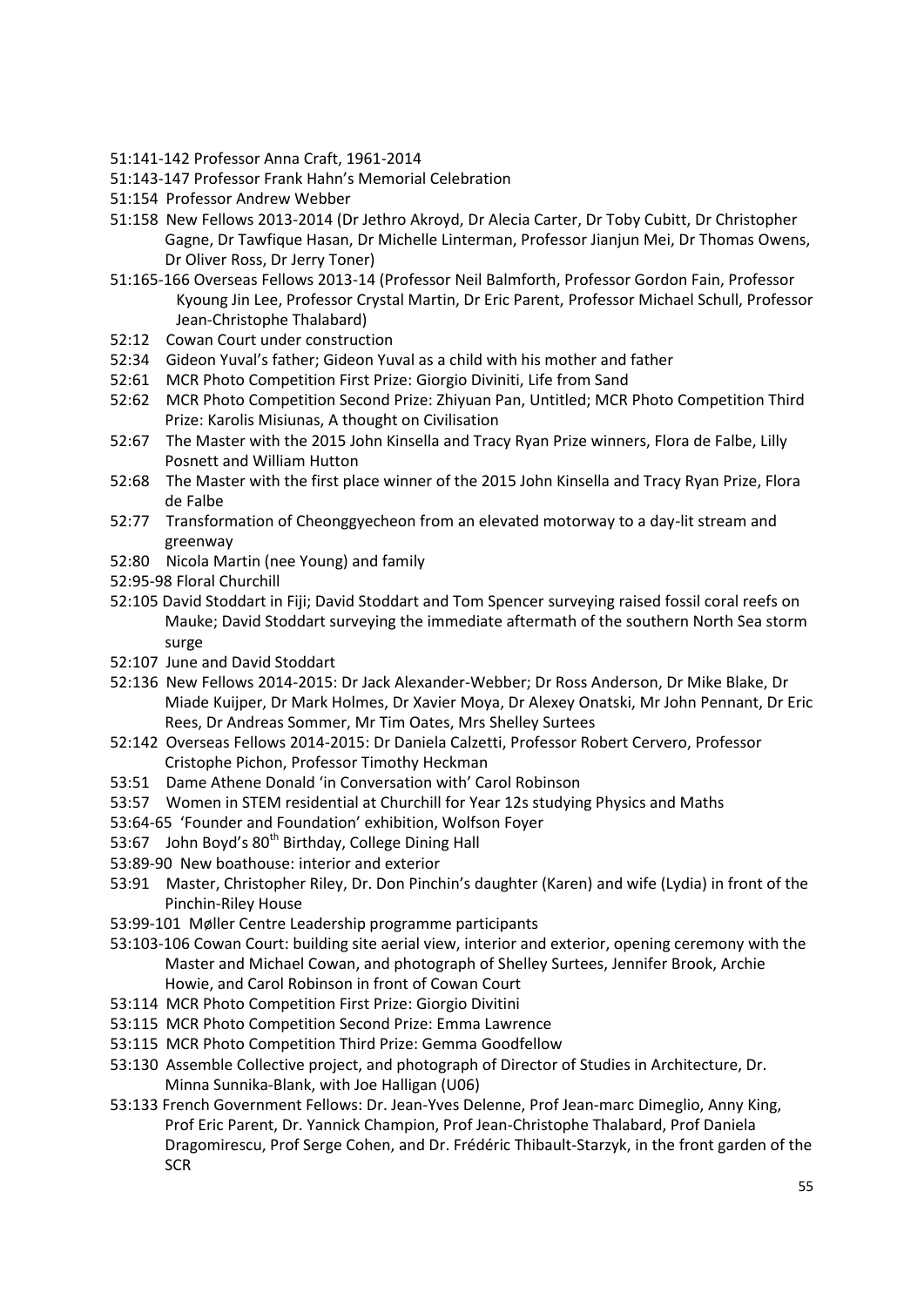- 53:139-43 New Fellows 2015-2016: Dr Jason Ali, Dr Vid Simoniti, Dr Conor O'Brien, Dr Anna Young, Dr Peter Sloman, Dr Tim Minshall, Dr Ronan Daly, Dr Toby Wilkinson
- 53:144-46 Overseas Fellows 2015-2016: Prof David Holcman, Prof Jason de Jong, Prof Antonin Chambolle, Prof Louis Geli, Prof David Valls-Gabaud, Dr Pierre Vanhove
- 53:171 Bernard Meadows, 'Pointing Figure with Child', by Barry Phipps
- 54:37 Travis Sawyer, Shell Churchill Alumnus Research Prize winner and Brian Graves, Shell Research Prize winner
- 54:80 The Howell, Killick and Partridge Scheme for Churchill College
- 54:82 Evolution of Churchill layout
- 54:89 Professor Alison Finch
- 54:92 Sir Clive Woodward and Gillian Secrett at the Møller Centre
- 54:113 Churchill College Choir at St Martin-in-the-Fields
- 54:146 MCR Photo Competition First Prize (Karolis Misiunas), Second Prize (Victor Kang)
- 54:147 MCR Photo Competition Third Prize (Akshath Sharma)
- 54:182-185 A Colin St John Wilson House
- 54:188 The Chapel at Churchill's organ
- 54:209 The Churchill Writing Group
- 55:25 The Xiaotian Fu Garden
- 55:94 Correlli Barnett's 90<sup>th</sup> birthday celebration
- 55:97 Gordon Brown after giving a lecture
- 55:106-7 Isaac-Churchill Physics Widening Participation Boot Camps
- 55:118 Len Squire's  $90<sup>th</sup>$  birthday celebration
- 55:139 Four generations of Music Sizars and Director of Music-Making
- 55:153 Elizabeth Churchill Snell with Churchill Society of Tennessee President, John Mather
- 55:167 French Government Fellows Reunion group
- 56:70 Alec and Mary Broers' 80<sup>th</sup> birthday celebration
- 56:101 Xiaotian Fu Garden Opening
- 56:104 The Master and the French Ambassador
- 56:116 French Government Fellows' Reunion group
- 56:153 The Master's and Fellows' Garden
- 57a:2 Mary Soames with Winston Churchill at Chartwell
- 57a:21 Churchill College Virtual Celebration
- 57a:25 New postgraduate housing
- 57a:84 Bluebell wood
- 57a:93 Professor Dame Nancy Rothwell
- 57a:98 The Bondi family
- 57a:100-101 Sir John Boyd
- 57a:104 The Master picking up litter with JCR Green Officer
- 57a:108 Churchill Enterprise 'Pitch to Win' winners
- 57a:110 Professor David Reynolds
- 57a:112 The Master in conversation with Angela Saini
- 57a:121 Churchill College Football Club's mens team
- 57a:124 Churchill College Rugby Club team
- 57a:130: Sir John Boyd with Sir Geoffrey Howe, Sir Malcolm Rifkind and Sir Douglas Hurd
- 57a:135-141 George Steiner
- 57a:143-150 Gillian Secrett
- 57a:156-157 New postgraduate housing
- 57b:18 Sir John Cockcroft, Professor John Morrison, Major-General Jack Hamilton, Richard (Dick) Tizard
- 57b:20 Churchill Fellows, 1962
- 57b:26-27 Undergradutes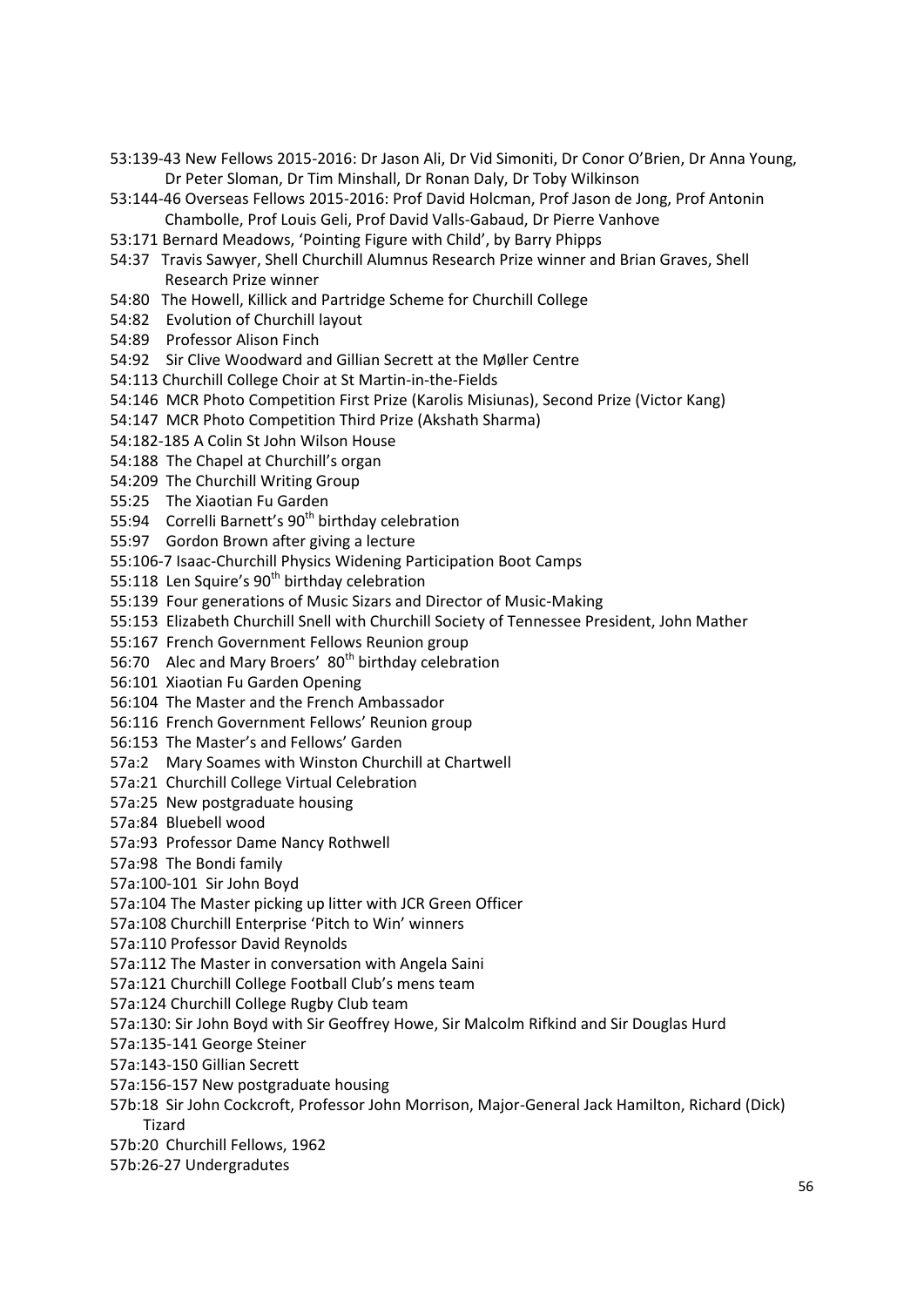- 57b:32-37 College buildings (photographs and illustrations)
- 57b:38 Colloquium participants, 2000
- 57b:41-44 Sculptures in Churchill College
- 57b:45 Edward Lilley and Friends recital, February 2020
- 57b:48 Inter Alios [choir], The Chapel at Churchill College
- 57b:49-51 Photographs of grounds and gardens at Churchill College
- 57b:53 First Dinner in Dining Hall, 1964
- 57b:55 Prince Philip, the Visitor at the opening of the Archives Centre, 1973
- 57b:57 Front of College
- 57b:59 The College Library
- 57b:61 Athene Donald showing Baroness Thatcher's handbag
- 57b:62 The Møller Institute
- 57b:67 Gillian Secrett with Ane Maersk Mc-Kinney Uggla
- 57b:68 Møller Institute staff, 2020
- 57b:74 Churchill Ladies IV in the May Bumps, 1974
- 57b:81 Tamara Williams leaning through a Hepworth sculpture
- 57b:82 Tamara Williams
- 58:2 Lady Soames planting a weeping white mulberry Morus alba 'Pendula' in 2009
- 58:17 Front of Churchill College with a heron in the moat (Brice Letcher G18)
- 58:37 An architect's model of the Bill Brown Creative Workshops
- 58:39 Michael Cowan planting the Metasequoia glyptostroboides 'Gold Rush'
- 58:43 The new perimeter path
- 58:65 The pan-African and LGBT+ flags flying over Churchill College
- 58:72 Winston Churchill with General Auchinleck, Western Desert, August 1942
- 58:74 Winston Churchill as a young cavalry officer in India in the late 1890s
- 58:77 The LGBT+ flag flying over Churchill College
- 58:81 Stormzy with black Cambridge students
- 58:91 Dr Manasa Ramakrishna's PhD graudation at the University of Melbourne, December 2013
- 58:92 Dr Manasa Ramakrishna and her family in front of the Marilyn Monroe images at the Fellows' Family Supper, February 2020
- 58:103 A screenshot from Mark Goldie's talk
- 58:105 A screenshot from the Master's conversation with Dame Janet Thornton
- 58:108 A screenshot from the Master's conversation with Professor Diane Coyle
- 58:111 A screenshot from the Master's conversation with Professor Lucie Green
- 58:114 A screenshot from the Master's conversation with Chi Onwurah MP
- 58:119 A collage of images of student life, including 2021 graduation, a rowing four and students baking
- 58:126 A household Christmas dinner during the Covid pandemic
- 58:129 A sketch of a person holding a cup, sitting in front of a computer with books and plants
- 58:130 Nishanthi Gangadharan in front of Senate House in 2019
- 58:131 A view of the Archives Centre and College on a late autumn day in 2017
- 58:133 An Avogadro plant
- 58:152 Richard Partington with Nick Bryant (U86) at the UN in 2017
- 58:153 Richard Partington, holding a sign saying 'I will shut up and enable women's voice to be heard' on International Women's Day
- 58:154 Richard Partington holding a supervision
- 58:155 A screenshot of Richard Partington giving an admissions talk
- 58:156 A screenshot of Richard Partington
- 58:157 A screenshot of Richard Partington giving a talk on 'interview top tips'
- 58:162 Shelley Surtees, holding a sign saying 'I will never judge a person on appearance' on International Women's Day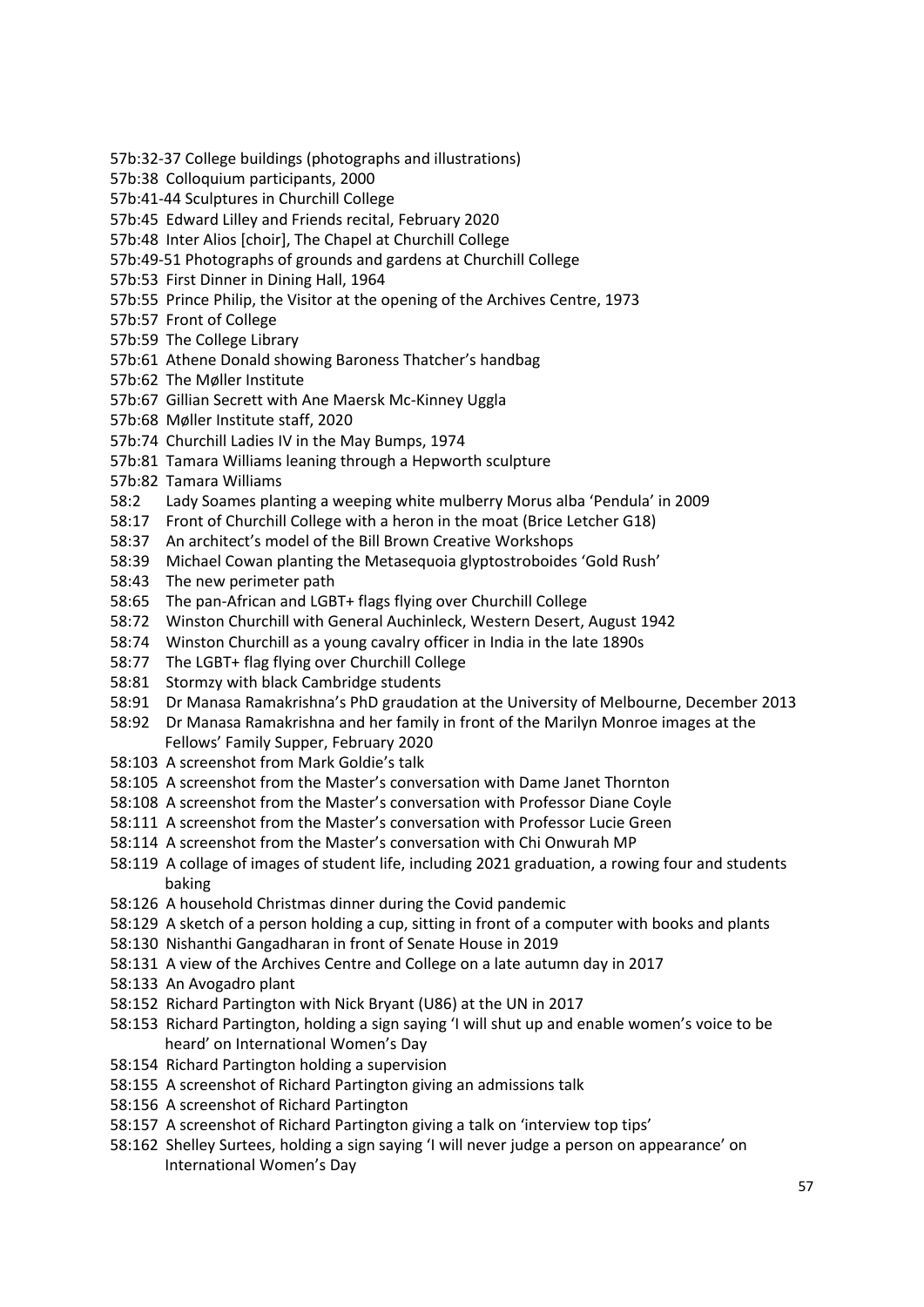- 58:163 Shelley Surtees with David Oakley (Catering Manager) and Beatriz San Juan Castellanos (Catering Assistant), all in black tops and pink aprons
- 58:164 Shelley Surtees in formal dress outside a formal dinner
- 58:165 Shelley Surtees with the Conference department in 2017
- 58:166 Shelley Surtees with a golden retriever
- 58:167 Shelley Surtees' dog, Max, wearing a face mask incorrectly
- 58:169 Sculpture on rails
- 58:171 Image of the moon over College rooftops
- 58:173 Image of the Library window columns and shadows
- 58:173 Image of a book lying on the ground, covered with pink blossom
- 58:175 Front cover of 'Cornucopia', Ken Livesley's autobiography
- 58:180 Press cuttings about the foundation of Churchill College (Daily Mail, 1958)
- 58:186 Lauren Thomas' working from home arrangements
- 58:190 Housekeeping advent calendar 2020, featuring Shelley Surtees and Rosemary Saunders
- 58:194 Hydrangeas in West Court, 2019
- 58:195 Copper on the refurbished Dining Hall roof
- 58:196 The refurbished Dining Hall floor
- 58:196 The reconfigured Buttery
- 58:199 A champagne glass in front of the foundation stone
- 58:203 A screenshot of a presentation on The Black Students Support Fund
- 58:205 Ayanda Mhlongo
- 58:206 A model of the Bill Brown Creative Workshops
- 58:215 Two images of the Boat Club
- 58:216 Bumps in 1974 with Jack Miller
- 58:218 A photograph of a Churchill Boat Club boat and rowers
- 58:222 The front cover of the official programme with the London Marathon, 1981
- 58:224 Two images of Tim Oakley running
- 58:225 Tim Oakley's London Marathon number
- 58:239 The front cover of Nick Bryant's publication, 'When America Stopped Being Great'
- 58:240 The front cover of Oliver Buckton's publication, 'The World is not Enough'
- 58:240 An image of Professor Bhanu Kapil and her publication, 'How to Wash a Heart'
- 58:241 The front cover of Professor Matthew Kramer's publication, 'Freedom of Expression as Selfrestraint'
- 58:243 Fellows socialising in the sunshine in the Fellows' Garden
- 58:265 A vase containing a selection of flowers bearing the name of Sir Winston Churchill